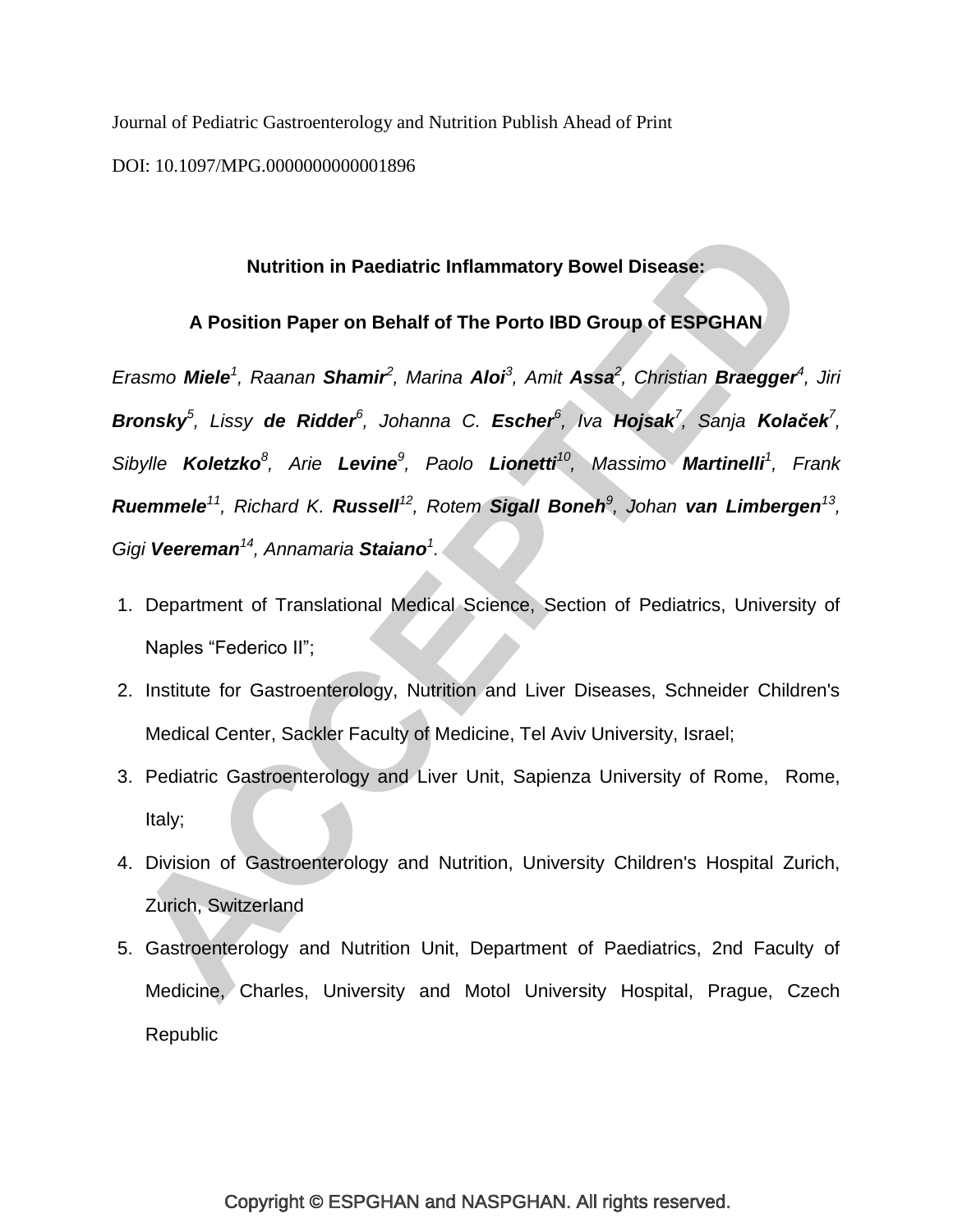- 6. Department of Paediatric Gastroenterology, Erasmus MC-Sophia Children's Hospital, Rotterdam, The Netherlands;
- 7. Department of Gastroenterology, Children Hospital Zagreb, University of Zagreb School of Medicine, Zagreb, Croatia;
- 8. Dr. von Hauner Children's Hospital, Ludwig Maximilians University Munich, Germany;
- 9. Wolfson Medical Center, Sackler School of Medicine, Tel-Aviv, Israel;
- 10.Meyer Children Hospital, University of Florence, Florence, Italy;
- 11.Université Sorbonne Paris Cité, Université Paris Descartes, and Assistance publique-hôpitaux de Paris, Hôpital Necker-Enfants malades, Service de gastroentérologie pédiatrique, Paris, France;
- 12.Department of Paediatric Gastroenterology, The Royal Hospital for Children, Glasgow, Scotland;
- 13.Department of Pediatrics, Division of Pediatric Gastroenterology & Nutrition, IWK Health Centre, Dalhousie University, Halifax, Nova Scotia, Canada;
- 14.Department of Paediatric Gastroenterology and Nutrition, University Hospital Brussels, Free University Brussels, Belgium.

**Corresponding Author:** Annamaria Staiano, MD

Department of Transitional Medical Science,

Section of Pediatrics

Via S. Pansini, 5

80131 Naples, Italy Phone & Fax: .39.(0)81.7462679

E-mail: [staiano@unina.it](mailto:staiano@unina.it)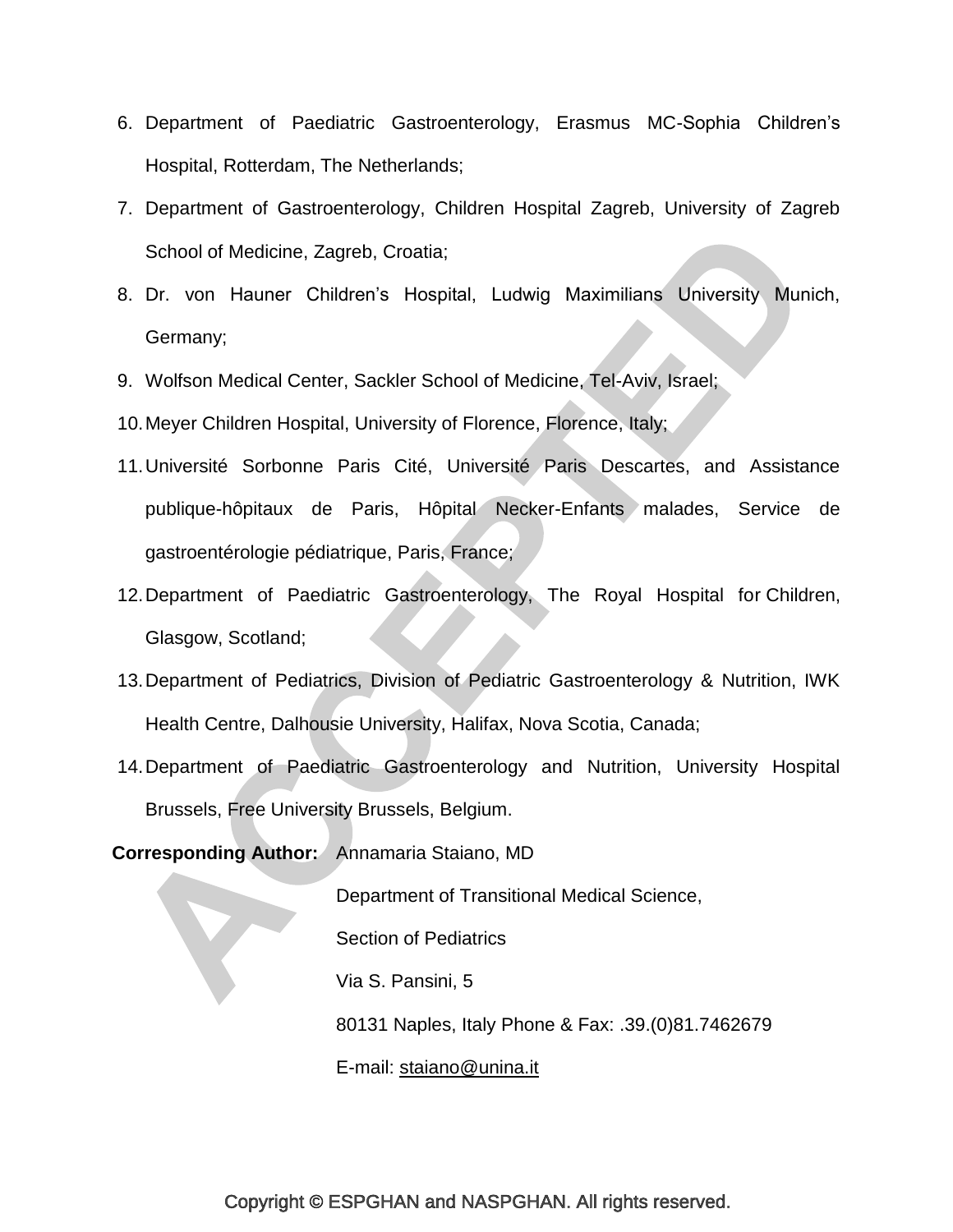**Competing interests statement:** *Erasmo Miele* received grant/research support from Valeas, served member of advisory board for Abbvie and as a speaker for the following companies: Angelini, Bioprojet, Ferring, Humana, Milte, Takeda; *Raanan Shamir* received grant/research support from Abbott and Enzymotec, served as member of advisory board for Danone Nutrition Institute, served as a speaker for Abbott, Enzymotec, Nestle Nutrition Institute, Nutricia and served as a consultant for Enzymotec, NGS and Nutrinia; *Marina Aloi* served as a member of advisory board and as a speaker for Abbvie; *Amit Assa* received grant/research support from Abbvie, Jannsen and Rafa and served as a speaker for Abbvie; *Jiri Bronsky* served as member of advisory board for MSD and Nutricia, served as a speaker for Nutricia, Nestle, Abbvie, MSD and Biocodex; *Lissy de Ridder* received grant/research support from Pfizer, served as a member of advisory board for Shire and Abbvie, and served as a speaker for Mundipharma and Pfizer; *Johanna C. Escher* received grant/research supports from MSD and served as member of advisory board for Janssen and Abbvie; *Iva Hojsak* served as a speaker for BioGaia and Nutricia, and as consultant for Farmas and GM Pharma; *Sanja Kolacek* received grant/research supports from Abbvie, BioGaia, Hospira, Falk, MSD Pharmas and Wurth, and served as speaker for Abbott, Abbvie, BioGaia, Danone, Fresenius, MSD, Medis, Nestle, Nutricia and Oktal Pharma; *Sibylle Koletzko* received grant supports from Mead Johnson, served as member of advisory board for Boehringer Ingelheim, Nestle, Danone, Nutricia, Biocodex, Shire, and served as a speaker for Centocor, Danone, Nestle Nutrition Institute and Hipp; *Arie Levine* received grant/research supports from Nestle, served as a member of advisory board for Jannsen and as a speaker for Nestle, Jannsen and Abbvie; *Paolo Lionetti*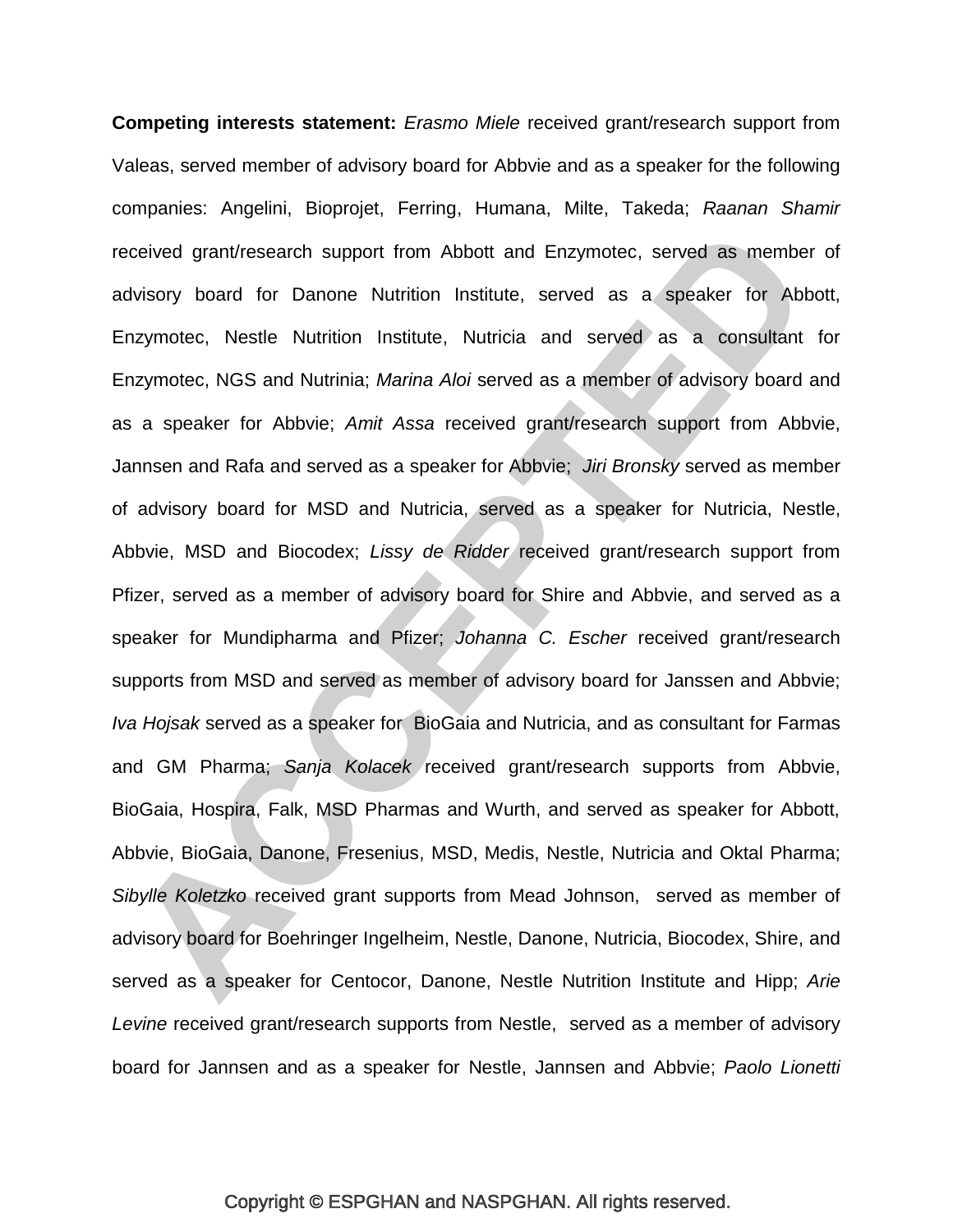served as member of advisory board for Abbvie and Hospira and served as a speaker for Abbvie, Hospira, Danone and Nestle; *Frank Ruemmele* received grant/research supports from Nestle Nutrition Institute, Abbvie, MSD, Janssen and Centocor, served as a member of advisory board for Nestle Nutrition Institute, Nestle Health Science, Danone, Mead Johnson, Nutricia, Takeda, Celgene, Biogen, Shire, Pfizer, Therakos, and served as a speaker for Abbvie, Danone, Nutricia and Nestle; *Richard K Russell* received grant/research supports from Nestle Health Sciences, served as member of advisory board for Therakos, Abbvie, Vifor, Janssen, Shire, Cow & Gate, Mead Johnson and served as a speaker for Nestle Health Science, Abbvie and Celltrion; *Rotem Sigall Boneh* served as a speaker for Nestle; *Johan van Limbergen* received grant/research supports from Nestle Health Science, Abbvie, Janssen and GSK, served as member of advisory board for Nestle Health Science, Abbvie and Janssen, and served as a speaker for Nestle Health Science, Abbvie and Janssen; *Gigi Veereman* served as member of advisory board for Boehringer, Ingelheim and as a speaker for Mead Johnson; *Annamaria Staiano* received grant/research supports from Aboca, D.M.G. Italy, Milte, Nestle, served as member of advisory board for Sucampo and as a speaker for Aboca, Angelini, Danone, D.M.G. Italy, Menarini, Milte and Valeas.

Y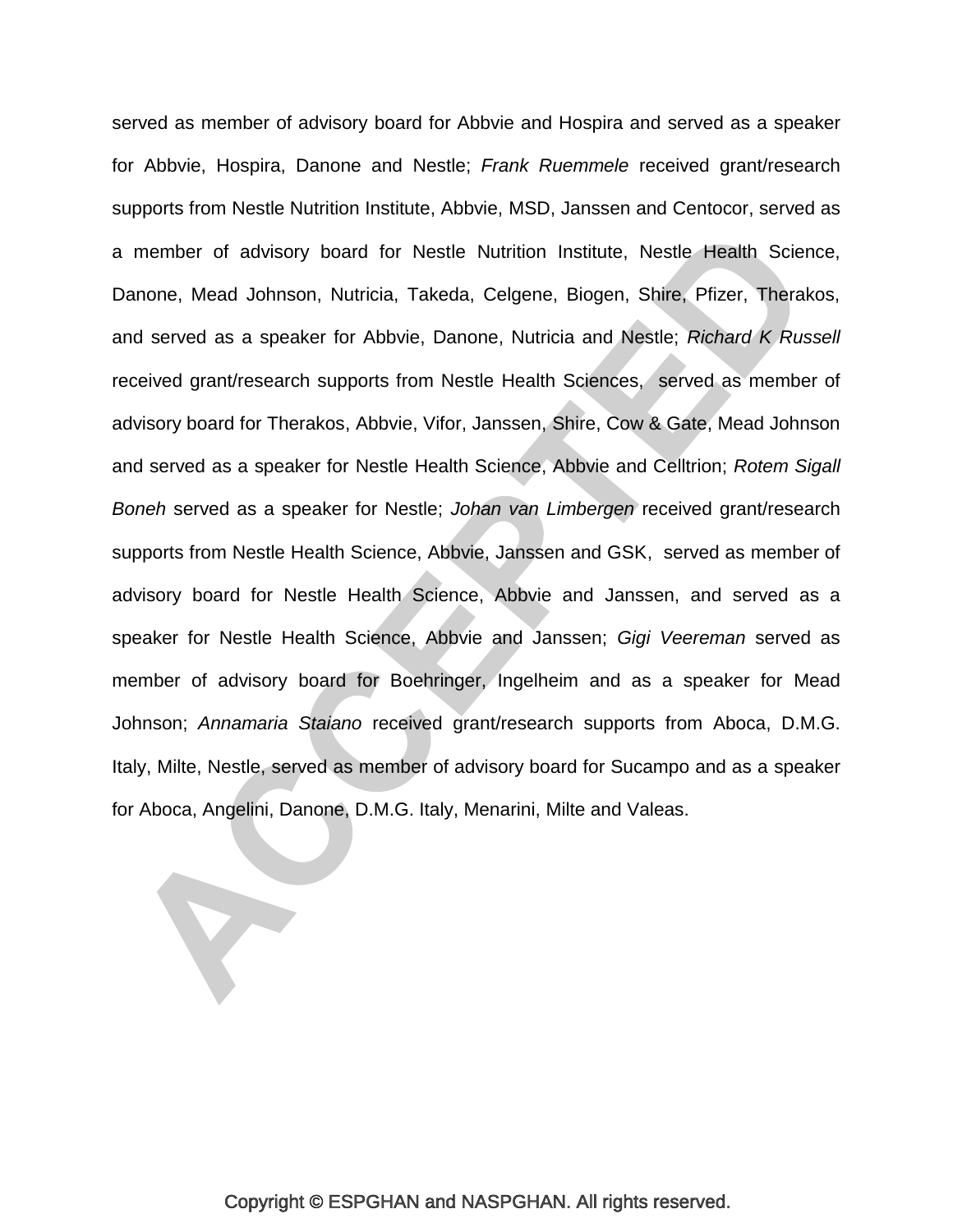#### **Abstract**

**Background and aims:** A growing body of evidence supports the need for detailed attention to nutrition and diet in children with IBD. We aimed to define the steps in instituting dietary or nutritional management in light of the current evidence and to offer a useful and practical guide to physicians and dieticians involved in the care of paediatric IBD patients.

**Methods:** A group of 20 experts in paediatric IBD participated in an iterative consensus process including 2 face-to-face meetings, following an open call to ESPGHAN Porto, IBD Interest and Nutrition Committee. A list of 41 predefined questions was addressed by working subgroups based on a SR of the literature.

**Results:** A total of 53 formal recommendations and 47 practice points were endorsed with a consensus rate of at least 80% on the following topics: nutritional assessment; nutrition as a primary therapy of paediatric IBD; macronutrients needs; trace Elements, minerals and vitamins; probiotics and prebiotics; specific dietary restrictions; dietary compounds and the risk of IBD.

**Conclusions:** This position paper represents a useful guide to help the clinicians in the management of nutrition issues in children with IBD.

**Keywords:** nutrition; IBD; enteral nutrition; Nutritional therapy; paediatrics; Ulcerative colitis; Crohn's Disease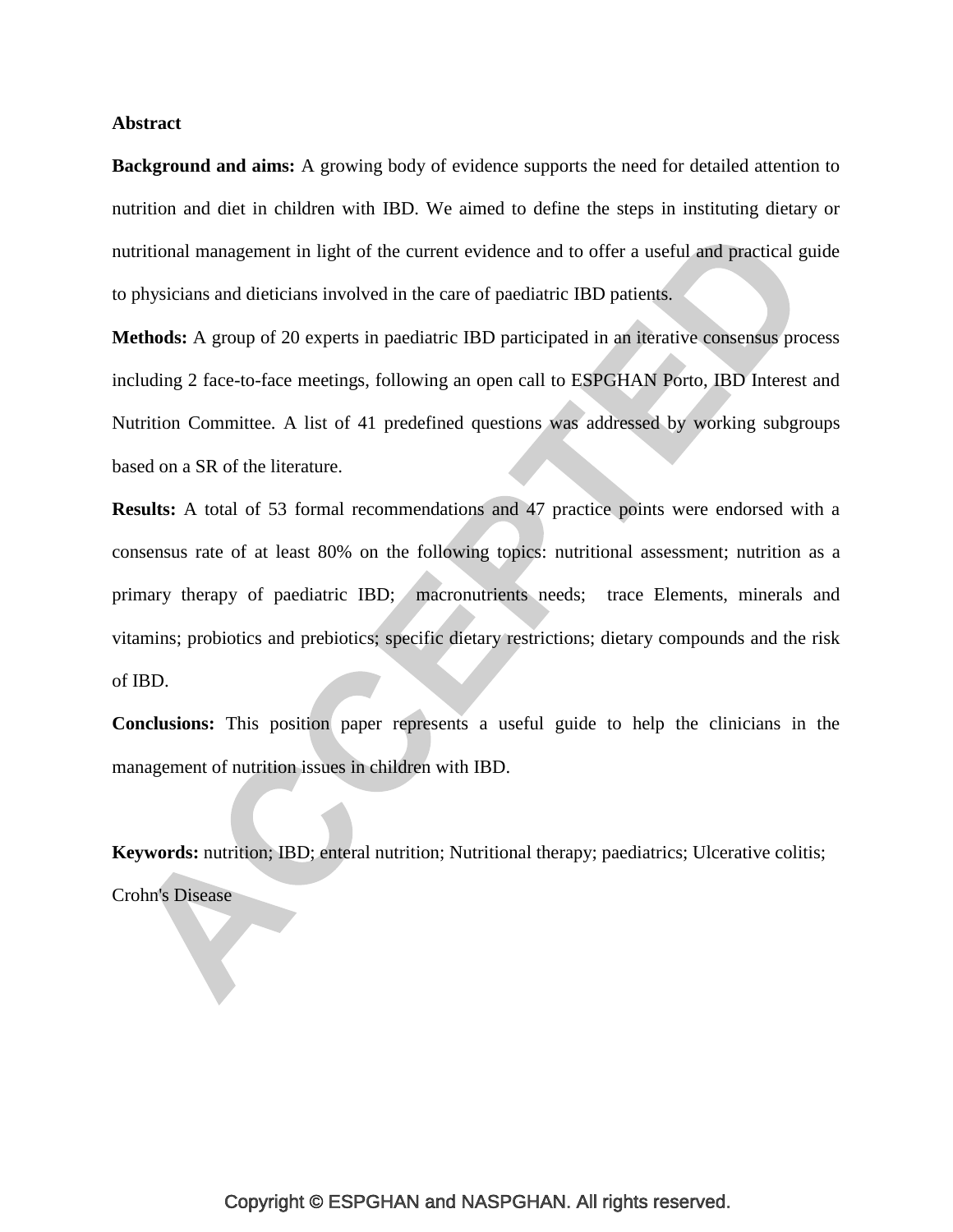# **What is known**

- A growing body of evidence supports the need for detailed attention to nutrition and diet in children with IBD;
- Despite the increasingly recognized importance of the issue, no speficic paediatric dietary guidelines has been published to date.

# **What is new**

- We provide clear recommendations to better define the steps in instituting nutritional management in light of the current evidence;
- This position paper represents a useful practical guide to help physicians and dieticians involved in the care of paediatric IBD patients.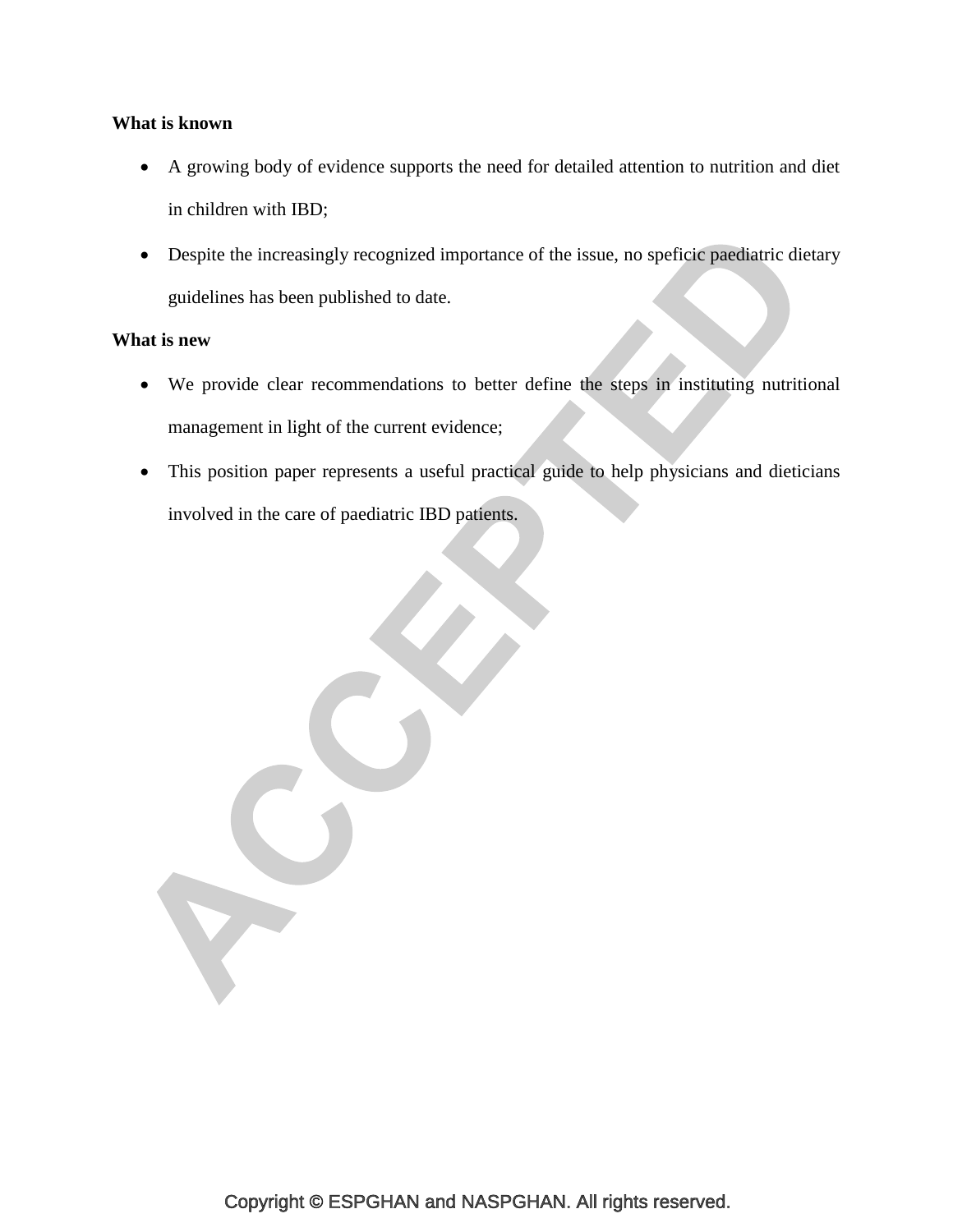#### **Exclusive Enteral Nutrition**

#### **What is the efficacy of EEN for the induction of remission of Paediatric CD?**

## **Statement:**

- EEN has the same efficacy as oral steroids in the induction of remission of children with active luminal CD (EL 1).
- EEN may be re-used during the course of disease in case of relapse (EL 2).

Although no placebo-controlled randomized controlled trial (RCT) of EEN have been conducted, several RCTs summarized in 3 different meta-analyses, established the efficacy of EEN for the induction of remission in children with CD [\(177-179\)](#page-48-0). As stated in the most recent guidelines on the therapeutic management of paediatric CD [\(45\)](#page-34-0), the overall combined remission rate for EEN is 73% (relative risk (RR) 0.95, 95% confidence interval (CI) 0.67–1.34 [\(178\)](#page-49-0) and RR 0.97, 95% CI 0.7–1.4 [\(179\)](#page-49-1)). After the publication of the last meta-analysis, 1 RCT and some other prospective studies were published replicating the previous results [\(180-183\)](#page-49-2). The overall conclusion is that EEN has the same efficacy in the induction of remission as corticosteroids. Recently, the efficacy of EEN has been confirmed in comparison to biological therapy. Lee et al. enrolled 90 consecutive children with an active CD in a prospective study. Patients received EEN, Infliximab or Partial Enteral Nutrition (PEN) as therapy for induction of remission [\(184\)](#page-49-3). Clinical response was achieved in 88% of children treated with EEN, 84% of those receiving biological therapy and 64% in children undergoing PEN [\(184\)](#page-49-3).

In conclusion, considering all the benefits of EEN and taking into account the side effects of steroids, EEN should be considered as the first line therapy to induce remission in paediatric luminal CD [\(45\)](#page-34-0).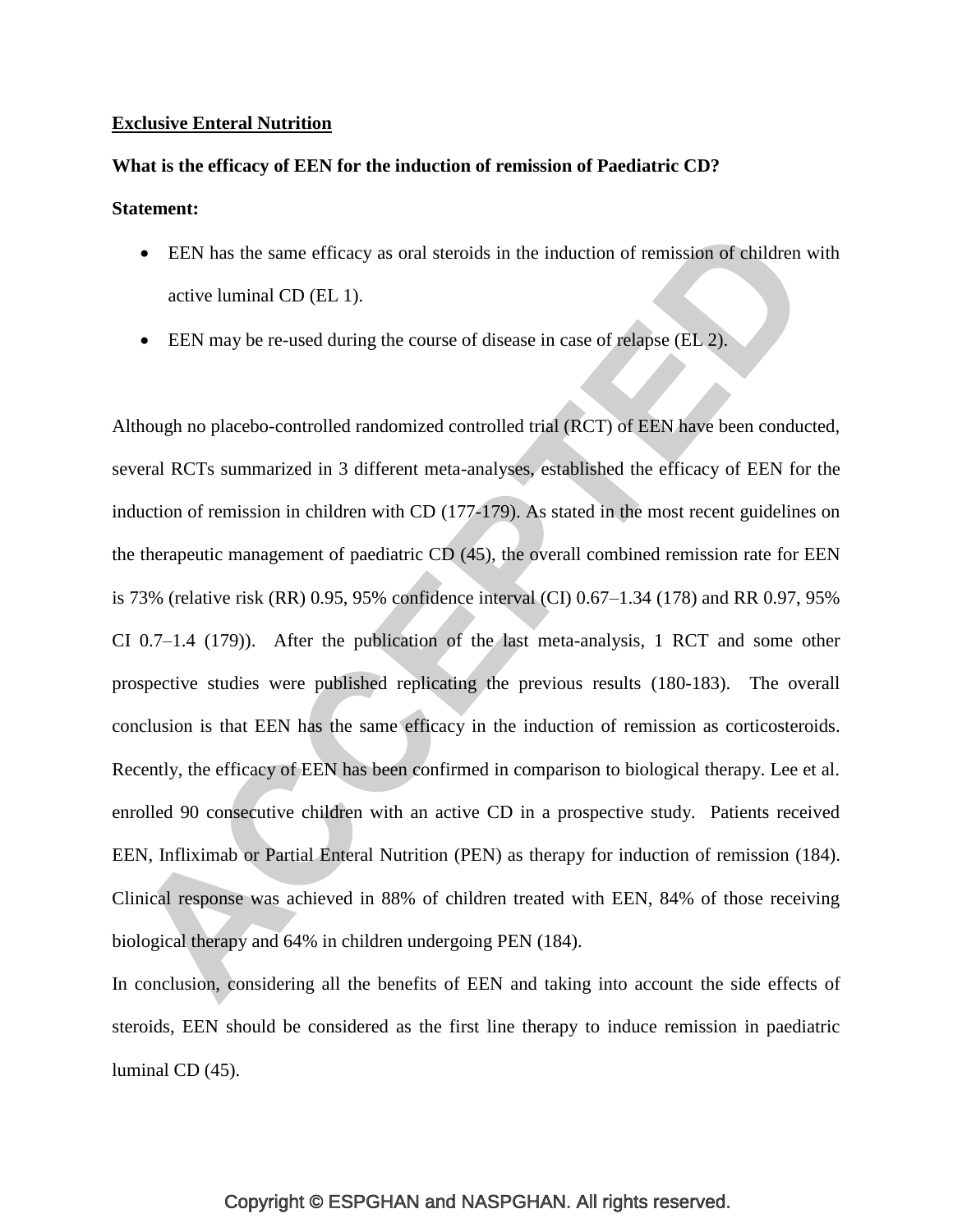Few retrospective studies evaluated the efficacy of a second course of EEN as induction therapy during the course of the disease. Remission rates ranged from 58.3% to 80% [\(185-188\)](#page-49-4). In the most recent retrospective study including 52 children, Frivolt et al. reported a 92% of remission rate after the first cycle of EEN and 77% after a second cycle of EEN; although a second cycle was used in only 26 children [\(188\)](#page-50-0). These data confirm that if the compliance of the patients is maintained, EEN may be successfully reused during the subsequent course of the disease for future relapses.

# **Type of formula and delivery mode**

#### **Statement:**

 The use of standard polymeric formula, with a moderate fat content, is recommended unless other conditions are present (e.g. cow's milk protein allergy) (EL 1).

# **Practice Points:**

- There is no evidence that the dietary source of proteins affects the efficacy of EEN.
- Initially the formula should be administered orally. A nasogastric tube may be used when there is failure to achieve adequate oral intake.

The source of proteins seems not to affect the efficacy of EEN. Indeed, numerous studies have compared the efficacies of different types (elemental, semi-elemental, oligomeric or polymeric diets) of enteral formulas in the management of active CD with no significant results [\(189-191\)](#page-50-1). This was further confirmed by a Cochrane meta-analysis of 10 trials showing no statistically significant difference between patients treated with elemental and non-elemental diet [\(192\)](#page-50-2). Therefore, unless cow's milk protein allergy (CMPA) coexists, polymeric formula should be preferred considering the better palatability and the lower costs [\(193\)](#page-50-3). Given the pro-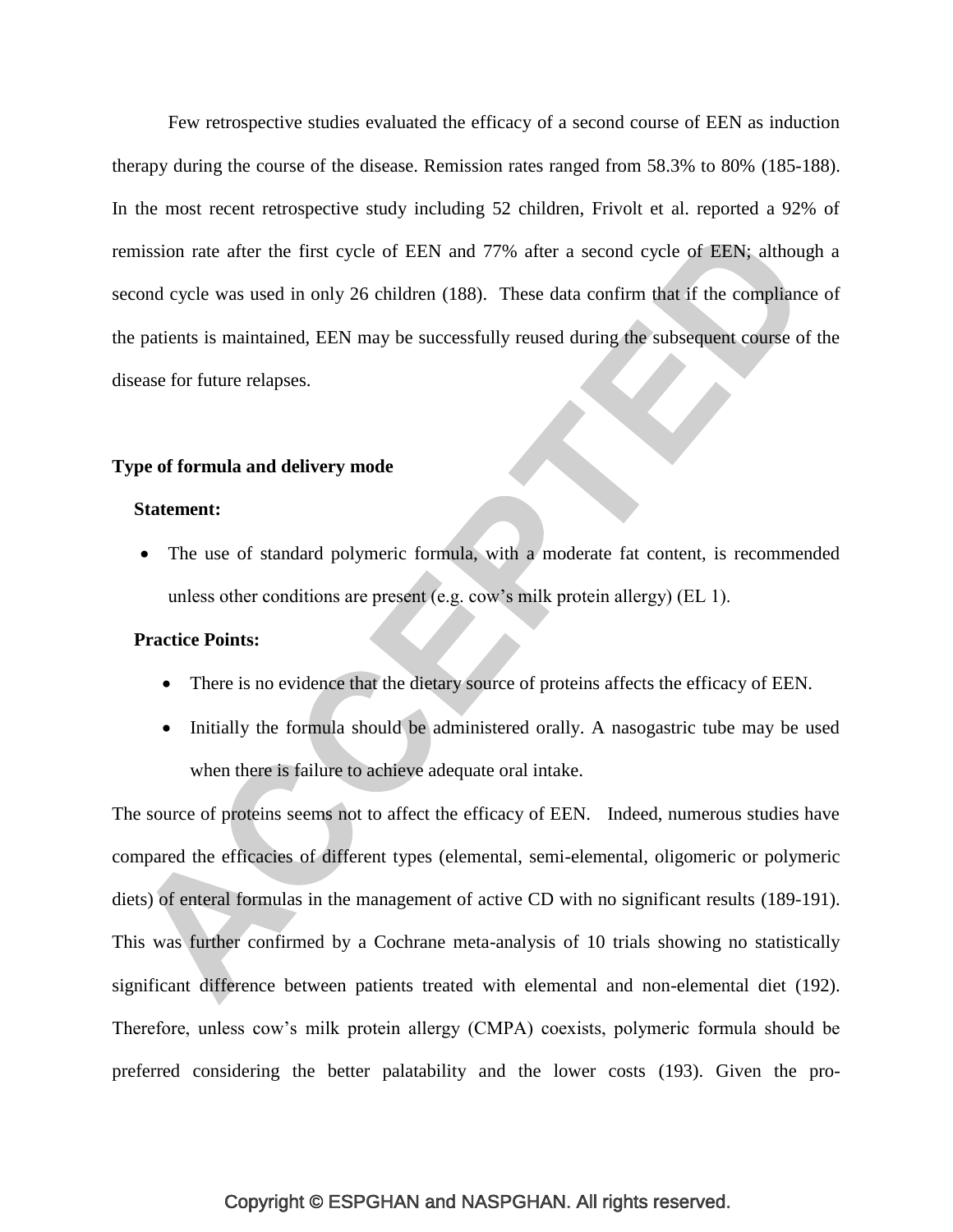inflammatory properties of some lipids, fats' composition of formulas has been postulated as one of the possible mechanism to explain EEN efficacy. Although, no studies have been published in paediatrics, 2 adults' trials demonstrated no differences when increasing medium chain triglycerides (MCT) [\(194\)](#page-51-0) or monounsaturated fatty acids (MUFA) content in the formulas [\(195\)](#page-51-1). Similarly, a sub analysis of a Cochrane demonstrated no differences in induction of remission of CD between low fat and high fat formulas (48). Finally, the addition of metabolites with anti-inflammatory properties such as glutamine (68) or omega-3 (117, 118) has not given positive results and should not be recommended.

To date, few formulas with the adequate caloric intake are available and successfully used for delivering EEN in children. However, no comparison study in terms of effectiveness has been performed so far.

No differences in term of efficacy have been observed between oral EEN and continuous administration through a nasogastric tube [\(182\)](#page-49-5). Considering that the use of a nasogastric tube may decrease the improvement of quality of life achieved with EEN [\(196\)](#page-51-2), oral feeds should be preferred. A nasogastric tube should be positioned if adequate caloric intake could not be achieved orally [\(45\)](#page-34-0).

#### **Duration and reintroduction of foods**

## **Statement:**

EEN is recommended for a period of at least 8 weeks (EL 1).

## **Practice points:**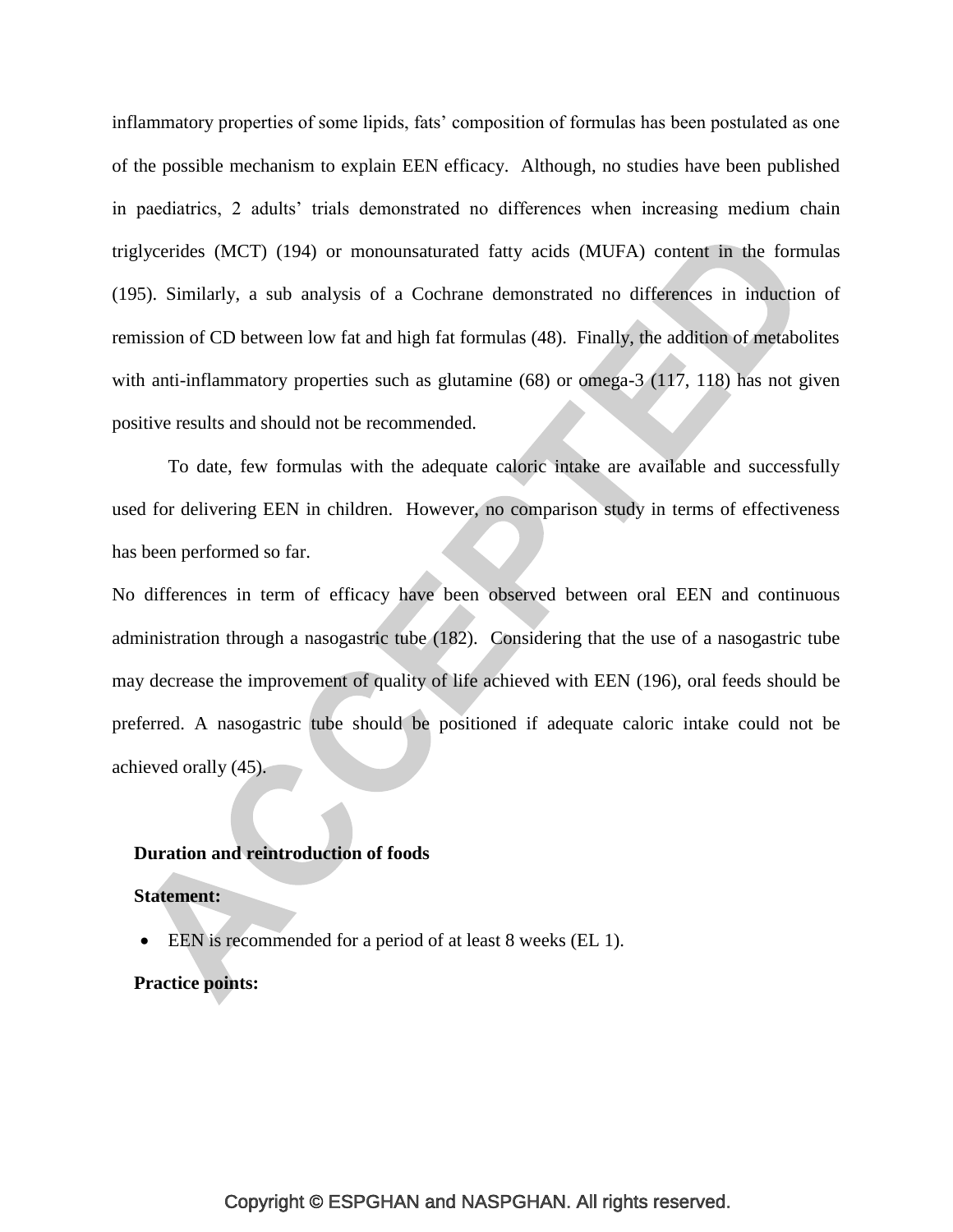There is still insufficient evidence to recommend a standard food reintroduction scheme. In the absence of evidence we suggest a gradual reintroduction of the foods, with a concomitant reduction of the formula over a 2–3 week period.

There is no evidence regarding the precise duration of EEN. Duration of EEN in clinical studies varied from 2 to 12 weeks, with majority using 6-8 weeks [\(197\)](#page-51-3). Symptoms usually improve after a few days on EEN and mucosal healing was demonstrated after 8 weeks [\(198\)](#page-51-4). In accordance with the last CD guidelines we suggest that EEN induction therapy should last at least 6 weeks [\(45\)](#page-34-0).

There is no evidence to guide reintroduction of normal food after the EEN. Recently, Faiman et al. conducted a retrospective study comparing a standard food reintroduction over 5 weeks versus a rapid reintroduction over 3 days [\(199\)](#page-51-5). No significant differences were observed in terms of relapse rate and maintenance of remission over 1 year. The authors concluded that due the better tolerability, a rapid reintroduction should be preferred [\(199\)](#page-51-5). However, this study suffers several limiting factors; it was retrospective and had very high drop-out (20 out of 31 children with slow introduction and 19 out of 33 were included in the analysis). In the absence of more solid evidences, a gradual food reintroduction with concomitant decrease of formula volume over a 2–3 week period, as suggested in CD guidelines [\(45\)](#page-34-0), should still be the preferred approach.

#### **Location and behaviour of disease**

#### **Statement:**

 EEN should be recommended in all cases of active luminal disease irrespective of the GI tract location (EL 2).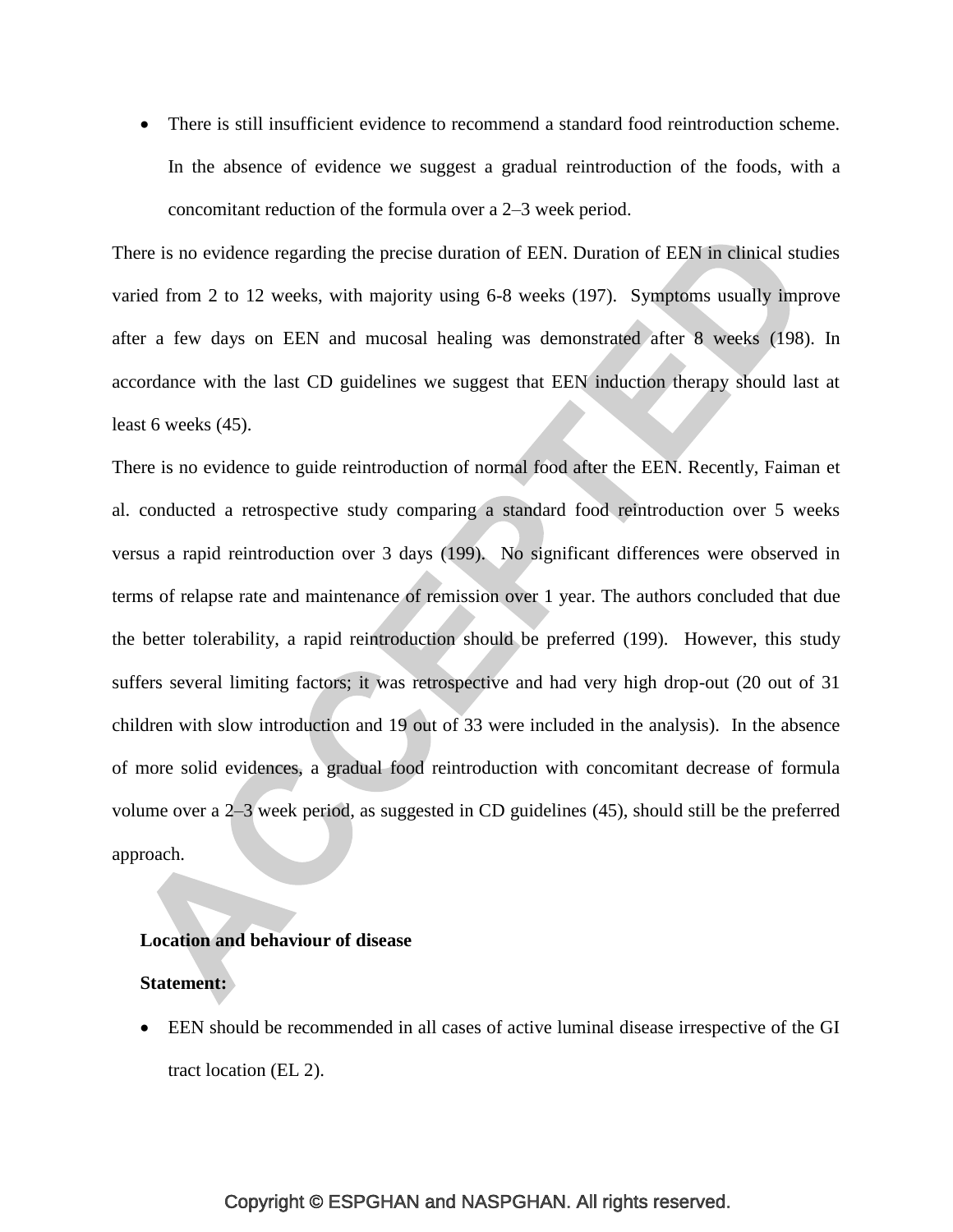# **Practice points:**

 There is insufficient evidence to recommend EEN for isolated oral or perianal disease and for extra-intestinal manifestations.

Opposing data exist regarding the efficacy of EEN and CD disease location. Previous studies [\(198,](#page-51-4) [200\)](#page-51-6) suggested a better efficacy of EEN in patients with ileal involvement compared to isolated colonic disease. However, more recent data demonstrated no significant differences between isolated colonic disease and small bowel CD [\(182,](#page-49-5) [185\)](#page-49-4). Particularly, in the retrospective study from Rubio et al. which included 106 CD patients, no significant difference was observed regarding location of disease [\(182\)](#page-49-5). Conversely, another retrospective analysis including 114 children reported that individuals with isolated terminal ileal disease (n=4) had lower remission rates than other locations  $(p=0.02)$  [\(181\)](#page-49-6). In the absence of better scientific evidence, these data support the conclusions of the Cochrane meta-analysis, which suggested the use of EEN in all paediatric CD patients with luminal disease, irrespective of the disease location [\(177\)](#page-48-0).

To date there are no data to support the use of EEN in patients with isolated extraintestinal manifestations or oral disease. Efficacy of EEN for active perianal disease was reported only in a small case series  $(201)$ .

# **Side effects**

# **Practice points:**

• Clinicians should be aware of the risk of refeeding syndrome in severely malnourished children.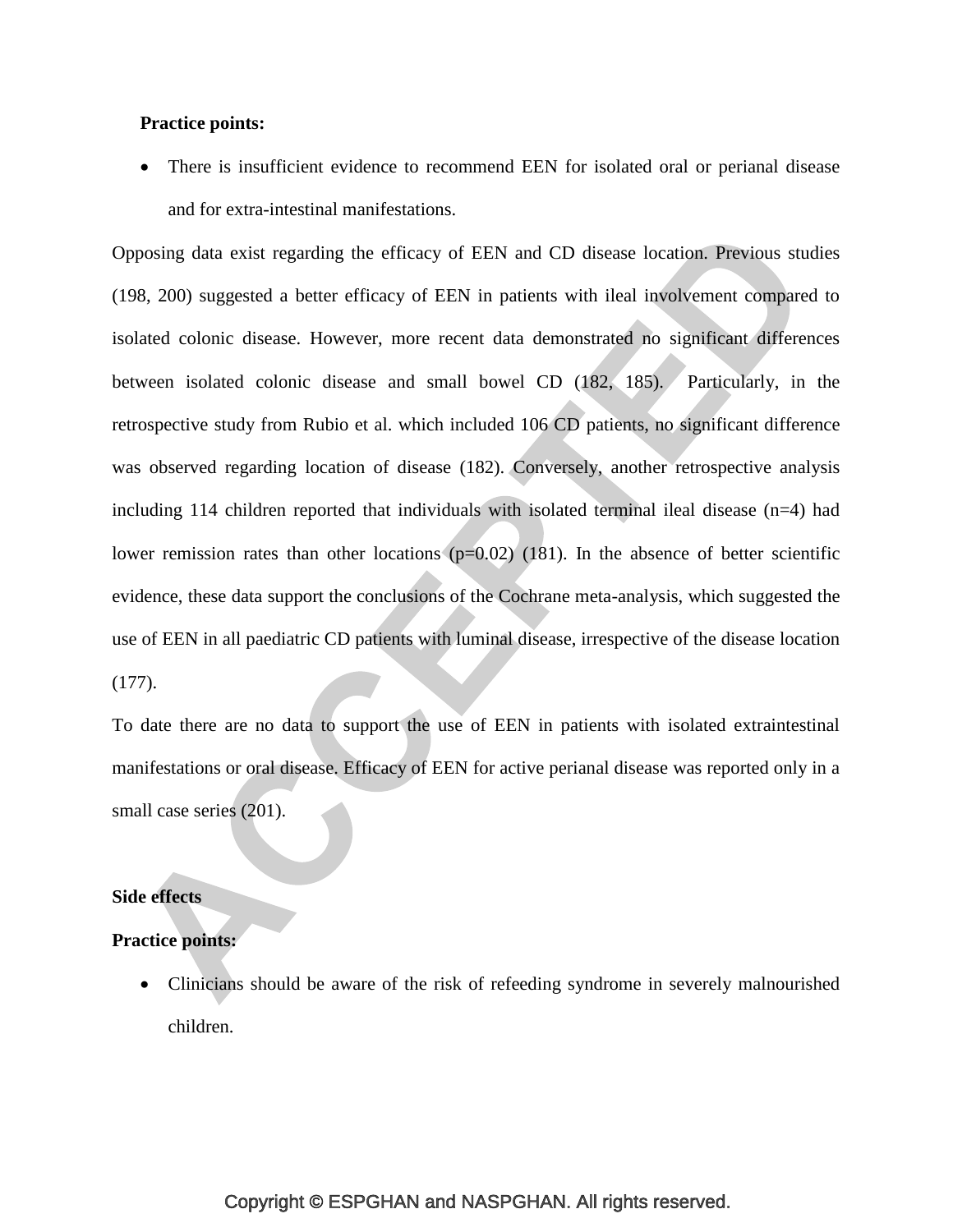Other possible side effects include: nausea/vomiting, diarrhoea, abdominal discomfort, bloating.

EEN is associated with minimal and temporary side effects. Most common reported are nausea, diarrhoea, constipation, abdominal pain and bloating [\(202\)](#page-52-0). Borrelli et al. reported that 4 out of 17 patients (23.5%) had mild gastrointestinal side effects [\(203\)](#page-52-1). The only severe reported adverse event was refeeding syndrome. Refeeding syndrome is defined as a potentially fatal metabolic complication causing shifts in fluids and electrolytes (especially hypophosphatemia) that may occur in severely malnourished patients after the start of refeeding [\(204\)](#page-52-2). Refeeding syndrome has been described in 3 case reports in very malnourished CD children [\(205,](#page-52-3) [206\)](#page-52-4). Therefore, the awareness of a clinician for this life-threatening complication is essential, since the risk of refeeding syndrome can be dramatically decreased by a slow increase of EEN (volume and concentration) over several days, starting with reduced caloric intake [last known intake or 50-75% of the resting energy expenditure (REE)] and advancing only when there are no significant electrolyte abnormalities.

**What is the efficacy of EEN for the maintenance of remission of Paediatric Crohn's disease?**

**Statement:**

There is no evidence for using EEN as a maintenance therapy (EL 4).

# **Practice Point:**

 Due to the highly demanding adherence, EEN should not be considered as an option for long-term maintenance therapy.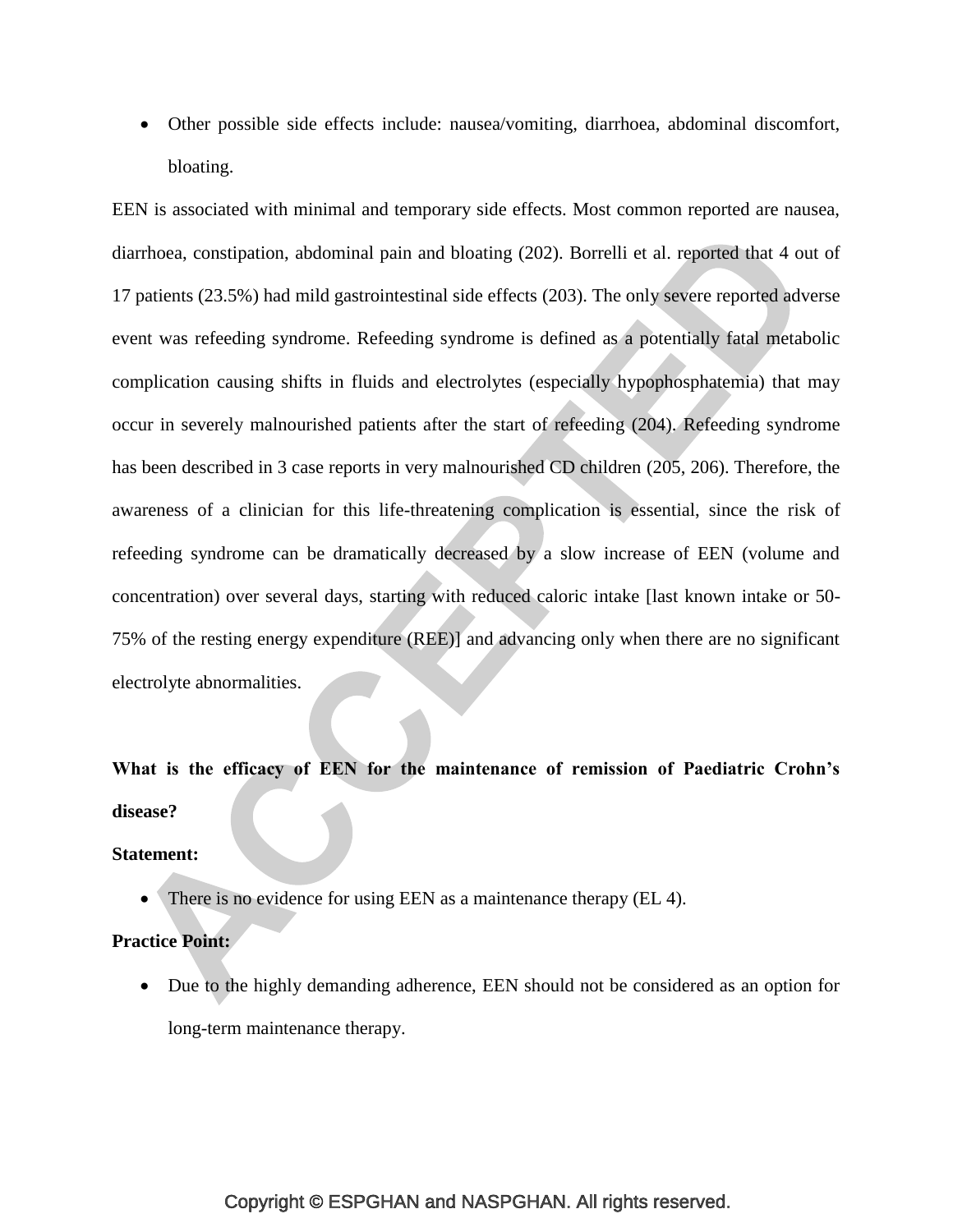No study has evaluated the role of EEN for the maintenance of remission in children with CD. Due to the low compliance of patients after the induction cycle, we do not recommend EEN for the maintenance of remission in children with CD.

# **What is the efficacy of EEN for the induction and maintenance of remission of Paediatric Ulcerative Colitis?**

#### **Statement:**

 EEN is not efficacious in the induction and maintenance of remission of paediatric UC (EL 4).

# **What is the efficacy of EEN on mucosal healing of paediatric Crohn's disease?**

#### **Statement**:

- EEN promotes mucosal healing (EL 2).
- EEN also promotes transmural healing in a proportion of patients.

Effect of EEN on mucosal healing was investigated by 7 studies [\(182,](#page-49-5) [196,](#page-51-2) [198,](#page-51-4) [203,](#page-52-1) [207-209\)](#page-52-5) where endoscopy was performed 8 or 10 weeks after initiation of EEN. All studies found improvement in mucosal inflammation and complete mucosal healing was found in 19-87% of patients. Two studies, one open label RCT [\(203\)](#page-52-1) and other retrospective study [\(209\)](#page-52-6) compared mucosal healing between children treated with corticosteroids and with EEN. Both studies found significantly higher rate of mucosal improvement in EEN group (42% vs. 87% and 0 vs.19%). Furthermore, there is evidence that early endoscopic response is associated with reduced relapses, hospitalization and need for anti-TNF treatment at 1 year of follow-up [\(208\)](#page-52-7). In 3 out of 14 (21 %) children EEN was even able to induce complete transmural remission of ileal CD [\(208\)](#page-52-7).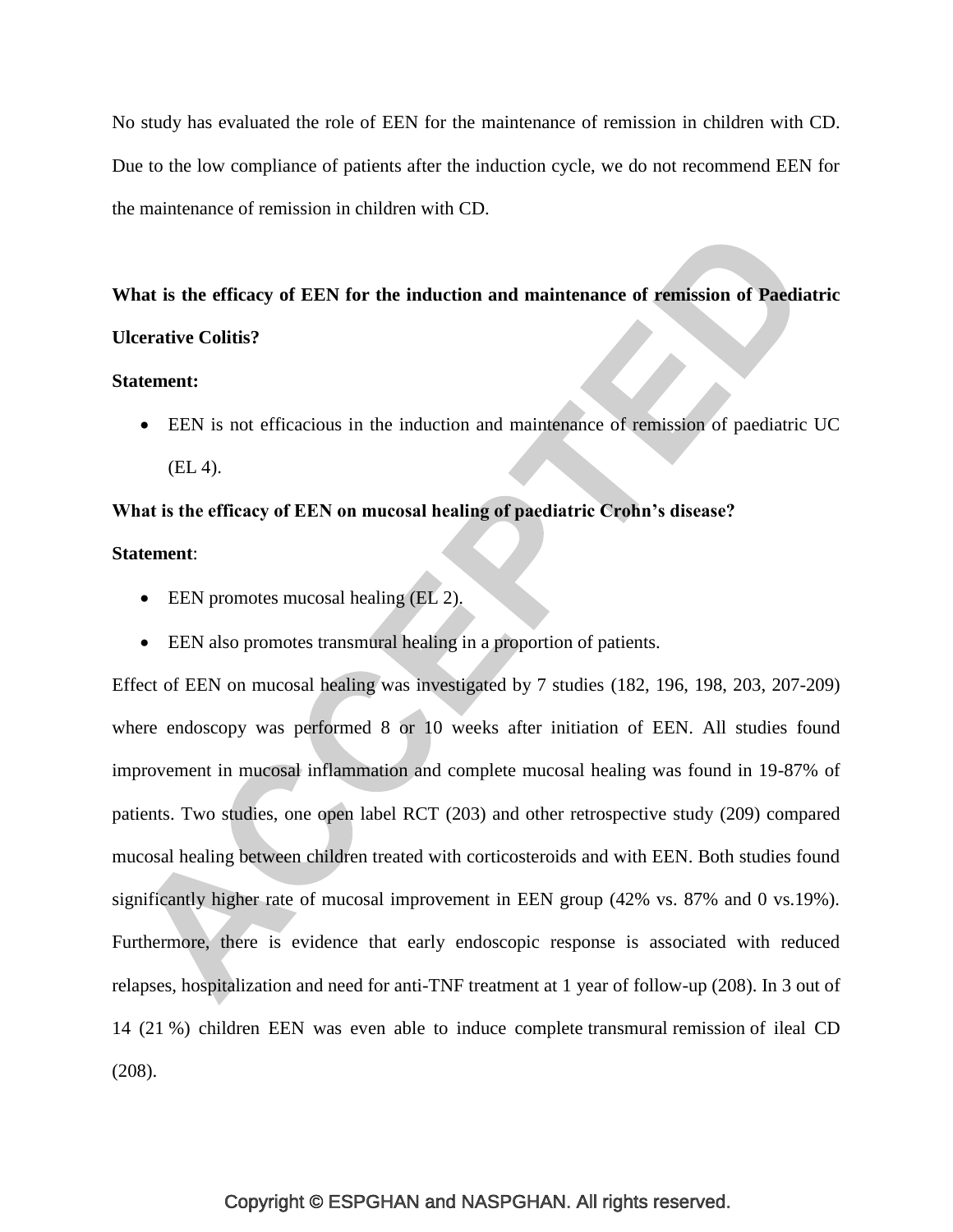#### **What are the long-term outcomes of EEN?**

#### **Statement**

- EEN improves nutritional status (EL 2) and QoL (EL 3).
- There is insufficient evidence at present to show EEN improves long term bone health (EL 4)
- a) Remission duration

Remission duration after EEN is not well determined. Overall 11 studies [\(180,](#page-49-2) [186-188,](#page-50-4) [193,](#page-50-3) [198,](#page-51-4) [199,](#page-51-5) [209-212\)](#page-52-6) reported relapse rate in the longer period of time (10 months to 7 years). Relapse rate ranged from 42%-67% in the first year [\(188,](#page-50-0) [193,](#page-50-3) [199,](#page-51-5) [210,](#page-52-8) [212\)](#page-52-9) and 58%-68% at 24 months [\(180,](#page-49-2) [187,](#page-50-5) [212\)](#page-52-9). Median time to first relapse ranged from 6.5 to 12.7 months [\(186-188\)](#page-50-4). Duration of remission after induction with EEN vs. corticosteroids was assessed by 3 studies and results were contradictory; Thomas et al. found shorter remission duration after EEN [\(211\)](#page-52-10), but two more recent studies found longer duration of remission if EEN was used as a first line induction therapy [\(209,](#page-52-6) [210\)](#page-52-8). Furthermore, although it did not report difference in remission duration after EEN or corticosteroids, one study reported protection against relapses in EEN group during the 24 months period [\(212\)](#page-52-9). These results, however, should be interpreted with caution due to their retrospective nature and high possibility of other confounding factors.

b) Growth and bone health

All studies investigating weight change during EEN treatment reported positive effect of EEN on weight. Three studies showed an increase in lean body mass [\(53,](#page-35-0) [213,](#page-53-0) [214\)](#page-53-1). Results on height increase are conflicting. Some studies reported height velocity increased immediately after the EEN treatment [\(203,](#page-52-1) [208,](#page-52-7) [209,](#page-52-6) [215\)](#page-53-2). Furthermore, there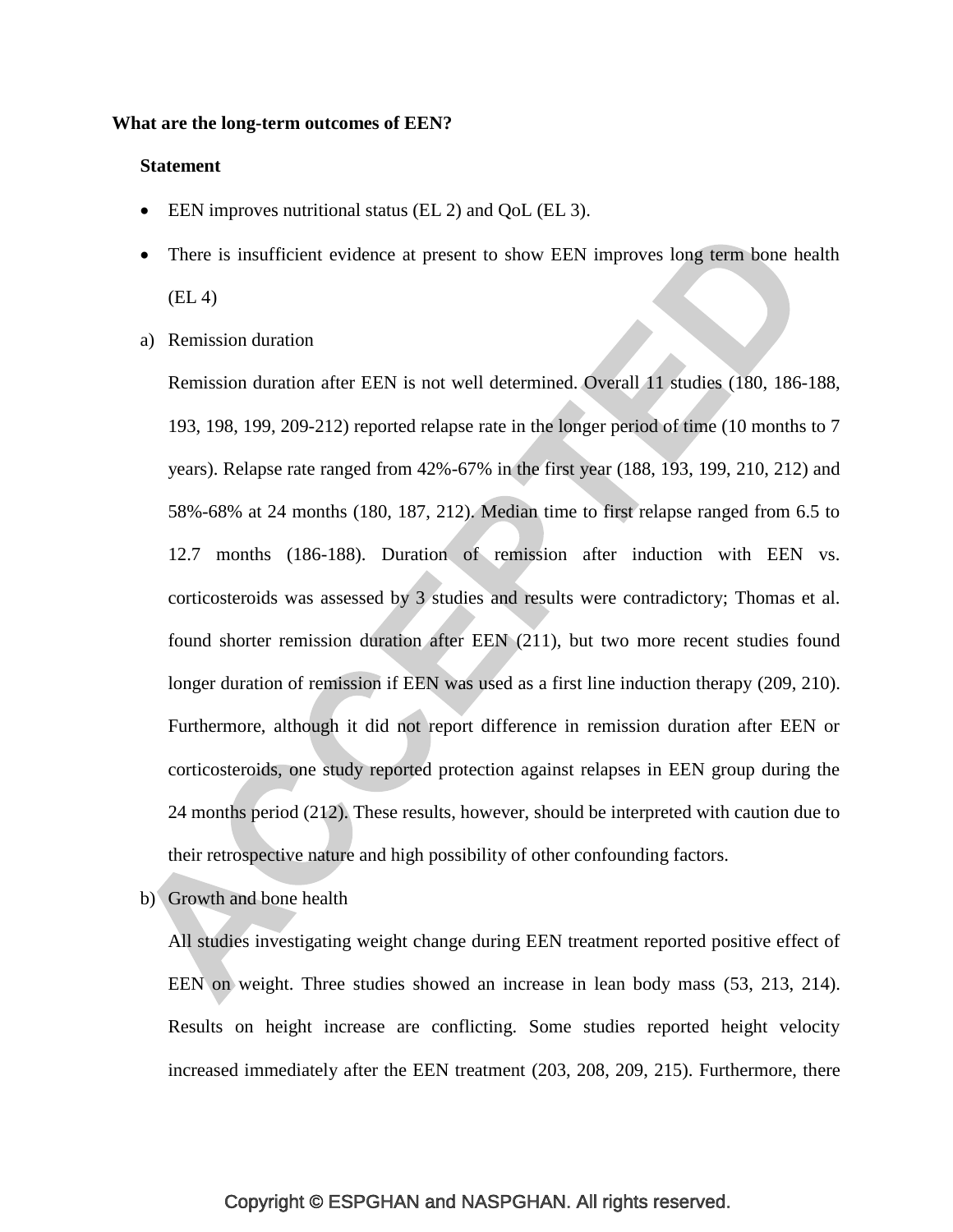is no agreement on long term results; retrospective studies with no comparative cohort found no significant long term improvement in height Z score [\(186-188\)](#page-50-4); studies which compared EEN and corticosteroids found conflicting results: 2 studies [\(211,](#page-52-10) [216\)](#page-53-3) found better growth rate if EEN was used as a primary induction therapy and one showed no difference [\(217\)](#page-53-4).

The influence of EEN on bone health has been investigated by 3 studies [\(214,](#page-53-1) [217,](#page-53-4) [218\)](#page-53-5). Werkstetter et al. [\(214\)](#page-53-1) prospectively evaluated data on bone quality using peripheral quantitative computed tomography (pQCT) and found improved bone metabolism within 3 months of starting EEN with no further normalization afterwards (one year of follow up). EEN therapy also normalized markers of bone turnover 8 weeks after EEN introduction [\(218\)](#page-53-5). After a follow up of one year EEN group had a non-significant improvement in bone mineral density (BMD) assessed by DXA [\(217\)](#page-53-4).

c) Quality of life (QoL)

Two studies evaluated QoL after the treatment with EEN both showing improvement in QoL scores after EEN [\(184,](#page-49-3) [196\)](#page-51-2). Additionally, patients who received EEN comparing to partial EN and antiTNF therapy had similar improvement in QoL scores (determined by IMPACT score) [\(184\)](#page-49-3).

#### **Partial Enteral Nutrition**

#### **Definition**

Partial enteral nutrition (PEN) is defined as providing subjects with a nutritionally balanced liquid formula while continuing to eat an unrestricted or exclusion diet.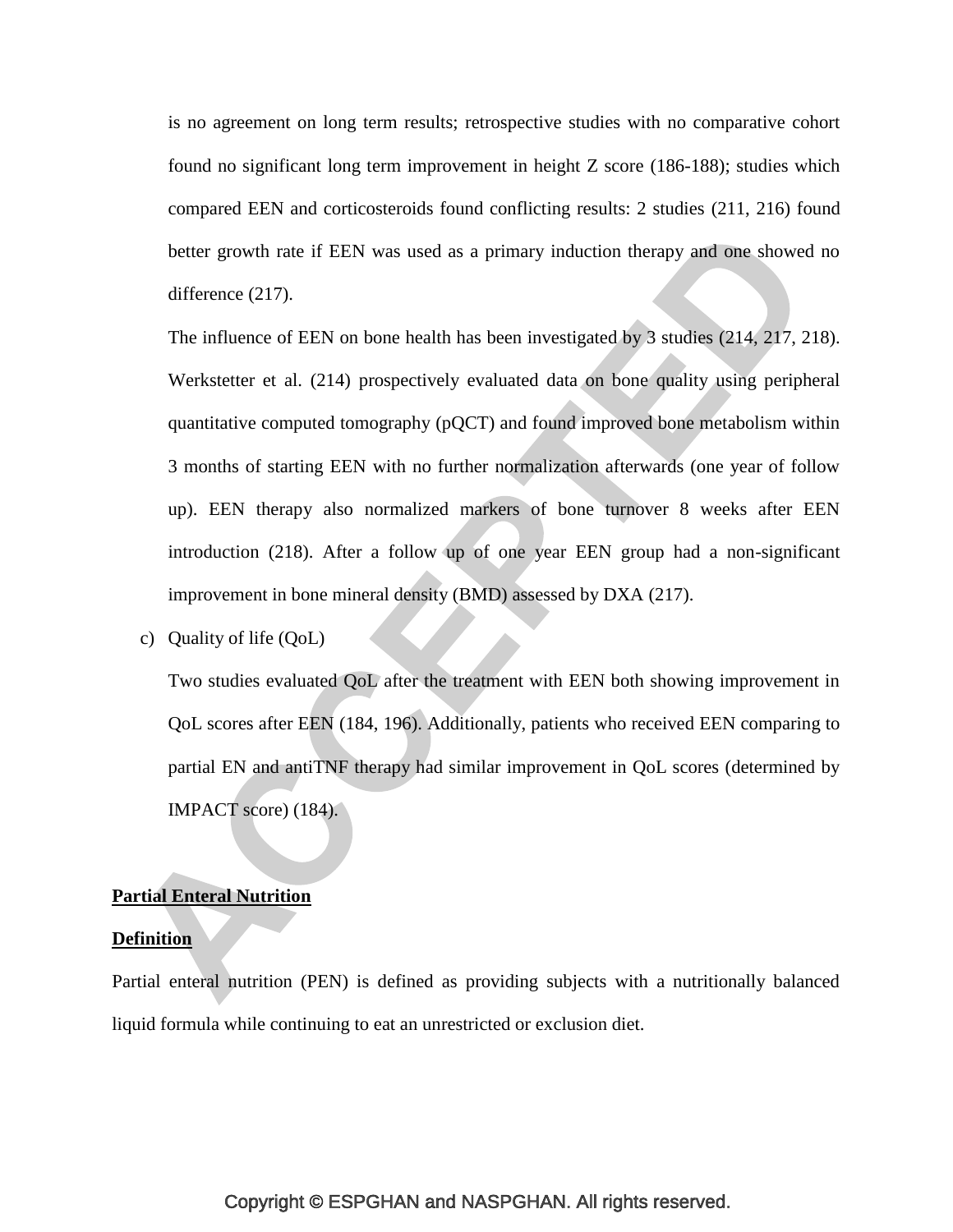**What is the efficacy of PEN for the induction of remission of Paediatric Crohn's disease (CD)?**

#### **Statement:**

• PEN alone should not be used for induction of remission (EL 2)

#### **Practice points:**

- PEN in isolation is not efficacious to induce remission in the majority of patients.
- Supplementation with a standard polymeric formula, in addition to conventional induction treatment may be considered.

Johnson et al showed in a RCT the superiority of exclusive enteral nutrition (EEN) over PEN in clinical remission rates defined using the Paediatric Crohn's disease activity index (PCDAI) as the primary outcome measure at 6 weeks  $(10/24)$  [42%] vs.4/26 [15%], respectively, p = 0.03). In this study, PEN provided an average of 47% of total energy requirements (range 39–58%). [\(219\)](#page-53-6)**.** Additionally, a recent prospective study of children initiating PEN, EEN, or anti-TNF therapy for active CD, confirmed that each therapy improved symptoms, but EEN and anti-TNF therapies were significantly superior to PEN providing between 80-90% of estimated calories needed for inducing mucosal healing [\(184\)](#page-49-3). In a retrospective cohort of 28 children with CD, supplementation with polymeric formula, plus conventional treatment, was associated with a decrease in PCDAI whereas children who were not on supplementation did not [\(220\)](#page-53-7). Gupta et al administered formula overnight to deliver 80-90% of overall needs with the remaining 10% to 20% of their caloric needs came from an unrestricted diet of small meals or snacks during the day. This was effective for the induction of remission in paediatric patients with CD [\(221\)](#page-53-8). More recently, Sigall-Boneh et al proposed a dietary intervention in mild-to moderate CD, based on 50% PEN and a structured exclusion diet which led to remission in 70% of children. [\(222\)](#page-54-0).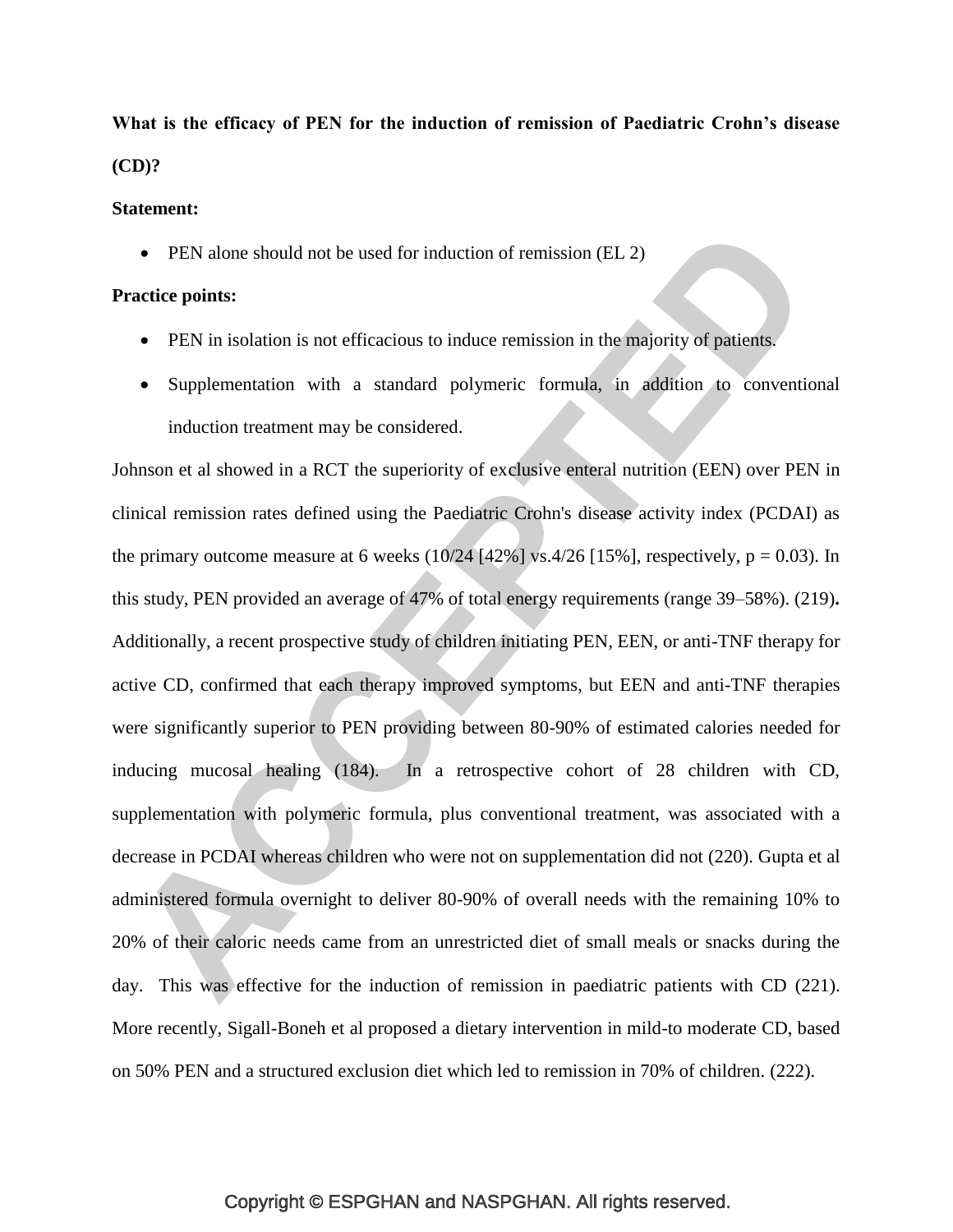## **What is the efficacy of PEN for the maintenance of remission of Paediatric CD?**

#### **Statement:**

 PEN is a treatment option to maintain remission in selected patients with mild disease and low risk of relapse (EL 4).

# **What is the optimal daily amount and recommended duration of PEN for the maintenance of remission of Paediatric CD?**

• The optimal daily amount and the duration of partial enteral nutrition that needs to be consumed to be effective are unknown (EL 4)

# **Practice points:**

 A long or short-term PEN course, in addition to unrestricted normal or specific food diet may be offered in order to prolong the period of remission in patients who are on no other maintenance treatment for Crohn's disease.

Long-term enteral nutritional supplementation, in addition to unrestricted normal or specific food diet, such as low fat diet; may prolong the period of remission and reduce relapse rates in patients with CD. There is limited research evidence relating to maintenance EN as a treatment for paediatric CD patients, with many of the best studies being performed in adults [\(223\)](#page-54-1). Yamamoto et al performed a systematic review in adult CD, including 10 studies: one RCT, three prospective non-randomized trials and six retrospective studies. The clinical remission rate was significantly higher in patients receiving PEN in all seven studies comparing PEN to nonsupplementation [\(223\)](#page-54-1). Additionally, in two studies, PEN showed reduction in endoscopic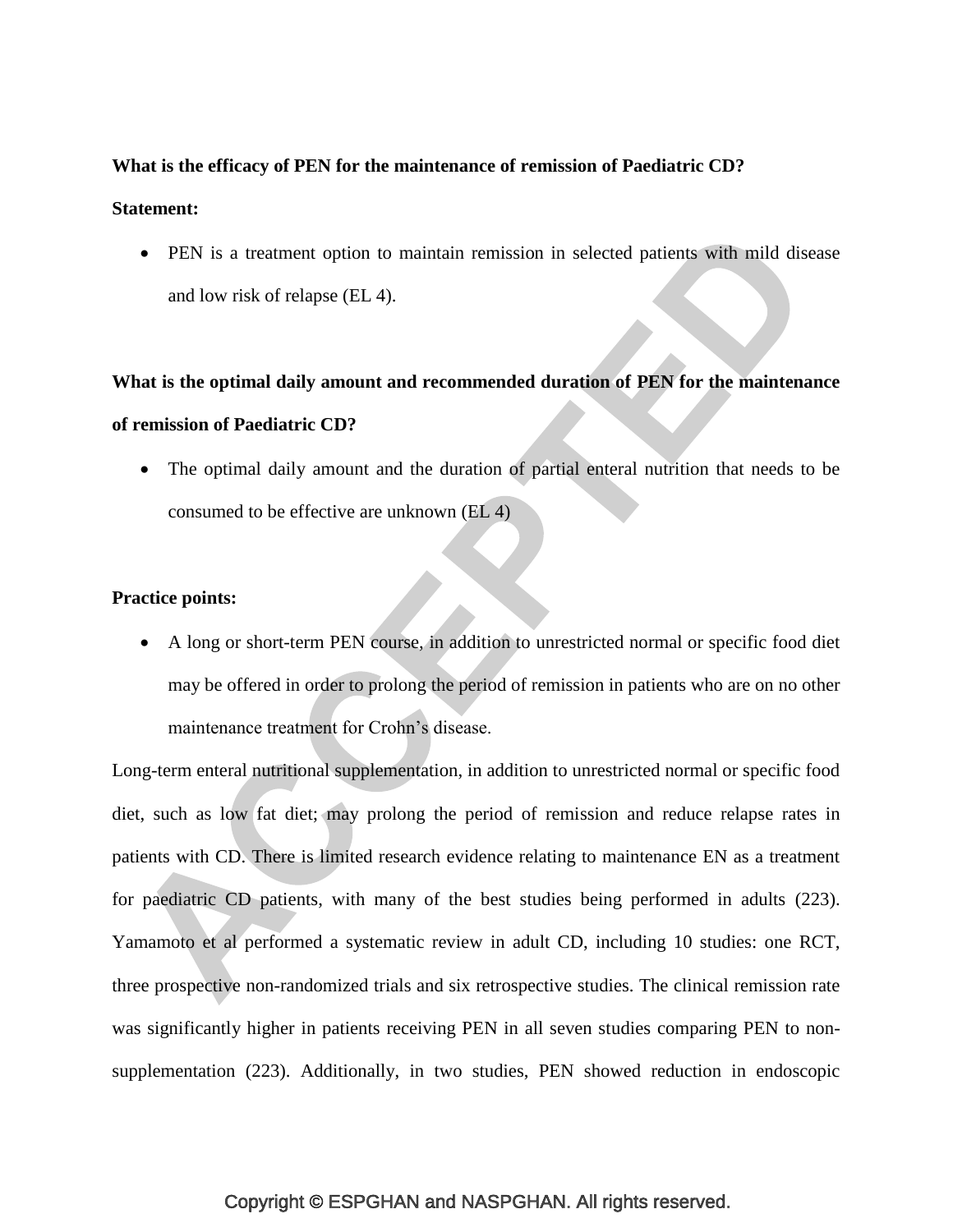disease activity. There are a smaller number of paediatric studies. Wilschanski et al showed retrospectively that providing PEN (nocturnal nasogastric supplements), without restriction of normal diet, after successful treatment with EEN, was associated with prolongation of remission and improved linear growth. [\(224\)](#page-54-2). Duncan et al. Demonstrated that a sub group of patients can successfully continue PEN supplements post induction of remission with EEN as an effective maintenance treatment and had 1 year remission rates matching thiopurines. PEN therefore seems a useful strategy in a sub group of patients especially in those who are not commencing azathioprine or similar maintenance treatments [\(225\)](#page-54-3). In contrast to the previous studies suggesting the efficacy of PEN, Knight et al reported that the intake of maintenance enteral feeding was not associated with significantly decreased relapse rate [\(186\)](#page-50-4).

In adult studies investigating the impact of the quantity of enteral formula on clinical remission, higher amounts of enteral formula (35-50%) were associated with higher remission rates. [\(226,](#page-54-4) [227\)](#page-54-5). In children the proportion of PEN varies between studies. It is clear that further studies are needed to find appropriate amount, duration, timing of PEN [\(186\)](#page-50-4).

#### **PROBIOTICS AND PREBIOTICS IN IBD**

**What is the clinical efficacy and safety of probiotics, when compared to no treatment, placebo, pharmacological treatment or alternative non-pharmacological treatment in the induction and maintenance of remission of paediatric UC and CD?** 

**Statements:**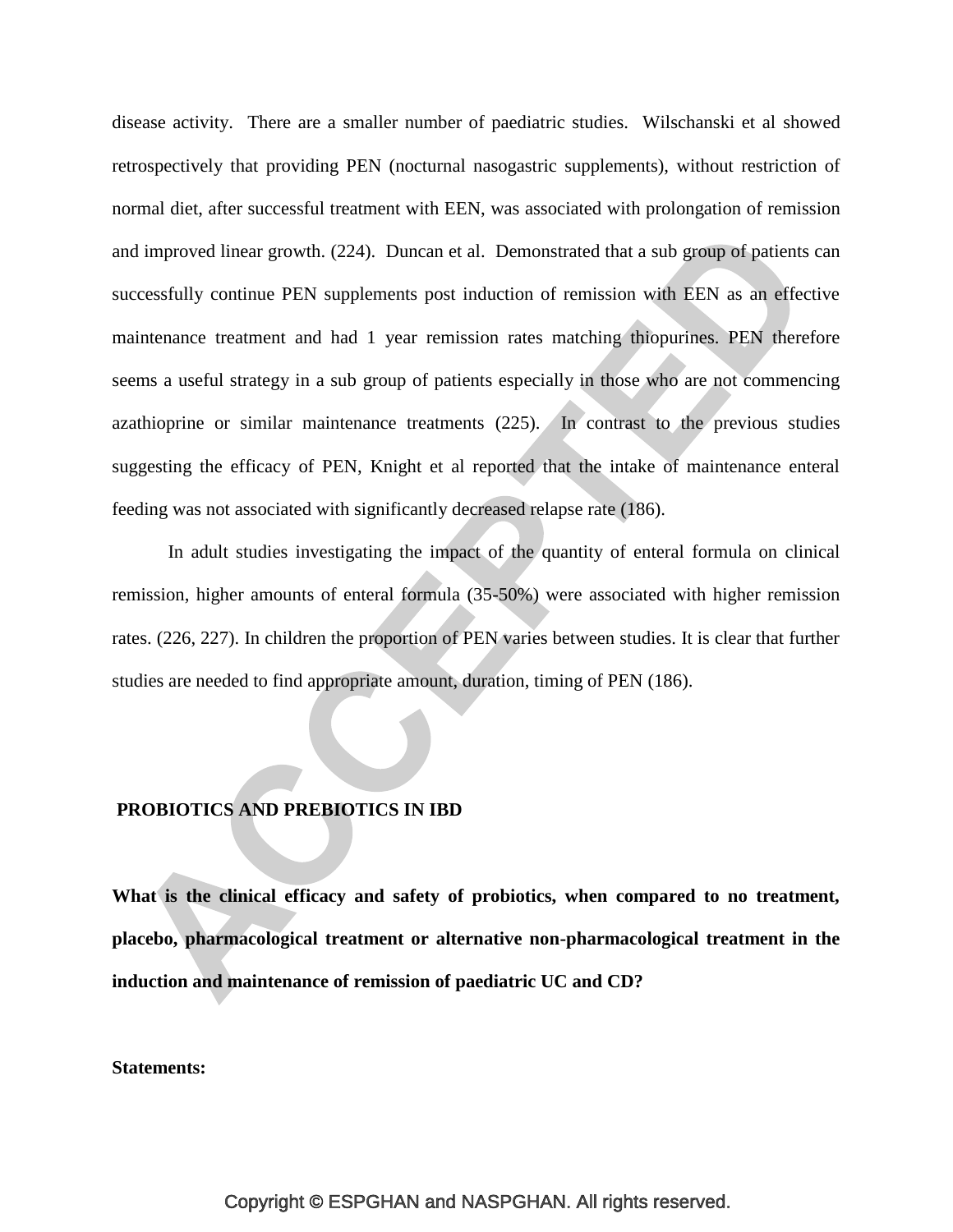- There is limited evidence in favour of using VSL#3 or L. reuteri ATCC 55730 as adjuvant to standard therapy for induction of remission in mild to moderate paediatric UC (EL 2)
- There is evidence in favour of using VSL#3 or E.coli Nissle as an alternative to 5-ASA therapy in maintenance of remission in mild to moderate paediatric UC especially in mesalazine intolerance (EL 2)
- *VSL#3* has shown efficacy for maintaining antibiotic-induced remission in pouchitis and for preventing it in adults (adult EL 2; paediatric EL 5)
- We do not recommend the use of probiotics in the induction or in the maintenance of remission of paediatric CD (EL 2).

# **Practice points:**

- Probiotics should be used with caution in patients with central venous catheter or in immunocompromised patients.
- Results from clinical trials are strain-specific and should not be extrapolated to other bacterial strains.

High quality studies on the effect of probiotics in paediatric IBD are limited, with only three RCTs two in UC [\(228,](#page-54-6) [229\)](#page-54-7) and one in CD [\(230\)](#page-55-0). Some extrapolations can be made from adult data [\(231-242\)](#page-55-1) but these have limited applicability in the paediatric population.

#### *Ulcerative colitis*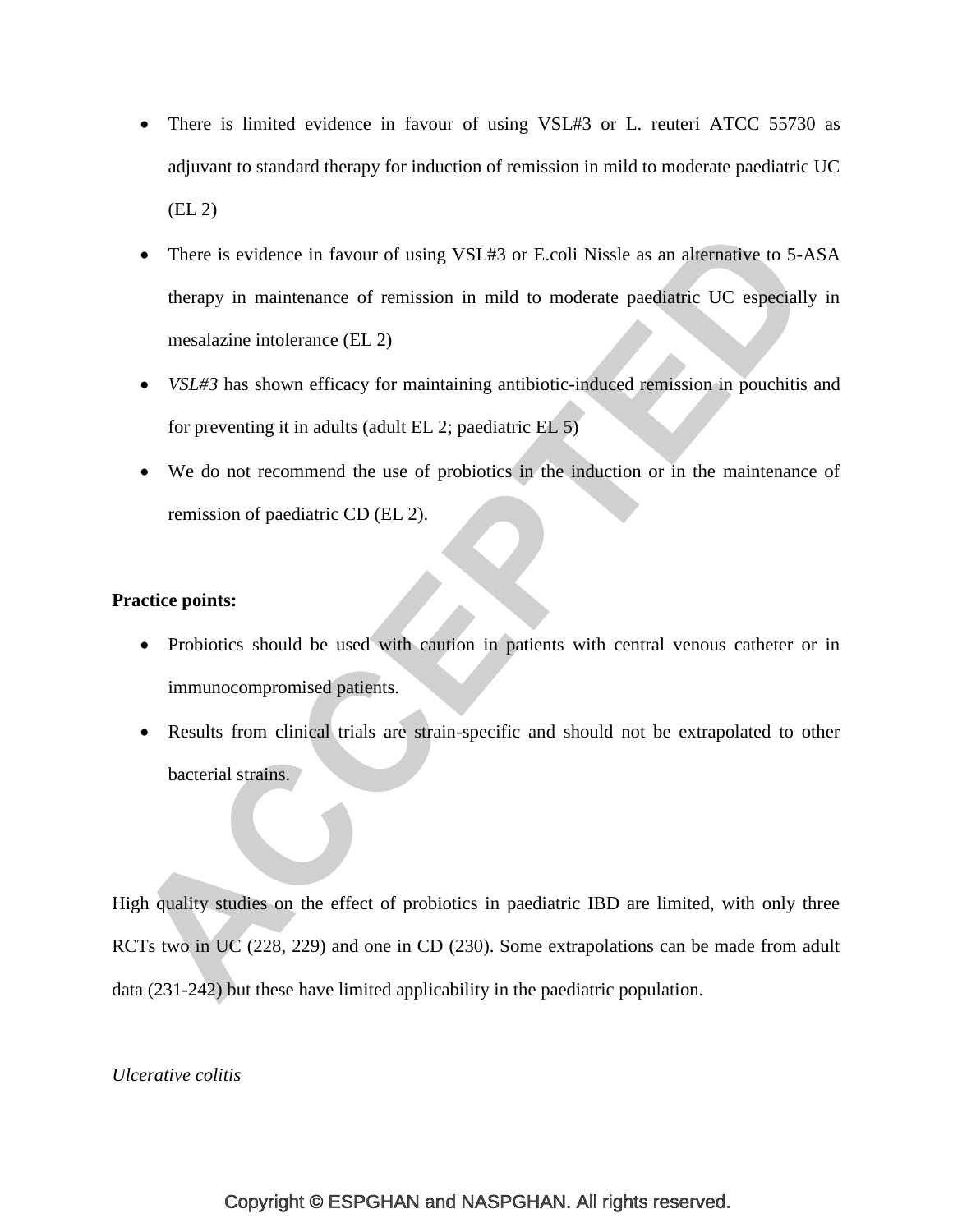Oliva et al. showed an effect on decrease of both endoscopic (Mayo score) and histological score during 8 weeks of follow-up in group of paediatric patients treated by rectal enema containing *L. reuteri ATCC 55730* in addition to mesalazine treatment, but not in placebo arm in mild to moderate active distal paediatric UC [\(229\)](#page-54-7). Miele et al. has shown *VSL#3* to be superior to placebo in both induction and maintenance of remission (1 year follow-up) when added to standard treatment in paediatric newly diagnosed UC [\(228\)](#page-54-6).

An open label study of *VSL#3* in induction of remission in children with mild to moderate active UC [\(243\)](#page-56-0) and another small study on *E.coli Nissle* showing efficacy comparable to 5-ASA in maintenance of remission in paediatric UC (not an RCT) [\(244\)](#page-56-1) were excluded.

In adults, neither ECCO [\(232\)](#page-55-2) nor Cochrane review [\(235\)](#page-55-3) recommend probiotics for induction of remission of mild-to-moderately active UC, despite some studies showing some effect of *VSL#3* [\(228,](#page-54-6) [245-248\)](#page-56-2). There are no relevant data on probiotics in treatment of acute severe colitis [\(249\)](#page-57-0).

Based on several RCTs and in accordance with systematic reviews [\(236,](#page-55-4) [250\)](#page-57-1), ECCO recommend *E coli Nissle* as an effective alternative to 5-ASA for maintenance therapy in adult UC [\(232\)](#page-55-2).

Current paediatric UC guidelines [\(251\)](#page-57-2) conclude in accordance with the Cochrane review [\(237\)](#page-55-5) that there is insufficient evidence to recommend routine use of probiotics for induction or maintenance of remission in paediatric ambulatory UC patients. However, some probiotics (*VSL#3, E.coli Nissle*) may be considered in children with mild UC intolerant to 5-ASA, or as an adjuvant therapy in those with mild residual activity despite standard therapy. Therapy with *VSL#3* has also shown efficacy for maintaining antibiotic-induced remission and for preventing pouchitis in adults [\(238,](#page-55-6) [240,](#page-56-3) [241\)](#page-56-4). Recently, the probiotic mixture VSL#3 has changed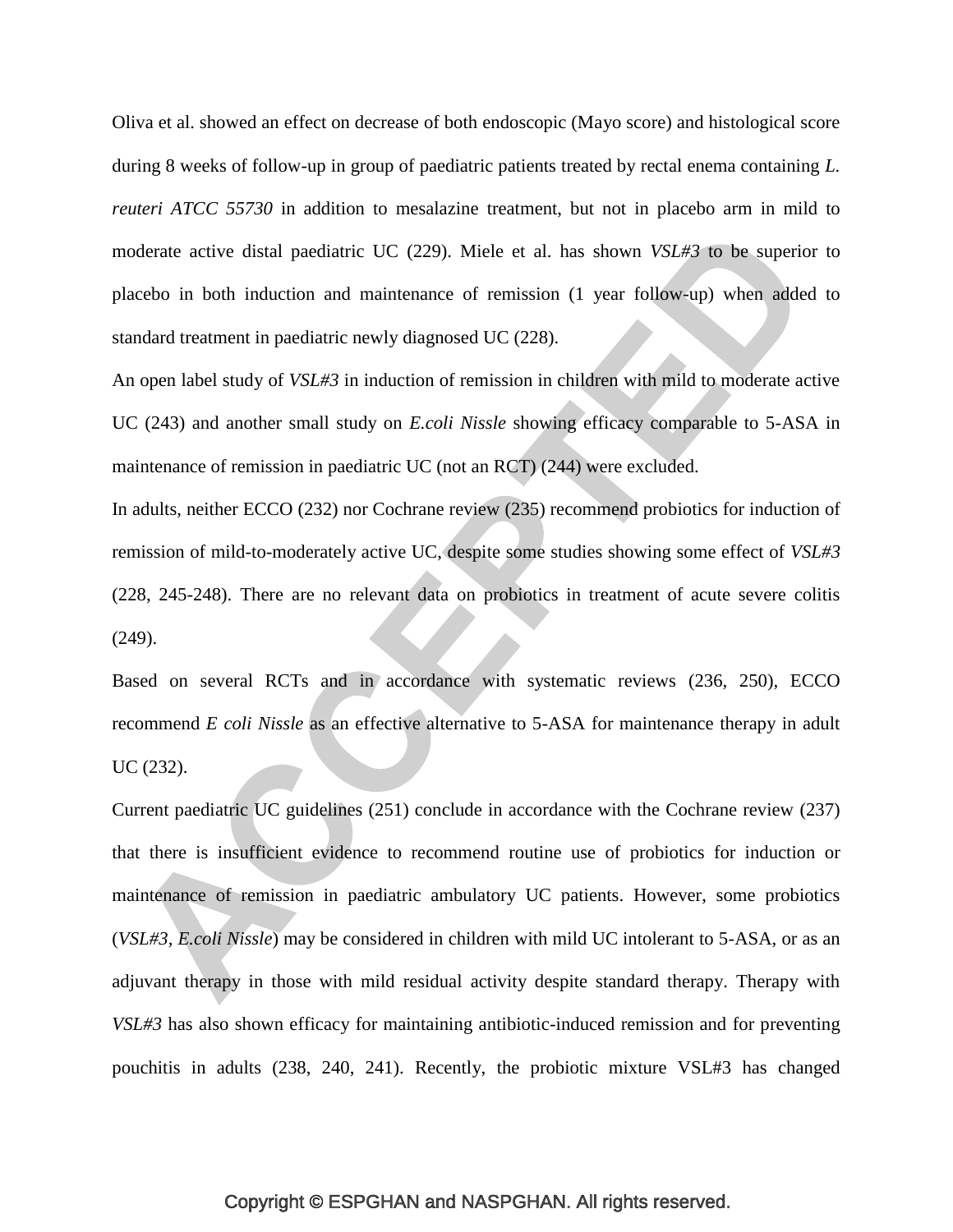manufacturer and although it contains the same bacteria, its efficacy under the new manufacturing conditions has not yet been scientifically tested in IBD clinical trials.

#### *Crohn´s disease*

Only one relevant paediatric study was identified showing that *LGG* is not superior to placebo in addition to standard maintenance therapy in paediatric CD [\(230\)](#page-55-0). Moreover, a meta-analysis has even concluded that LGG may increase incidence of relapse in children [\(252\)](#page-57-3). Also, Saccharomyces Boulardii has not shown any efficacy in preventing of relapse in CD adult patients in remission of disease [\(253\)](#page-57-4). Current paediatric CD guidelines [\(45\)](#page-34-0) as well as adult ECCO guidelines [\(233\)](#page-55-7) and Cochrane review [\(239\)](#page-55-8) are in accordance that there is no significant benefit of probiotics for reducing the risk of relapse compared to standard maintenance therapy.

**What is the clinical efficacy and safety of prebiotics, when compared to no treatment, placebo, pharmacological treatment or alternative non-pharmacological treatment in the induction and maintenance of remission of UC and CD?** 

#### **Statement:**

 There is no evidence to the use of prebiotics and/or synbiotics in the induction and in the maintenance of remission of paediatric UC (Adult: EL 2; Paediatric: EL 5) and CD (Adult: EL 2; Paediatric: EL 5).

There are very few data on the effect of prebiotics and synbiotics in paediatric IBD, with no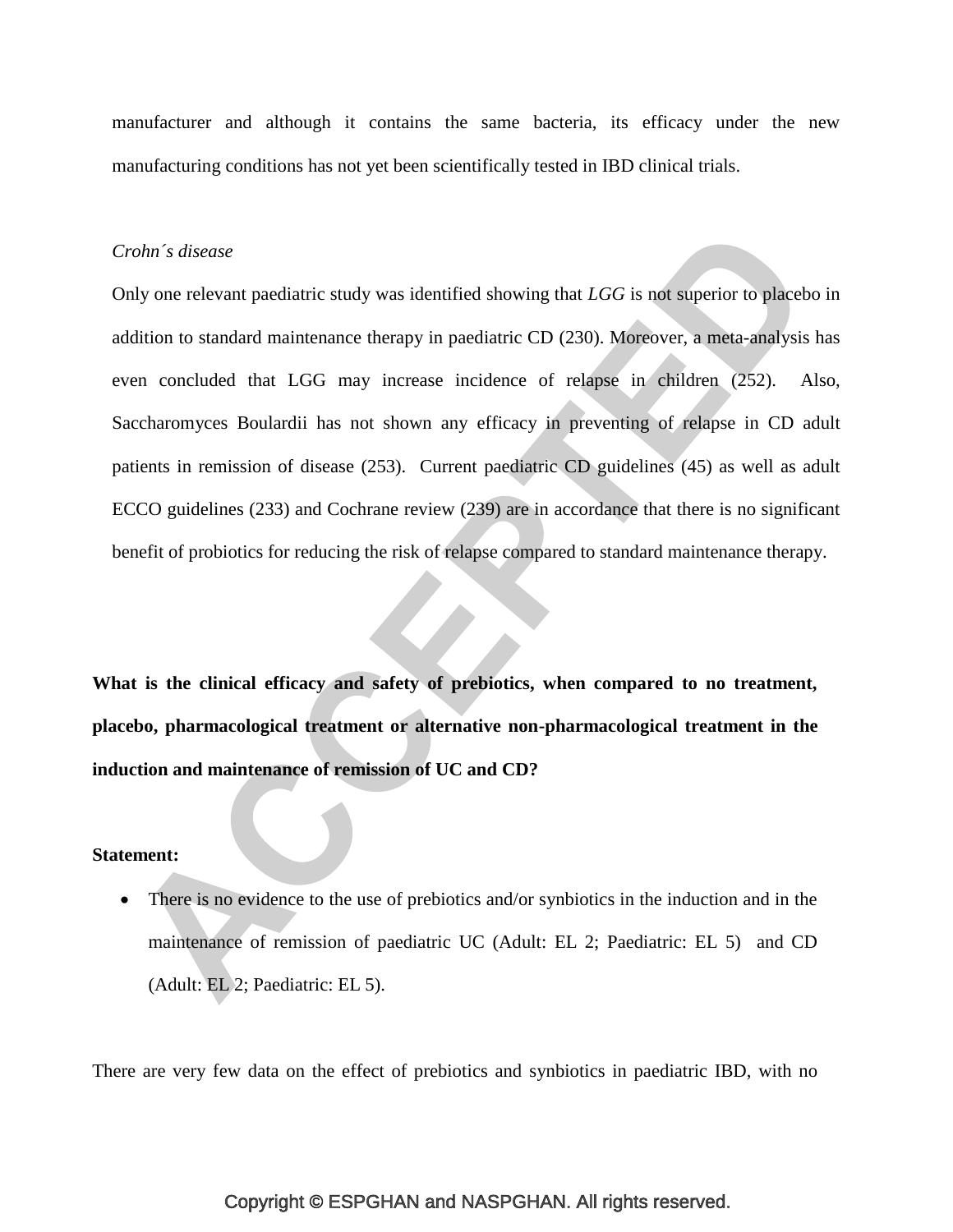published clinical trial. The majority of data in adults are limited by the small sample size, short duration and high drop-out rate [\(254-261\)](#page-57-5). A systematic review of RCT published in 2015, based on major limitations of the studies, including different agents used, sample size and methodological issues, concluded that there is inconclusive evidence of a beneficial role of prebiotics and synbiotics in IBD [\(262\)](#page-58-0).

**What is the clinical efficacy and safety of dietary fibers, when compared to no treatment, placebo, pharmacological treatment or alternative non-pharmacological treatment in the induction and maintenance of remission of UC and CD?**

## **Statements:**

- Based on adult studies, fiber supplement intervention may be effective in the management of UC and pouchitis (Adult: EL 2; Paediatric: EL 5).
- There is no evidence to support high-fiber or low-fiber diet in CD (Adult: EL 2; Paediatric: EL 5).

## **Practice points:**

- A possible effect of fiber supplementation associated with standard therapy has been reported in maintenance of remission (psyllium fiber), in active UC (germinated barley fiber) and in maintenance of remission in pouchitis (inulin-enriched oral supplement).
- Fiber restriction should not be recommended in patients with IBD without evidence of stricturing phenotype.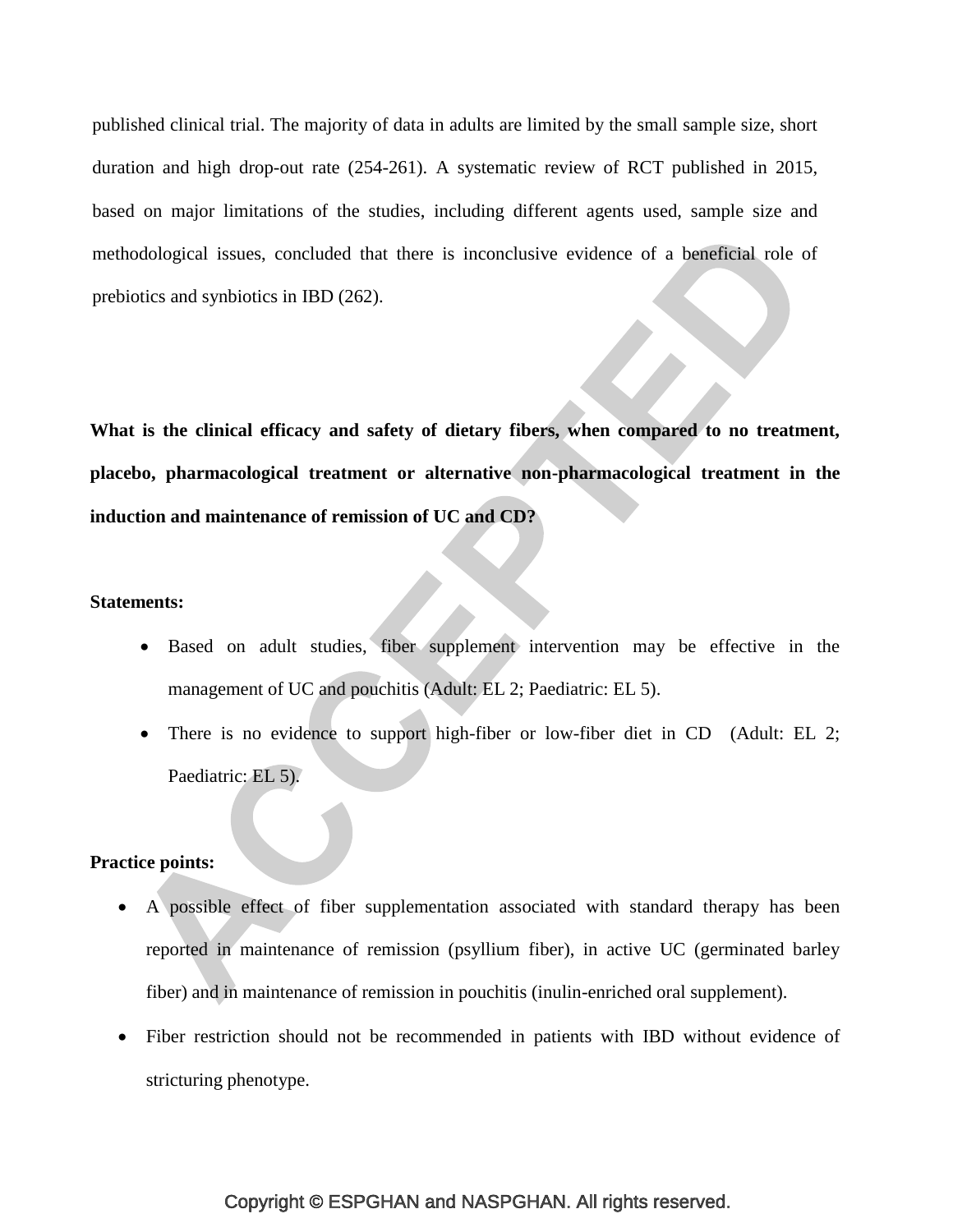The scientific rationale of using dietary fiber in IBD relates to the production of metabolites (i.e. SCFAs, particularly butyrate) and a beneficial influence on gastrointestinal functions [\(263\)](#page-58-1). Although no specific paediatric study has been performed, several trials in adults have evaluated the effectiveness and mechanisms of action of fiber in IBD. Based on the published RCT in adults and on 3 systematic reviews, there is limited evidence for the effectiveness of fiber supplementation in active UC and in maintenance of remission in UC and pouchitis [\(254,](#page-57-5) [255,](#page-57-6) [264-275\)](#page-59-0). Data in active UC are conflicting, with few studies reporting a possible effectiveness of fiber supplementation and others no effect on disease outcomes (8,10,14)

Dietary intervention studies didn't show any significant benefit of high versus low-fiber diets in CD [\(264,](#page-59-0) [265,](#page-59-1) [270-272\)](#page-59-2). Based on the current evidences, no dietary fiber restriction should be recommended to patients with IBD without evidence of stricturing phenotype, although monitoring of potential fiber intolerance intake should be performed [\(263\)](#page-58-1).

# **SPECIFIC DIETARY RESTRICTIONS FOR PAEDIATRIC IBD**

#### **Statement:**

 Elimination or restrictive diet in children/adolescents with IBD should not be recommended unless potential benefits outweigh potential risks of the diet (EL 4).

Several diets restricting one or more foods from the diet have been advocated for paediatric and adult patients with IBD to improve symptoms and/or inflammation [\(274,](#page-60-0) [276-279\)](#page-60-1). In general, restrictive diets may influence nutritional status, psychological and quality of life. Nutritional restriction may result in unbalanced food intake with deficiency of certain macro- and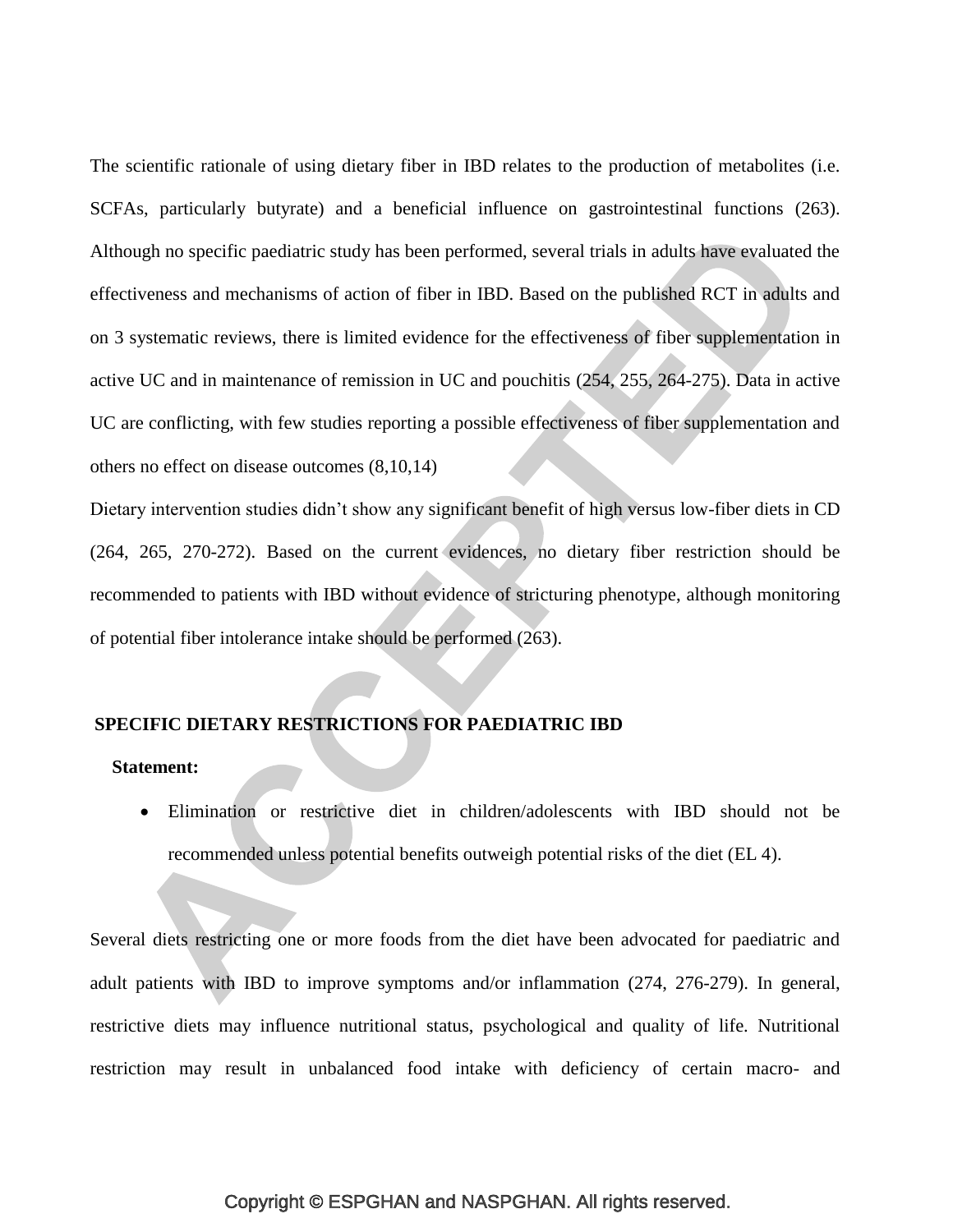micronutrients, which may have negative short and long-term effect, particularly on the growing and developing child. While adults can decide on a specific diet for themselves children depend on the decision and support by their caregivers. Diets should only be considered if they have proven benefit in reducing inflammation, symptoms or both. A list of reported diets is provided in Table 2.

#### **Specific carbohydrate diet (SCD)**

#### **Statement:**

 A SCD for induction or maintenance of remission in PIBD patients should not be recommended (EL 4).

## **Practice points**

- SCD is an unbalanced diet due restriction of most carbohydrates leading to high protein and high fat intake which has been associated with risk of CD and UC.
- More evidence on the benefit of SCD from RCTs is needed before such a dietary restriction can be recommended to paediatric IBD patients.

The SCD restricts all carbohydrates (starch, polysaccharides and disaccharides) except monosaccharides (glucose, fructose, and galactose). The hypothesis behind is that di- and polysaccharides are poorly absorbed resulting in overgrowth of bacteria and yeast with increased mucus production, small bowel injury and malabsorption. Two retrospective chart reviews of 7 and 26 children with IBD on a SCD showed improvement of symptoms and anthropometry [\(280,](#page-60-2) [281\)](#page-60-3). Nine children with CD were prospectively enrolled in a trial of SCD while continuing their normal medication. Lab values, PDCAI and videoendoscopy scores improved, however there was no control group and total energy given was higher compared to the normal diet before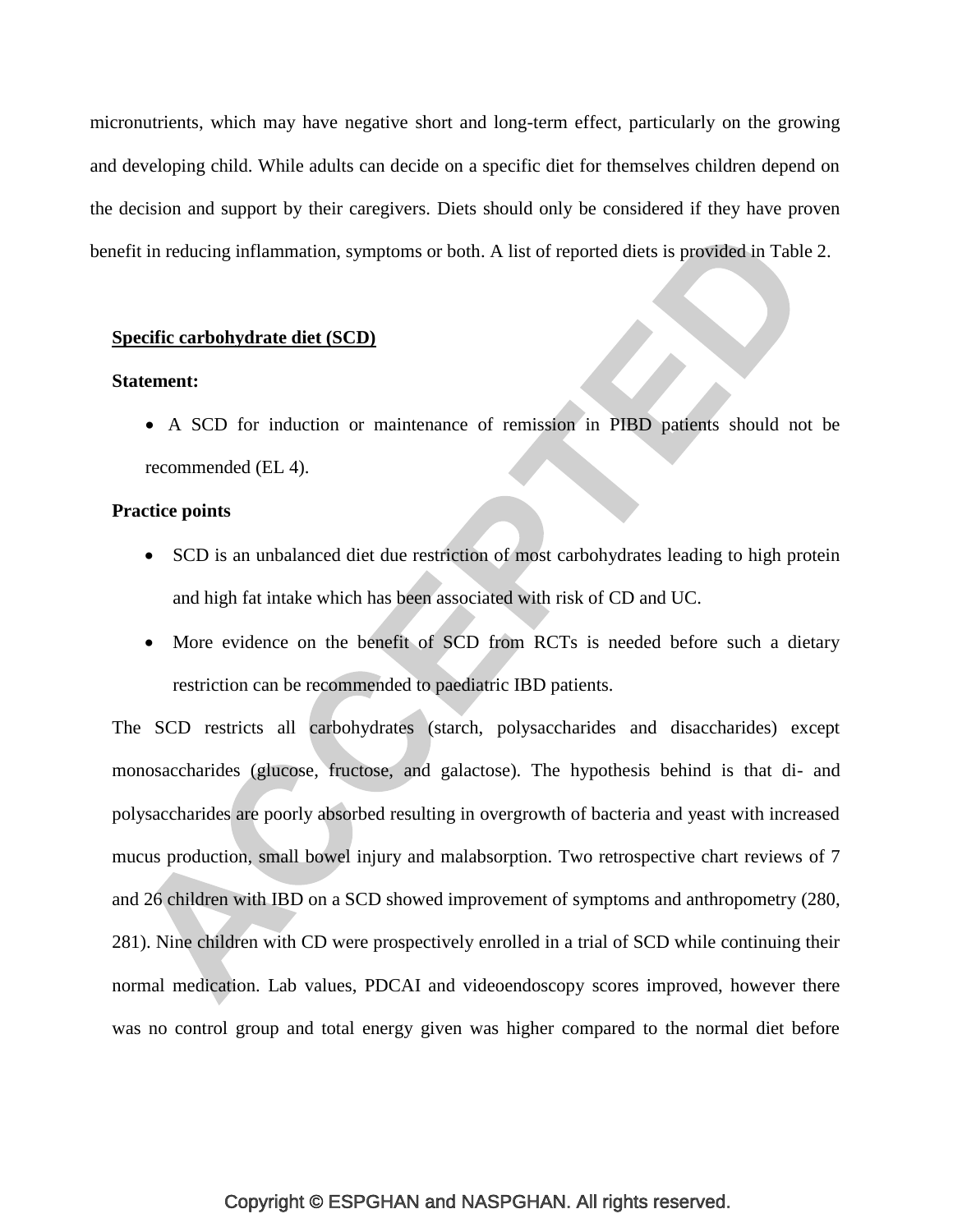starting SCD[\(282\)](#page-60-4). Before there is more evidence in favour of a SCD it cannot be recommended in children with IBD.

# **Lactose free diet (LFD)**

#### **Statements**

- Symptoms of lactose malabsorption (abdominal pain, bloating, and diarrhoea) overlap with symptoms of active IBD (EL 4).
- A diet with reduced lactose intake with monitoring of symptom improvement may be initiated in children/adolescents with IBD and symptoms suggestive of lactose malabsorption (EL 3).

#### **Practice points**

 IBD patients should be counselled not to avoid dairy product, but to reduce high lactose containing products and/or to use lactase treated products or enzyme replacement if lactase deficiency is suspected or intolerance is observed by the patient. If dietary calcium intake is low, calcium supplementation should be considered [\(283\)](#page-61-0).

Hypersensitivity to lactose (lactose intolerance) results from primary or secondary deficient hydrolysis of lactose in the small intestine by the brush border enzyme lactase phlorizin hydrolase. The population proportion of people who are homozygous for the primary or adult onset of lactase deficiency varies from less than 10% in white Northern Europeans to >80 to 90% in regions of Asia and Africa**.** Several studies in different populations showed that the primary genetic form of lactose intolerance occurs in the similar frequencies as in the respective control population with the same ethnic background (healthy controls and non-IBD relatives).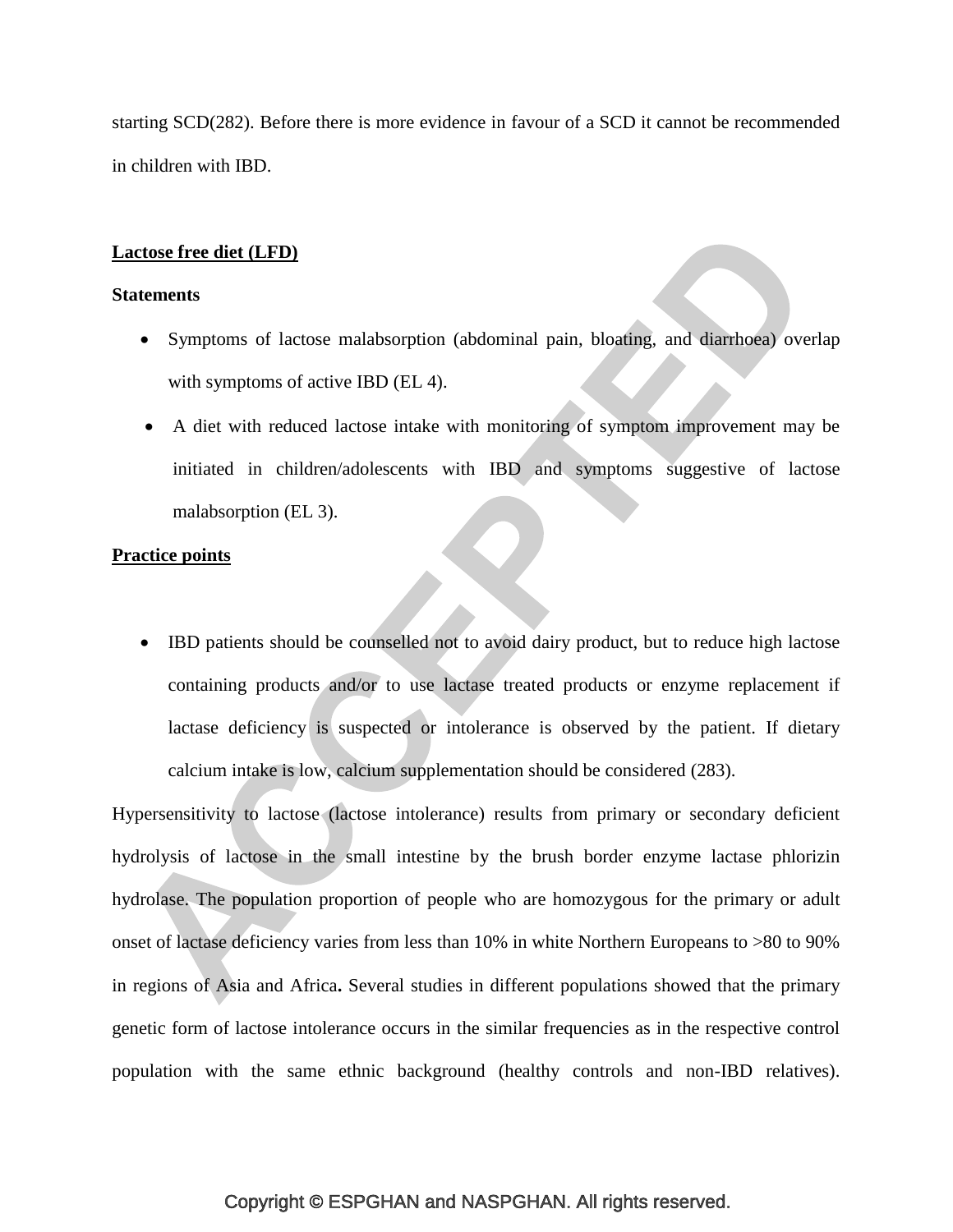Secondary lactose intolerance with lactase deficiency is due to multiple causes resulting in damage of the microvilli of the intestinal mucosa (e.g. inflammation, ulceration, bacterial overgrowth) or reduction of the intestinal surface (resection). A few recent studies in children [\(284,](#page-61-1) [285\)](#page-61-2) have shown that IBD patients, particularly with small bowel CD, are more frequently lactose intolerant compared to healthy controls, when assessed by breath testing, symptoms and measurement of brush border enzyme activity. Risk of vitamin D deficiency and low Ca intake with negative impact on bone health has to be taken into account.

#### **Diet low in fermentable oligo-, di- and mono-saccharides and polyol (FODMAPs)**

#### **Statement:**

 A low FODMAPs diet should not be recommended for induction to remission in children/adolescent with IBD (EL 5).

#### **Practice points**

- A strict low FODMAP diet is highly restrictive
- It may improve IBS symptoms for patients without evidence of inflammation. However, it may decrease diversity and induce dysbiosis.
- FODMAP diet may be responsible for nutrient deficiencies (Ca, Folate, Thiamin, Vitamin B6) and cannot be maintained for a long period of time. Dietary counselling is strongly advised.

Mono, Di- and polysaccharides and polyols are poorly absorbed resulting in increased intestinal permeability and increased functional symptoms (abdominal pain, diarrhoea and bloating) in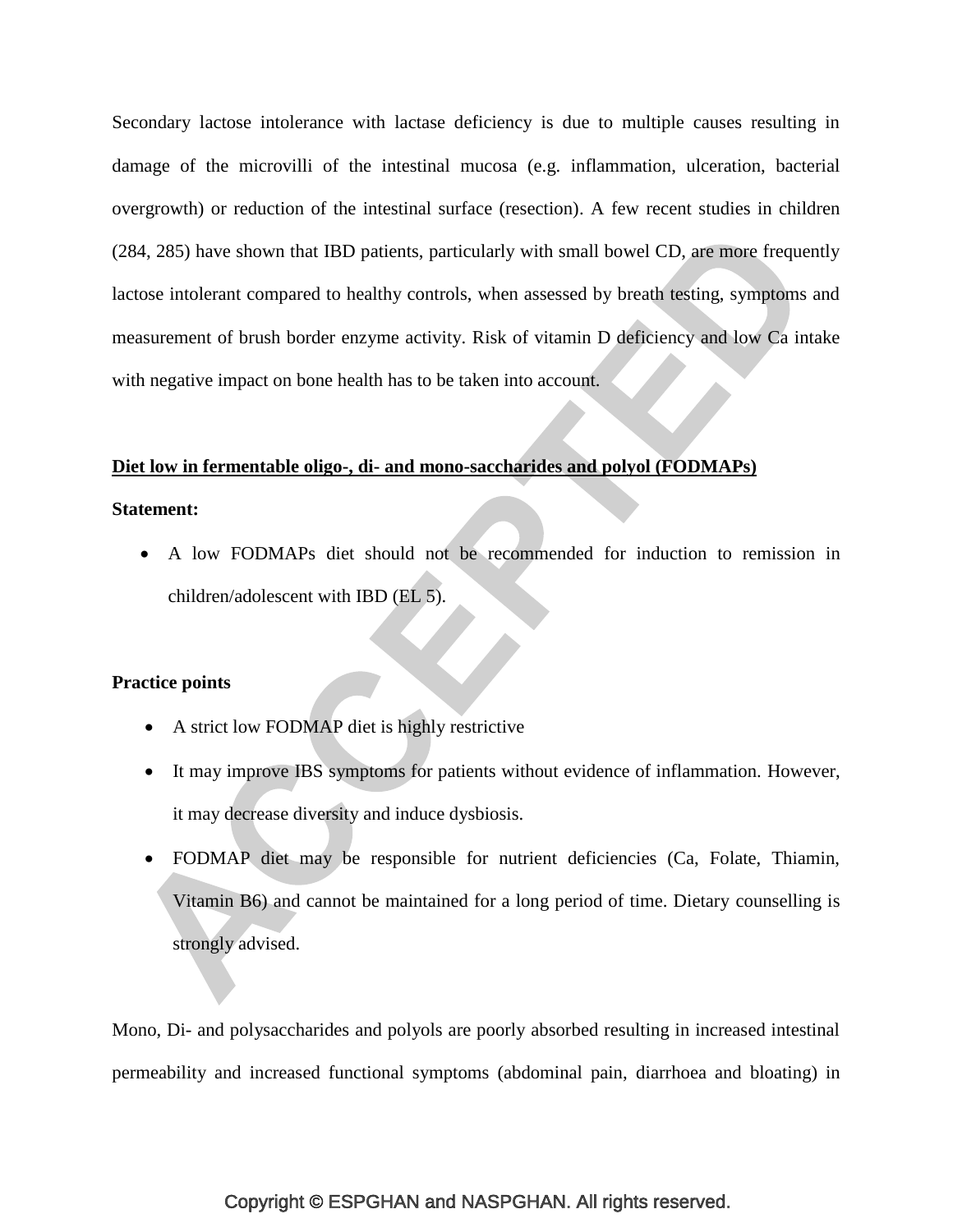patients with IBD [\(286\)](#page-61-3). A few open non-blinded pilot studies improved functional gastrointestinal symptoms in adult IBD patients [\(287,](#page-61-4) [288\)](#page-61-5). No paediatric data are available. The diet is low in fiber serving as prebiotics, with potential negative effects on the microbiome and metabolome [\(289\)](#page-61-6) and a risk of nutrient deficiencies.

#### **Crohn's disease exclusion diet (CDED)**

## **Statement:**

 A CDED cannot be recommended as induction therapy due to insufficient evidence (EL 4)

# **Practice points**

 More evidence on the benefit and safety of CDED from RCTs is needed before such a dietary treatment can be recommended to paediatric IBD patients.

The diet is based on exclusion of multiple dietary components [\(290\)](#page-61-7), and was evaluated for induction of remission in 34 children and 13 adults with mild to moderate CD. The investigators used the diet in conjunction with 50% of caloric intake from one of two polymeric formulas. Remission by week 6 was achieved in 70% of patient, with significant drop in CRP and ESR at both week 6 and week 12, with normalization of CRP in 70% of those entering remission [\(222\)](#page-54-0). Fifteen patients in remission at week 6, continued dietary restriction and performed a follow up evaluation for mucosal healing, 11/15 achieved complete mucosal healing. This diet is currently being evaluated in a multinational multi-center randomized controlled trial.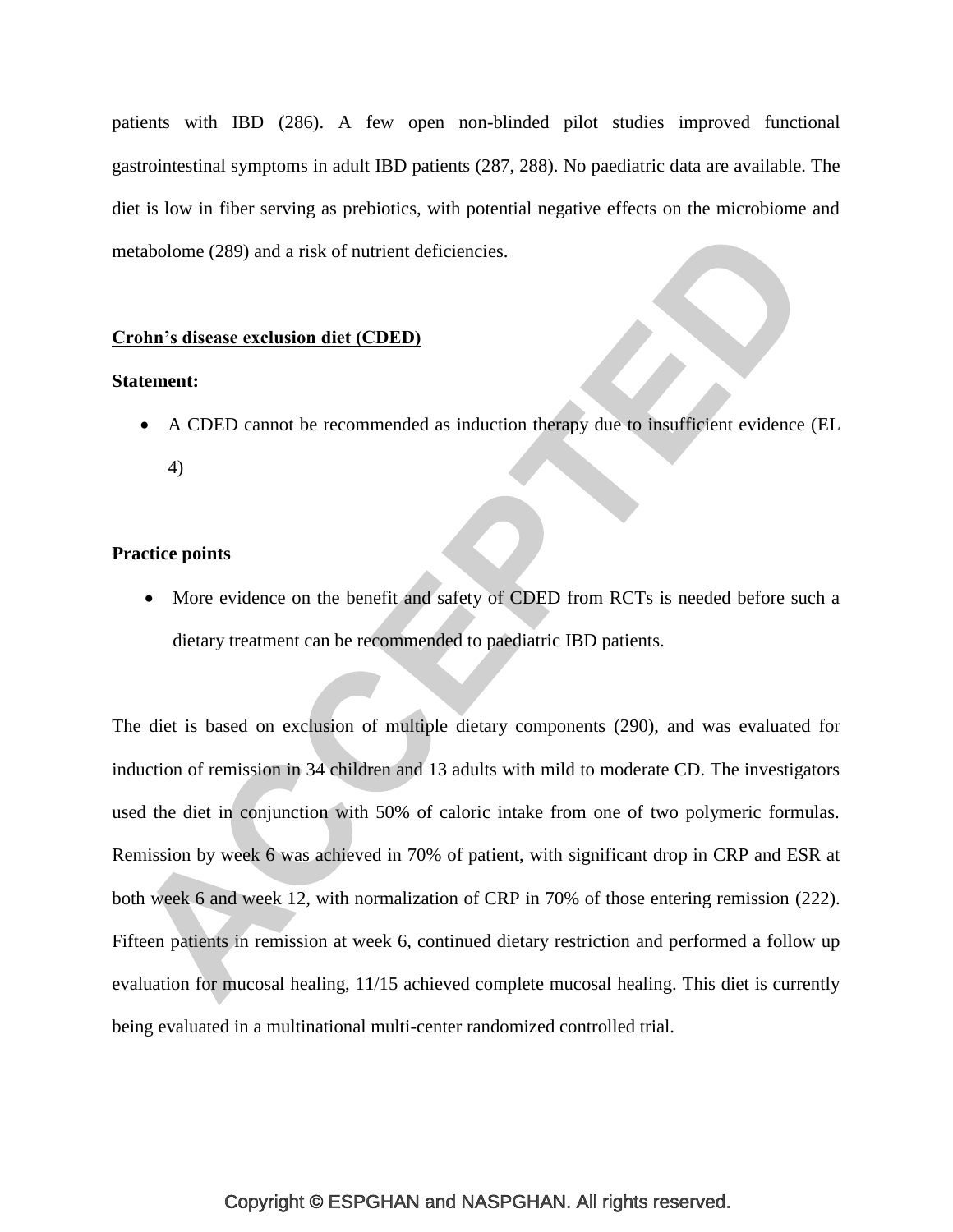#### **Other restrictive diets**

Several other diets have been suggested for treatment of active CD or UC including the Paleolithic diet, a vegan diet, a gluten free diet, a diet based on IgG4 testing against foods with excluding foods with high titers [\(278\)](#page-60-5). In the latter diet the most common foods excluded were milk, beef, pork and egg. The authors reported an improvement in the symptom score compared to a control group on a sham elimination diet, however there was no significant improvement in faecal calprotectin or CRP [\(291\)](#page-61-8). None of these diets should be recommended to children and adolescents with IBD at present.

# **7. DIETARY COMPOUNDS AND THE RISK OF IBD**

#### **Definition**

Dietary compounds with proven effect on the intestinal barrier function directly or indirectly via the modification of the intestinal microbiota potentially implicated in triggering inflammatory or immune-mediated responses leading to IBD

# **Practice points:**

- Avoidance of "westernized" food (high fat, high protein, high sugar, low in fruit and vegetables) identified in epidemiological studies as risk factor for the development of IBD might be considered
- Avoidance of high fat diet (including saturated milk fats) in patients with IBD might be considered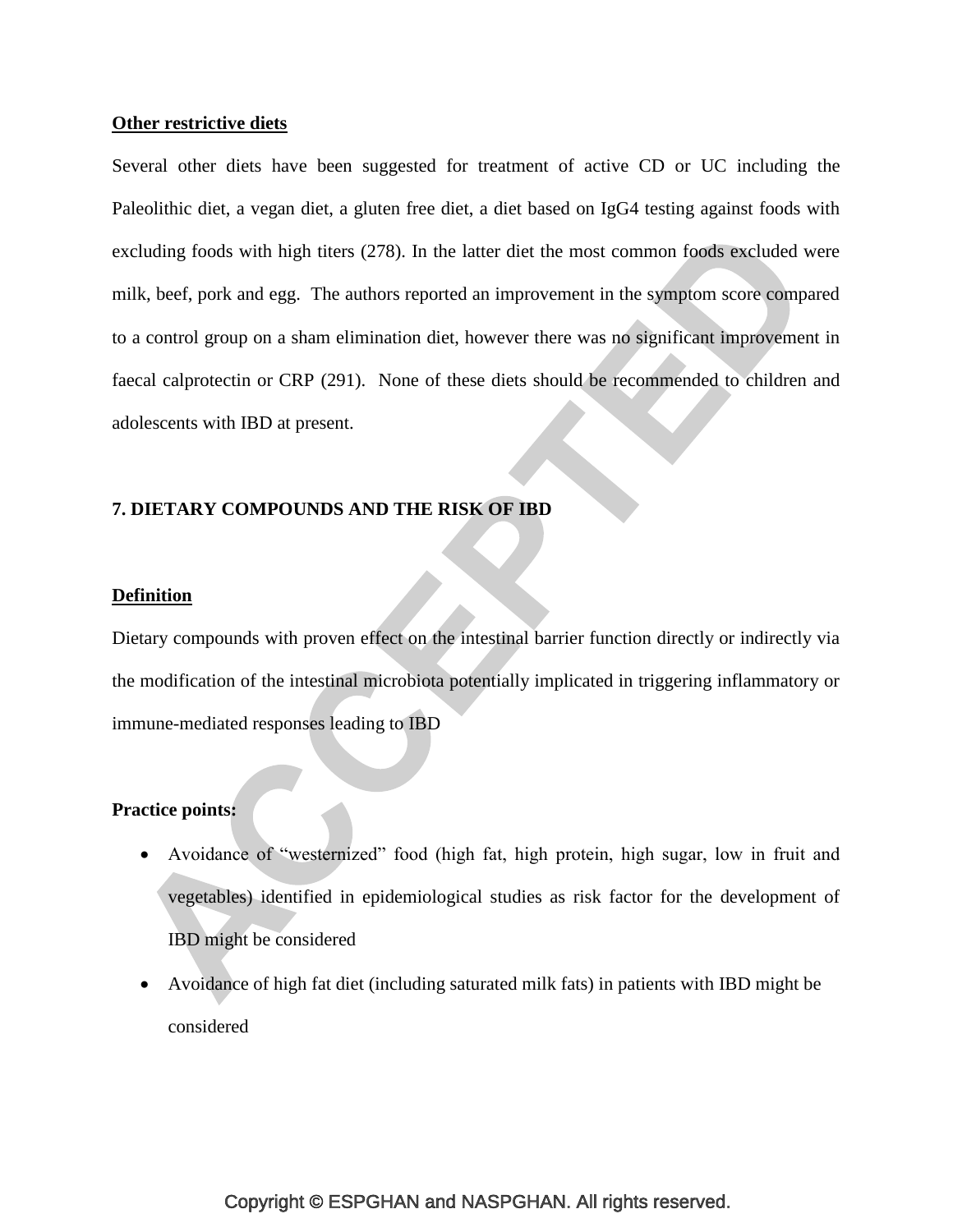Avoidance of food or beverages containing large amounts of emulsifiers (i.e. sauces, fast foods, margarines, ice-creams) might be considered

The complex interaction of diet with the host's immune system (directly or indirectly via intestinal microbiota) is a key part in the development of chronic inflammation, the hallmark of IBD. When considering IBD and diet, there are two different aspects: 1) to identify pre-illness dietary patterns/habits that confer a risk to develop IBD in susceptible individuals 2) to identify alimentary factors that impact on the inflammatory state of patients. However, epidemiological or cohort data indicating specific dietary elements as risk factors for developing IBD are often used as indirect evidence to recommend specific nutritional interventions to treat IBD.

Several epidemiological studies discuss a positive correlation between western life style (western diet with high amounts of unsaturated fatty acids, of proteins, a high sugar loads and low vegetables and fruits intake) and the risk of developing IBD [\(292\)](#page-62-0) [\(293\)](#page-62-1): A paediatric study confirmed recently a profound imbalance in fat, vegetables and fruits consumption and the development of CD favouring this hypothesis [\(294\)](#page-62-2). This is in line with adult data from Japan [\(295,](#page-62-3) [296\)](#page-62-4) or UK [\(297\)](#page-62-5) indicating that an increased consumption of trans-unsaturated fatty acids increases the risk of developing UC. However, a prospective cohort study from France failed to show any effect of fat or sugar intake, but the same study identified high protein intake (animal and fish proteins) as positively correlated to the risk of developing IBD (both CD or UC) [\(298\)](#page-62-6), in keeping with the results of Shoda et al [\(295\)](#page-62-3) who previously identified a weak positive correlation between high animal and fish protein intake and the risk to develop IBD. Increased dietary fiber intake has been associated with a lower risk of developing CD, but not UC [\(299\)](#page-62-7). Recently, the results from EPIC study confirmed that high consumption of sugar and soft drinks and low consumption of vegetables are associated with adult UC risk [\(300\)](#page-62-8).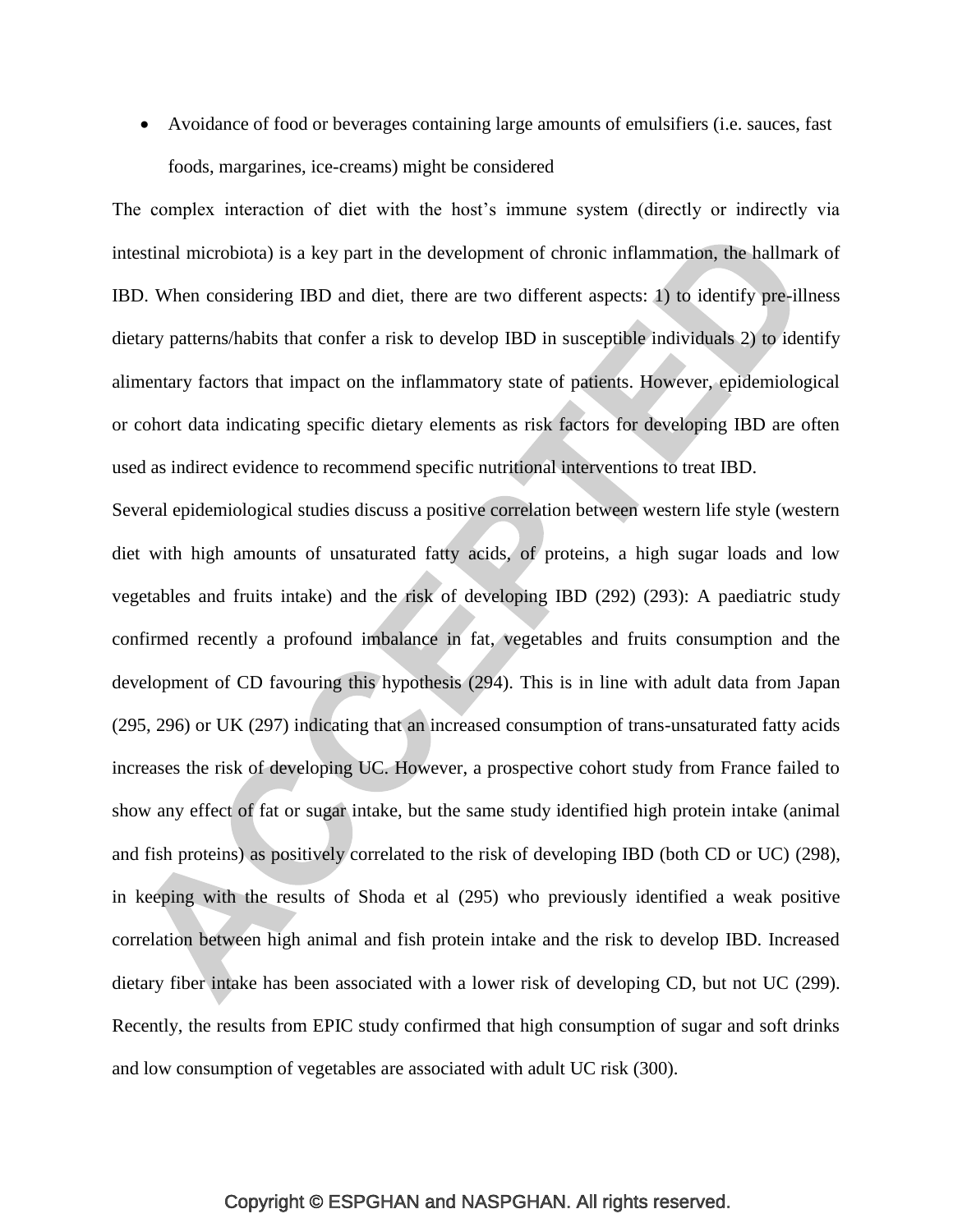Important experimental data support the hypothesis that food additives, such as emulsifiers or food thickeners (carboxymethyl cellulose (CMC), carrageenan, polysorbate (P)-60 or P-80, xanthan gum) can have detrimental effects on intestinal homeostasis. In vitro, as well as in vivo analyses with CMC or P60 or P80 revealed that these emulsifiers alter the mucosal epithelial barrier directly or via a change of the intestinal microbiota biodiversity. They can modify the mucosa-adherent biofilm and the conditions for adhesion and translocation of mucosal bacteria. Chassaing et al. [\(301\)](#page-63-0) recently confirmed in an experimental model that two commonly used emulsifiers CMC and P80 create low-grade inflammation in WT and in genetically susceptible animals severe colitis, completing previous experimental work [\(302,](#page-63-1) [303\)](#page-63-2). It is important to note that western diet (fast food and sweet beverages) is rich in emulsifiers. Roberts and colleagues [\(304\)](#page-63-3) highlighted recently that they observed a clear correlation between annual emulsifier consumption (in food and beverages) and the incidence of IBD, in line with previous studies [\(293\)](#page-62-1). In the same line, high margarine (rich in emulsifying agents and hydrogenated fats) was identified by independent studies as being positively correlated with the development of UC and in some studies with CD [\(305,](#page-63-4) [306\)](#page-63-5).

# **DISCLAIMER**

ESPGHAN is not responsible for the practices of physicians and provides guidelines and position papers as indicators of best practice only. Diagnosis and treatment is at the discretion of physicians.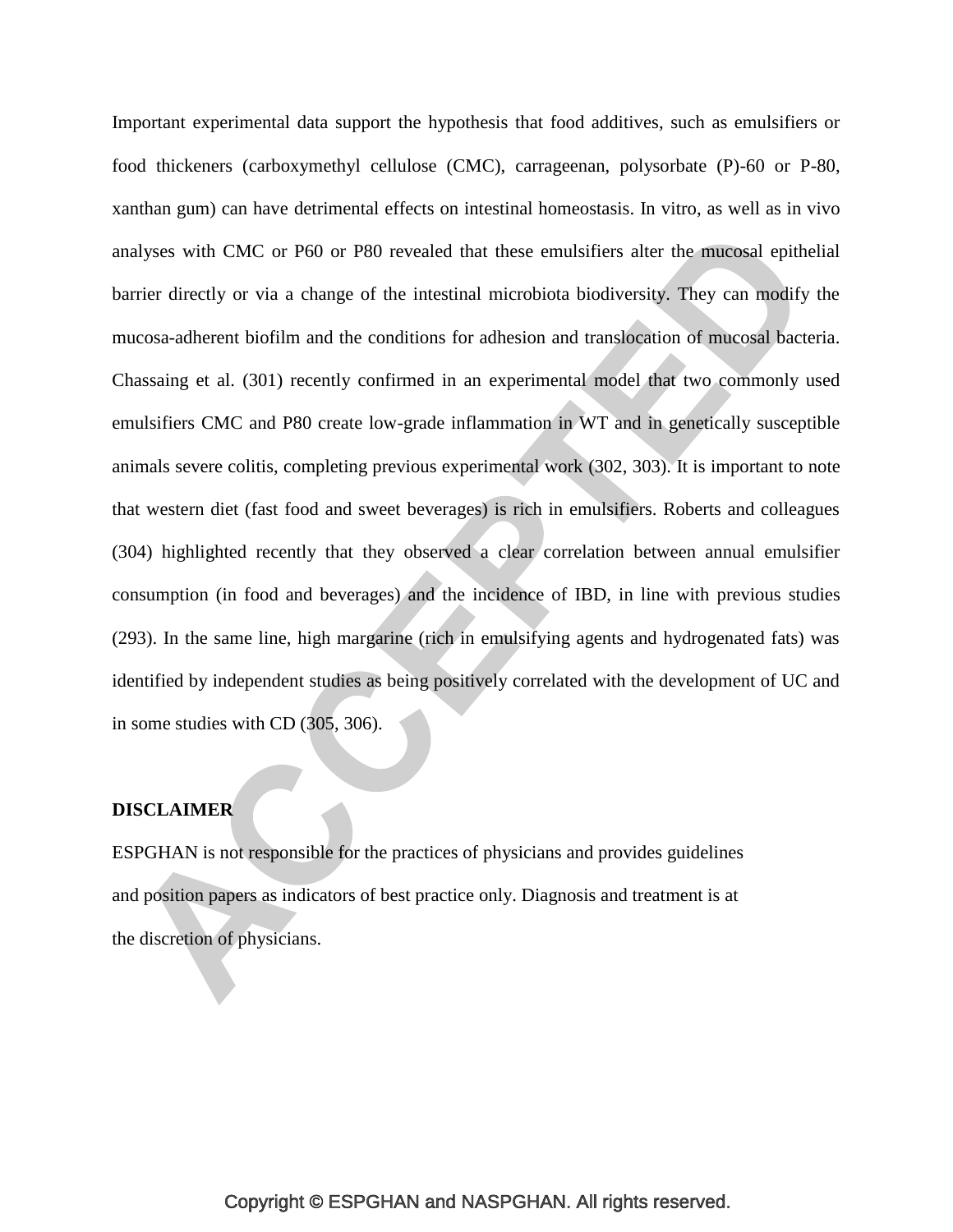#### **References**

1. Hartman C, Eliakim R, Shamir R. Nutritional status and nutritional therapy in inflammatory bowel diseases. World J Gastroenterol 2009;15:2570-8.

2. Lee D, Albenberg L, Compher C, et al. Diet in the pathogenesis and treatment of inflammatory bowel diseases. Gastroenterology 2015;148:1087-106.

3. Shamir R, Phillip M, Levine A. Growth retardation in pediatric Crohn's disease: pathogenesis and interventions. Inflamm Bowel Dis 2007;13:620-8.

4. Hwang C, Ross V, Mahadevan U. Micronutrient deficiencies in inflammatory bowel disease: from A to zinc. Inflamm Bowel Dis 2012;18:1961-81.

5. Shah ND, Parian AM, Mullin GE, et al. Oral Diets and Nutrition Support for Inflammatory Bowel Disease: What Is the Evidence? Nutr Clin Pract 2015;30:462-73.

6. Sousa Guerreiro C, Cravo M, Costa AR, et al. A comprehensive approach to evaluate nutritional status in Crohn's patients in the era of biologic therapy: a case-control study. Am J Gastroenterol 2007;102:2551-6.

7. Hartman C, Marderfeld L, Davidson K, et al. Food Intake Adequacy in Children and Adolescents with Inflammatory Bowel Disease. J Pediatr Gastroenterol Nutr 2016;63:437-44.

8. Pons R, Whitten KE, Woodhead H, et al. Dietary intakes of children with Crohn's disease. Br J Nutr 2009;102:1052-7.

9. Johnson RK, Yon BA, Hankin JH. Dietary Assessment and Validation. In: Monsen ER VHL, editor. Research: Successful Approaches. New York: Elsevier 2008;187-204.

10. Thompson FE, Subar AF. Dietary assessment methodology. In: Coulston AM BC, editor. Nutrition in the prevention and treatment of disease. San Diego: Academlic Press 2008; 3-39.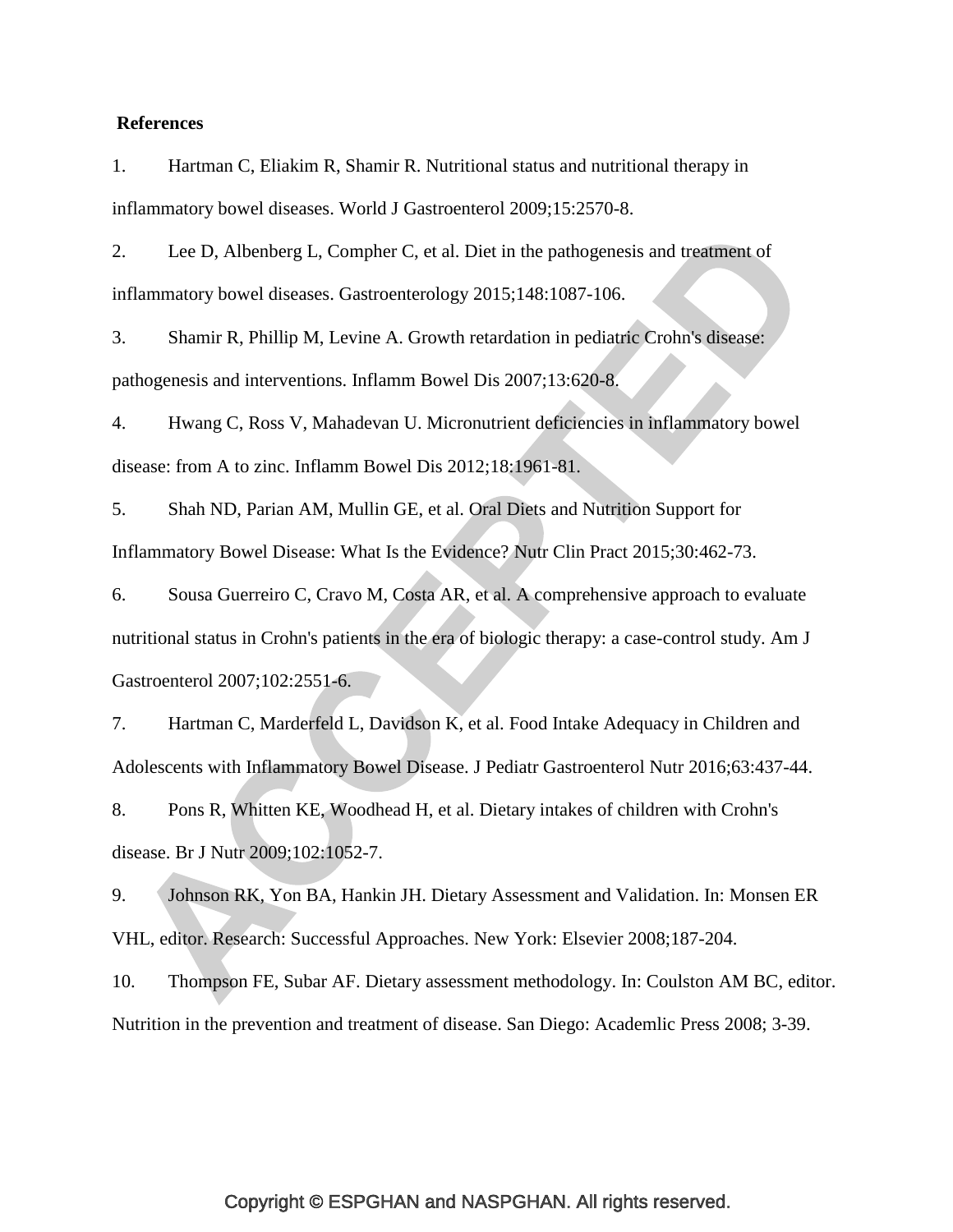11. Shatenstein B, Amre D, Jabbour M, et al. Examining the relative validity of an adult food frequency questionnaire in children and adolescents. J Pediatr Gastroenterol Nutr 2010;51:645- 52.

12. Rockett HR, Breitenbach M, Frazier AL, et al. Validation of a youth/adolescent food frequency questionnaire. Prev Med 1997;26:808-16.

13. Turck D, Braegger CP, Colombo C, et al. ESPEN-ESPGHAN-ECFS guidelines on nutrition care for infants, children, and adults with cystic fibrosis. Clin Nutr 2016;35:557-77.

14. Cezard JP, Touati G, Alberti C, et al. Growth in paediatric Crohn's disease. Horm Res. 2002;58 Suppl 1:11-5.

15. Kanof ME, Lake AM, Bayless TM. Decreased height velocity in children and adolescents before the diagnosis of Crohn's disease. Gastroenterology 1988;95:1523-7.

16. Sentongo TA, Semeao EJ, Piccoli DA, et al. Growth, body composition, and nutritional status in children and adolescents with Crohn's disease. J Pediatr Gastroenterol Nutr 2000;31:33- 40.

17. Markowitz J, Grancher K, Rosa J, et al. Growth failure in pediatric inflammatory bowel disease. J Pediatr Gastroenterol Nutr 1993;16:373-80.

18. Motil KJ, Grand RJ, Davis-Kraft L, et al. Growth failure in children with inflammatory bowel disease: a prospective study. Gastroenterology 1993;105:681-91.

19. Griffiths AM, Nguyen P, Smith C, et al. Growth and clinical course of children with Crohn's disease. Gut 1993;34:939-43.

20. Vasseur F, Gower-Rousseau C, Vernier-Massouille G, et al. Nutritional status and growth in pediatric Crohn's disease: a population-based study. Am J Gastroenterol 2010;105:1893-900.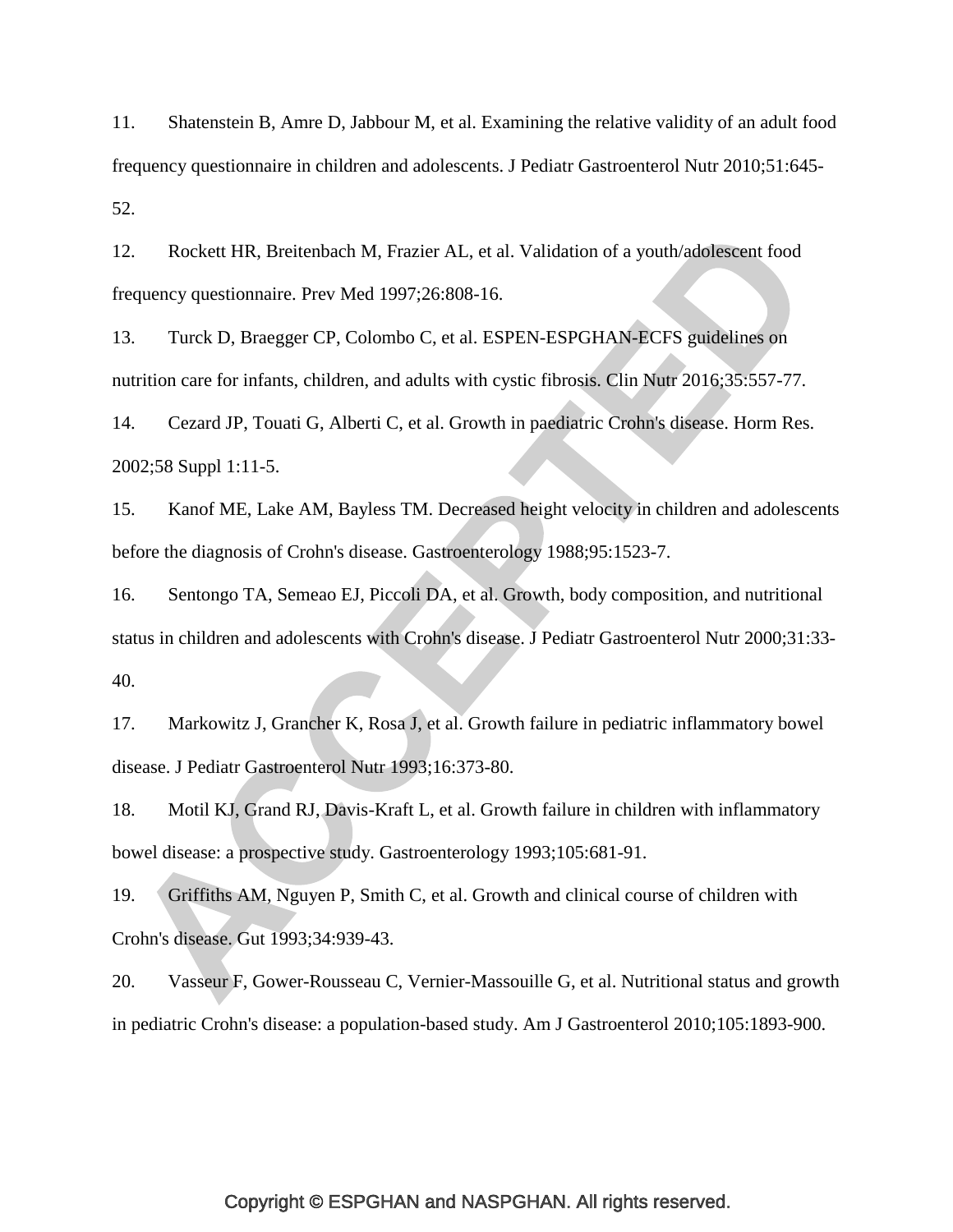21. Pfefferkorn M, Burke G, Griffiths A, et al. Growth abnormalities persist in newly diagnosed children with crohn disease despite current treatment paradigms. J Pediatr Gastroenterol Nutr 2009;48:168-74.

22. Sawczenko A, Ballinger AB, Savage MO, et al. Clinical features affecting final adult height in patients with pediatric-onset Crohn's disease. Pediatrics 2006;118:124-9.

23. Herzog D, Fournier N, Buehr P, et al. Early-onset Crohn's disease is a risk factor for smaller final height. Eur J Gastroenterol Hepatol 2014;26:1234-9.

24. Lee JJ, Escher JC, Shuman MJ, et al. Final adult height of children with inflammatory bowel disease is predicted by parental height and patient minimum height Z-score. Inflamm Bowel Dis 2010;16:1669-77.

25. Buderus S, Scholz D, Behrens R, et al. Inflammatory bowel disease in pediatric patients: Characteristics of newly diagnosed patients from the CEDATA-GPGE Registry. Dtsch Arztebl Int 2015;112:121-7.

26. Malik S, Mason A, Bakhshi A, et al. Growth in children receiving contemporary disease specific therapy for Crohn's disease. Arch Dis Child. 2012;97:698-703.

27. Walters TD, Griffiths AM. Mechanisms of growth impairment in pediatric Crohn's disease. Nat Rev Gastroenterol Hepatol 2009;6:513-23.

28. Wine E, Reif SS, Leshinsky-Silver E, et al. Pediatric Crohn's disease and growth retardation: the role of genotype, phenotype, and disease severity. Pediatrics 2004;114:1281-6.

29. Lee JJ, Essers JB, Kugathasan S, et al. Association of linear growth impairment in pediatric Crohn's disease and a known height locus: a pilot study. Ann Hum Genet 2010;74:489- 97.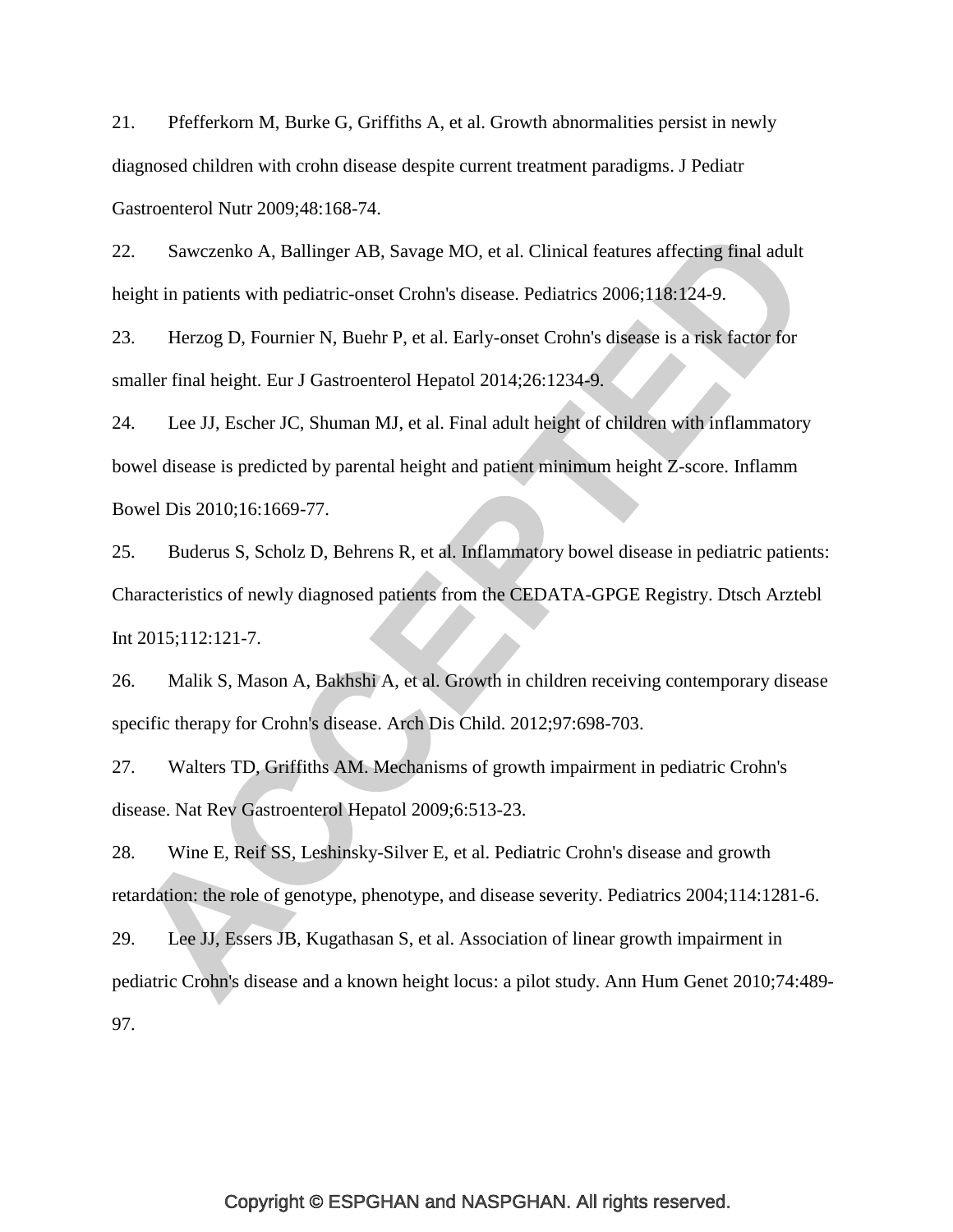30. Sawczenko A, Azooz O, Paraszczuk J, et al. Intestinal inflammation-induced growth retardation acts through IL-6 in rats and depends on the -174 IL-6 G/C polymorphism in children. Proc Natl Acad Sci U S A 2005;102:13260-5.

31. Levine A, Shamir R, Wine E, et al. TNF promoter polymorphisms and modulation of growth retardation and disease severity in pediatric Crohn's disease. Am J Gastroenterol 2005;100:1598-604.

32. Ezri J, Marques-Vidal P, Nydegger A. Impact of disease and treatments on growth and puberty of pediatric patients with inflammatory bowel disease. Digestion 2012;85:308-19.

33. Hyams JS, Moore RE, Leichtner AM, et al. Longitudinal assessment of type I procollagen in children with inflammatory bowel disease subjected to surgery. J Pediatr Gastroenterol Nutr 1989;8:68-74.

34. Leonard MB. Glucocorticoid-induced osteoporosis in children: impact of the underlying disease. Pediatrics 2007;119 Suppl 2:S166-74.

35. Walther F, Fusch C, Radke M, et al. Osteoporosis in pediatric patients suffering from chronic inflammatory bowel disease with and without steroid treatment. J Pediatr Gastroenterol Nutr 2006;43:42-51.

36. Long MD, Crandall WV, Leibowitz IH, et al. Prevalence and epidemiology of overweight and obesity in children with inflammatory bowel disease. Inflamm Bowel Dis 2011;17:2162-8.

37. Kugathasan S, Nebel J, Skelton JA, et al. Body mass index in children with newly diagnosed inflammatory bowel disease: observations from two multicenter North American inception cohorts. J Pediatr 2007;151:523-7.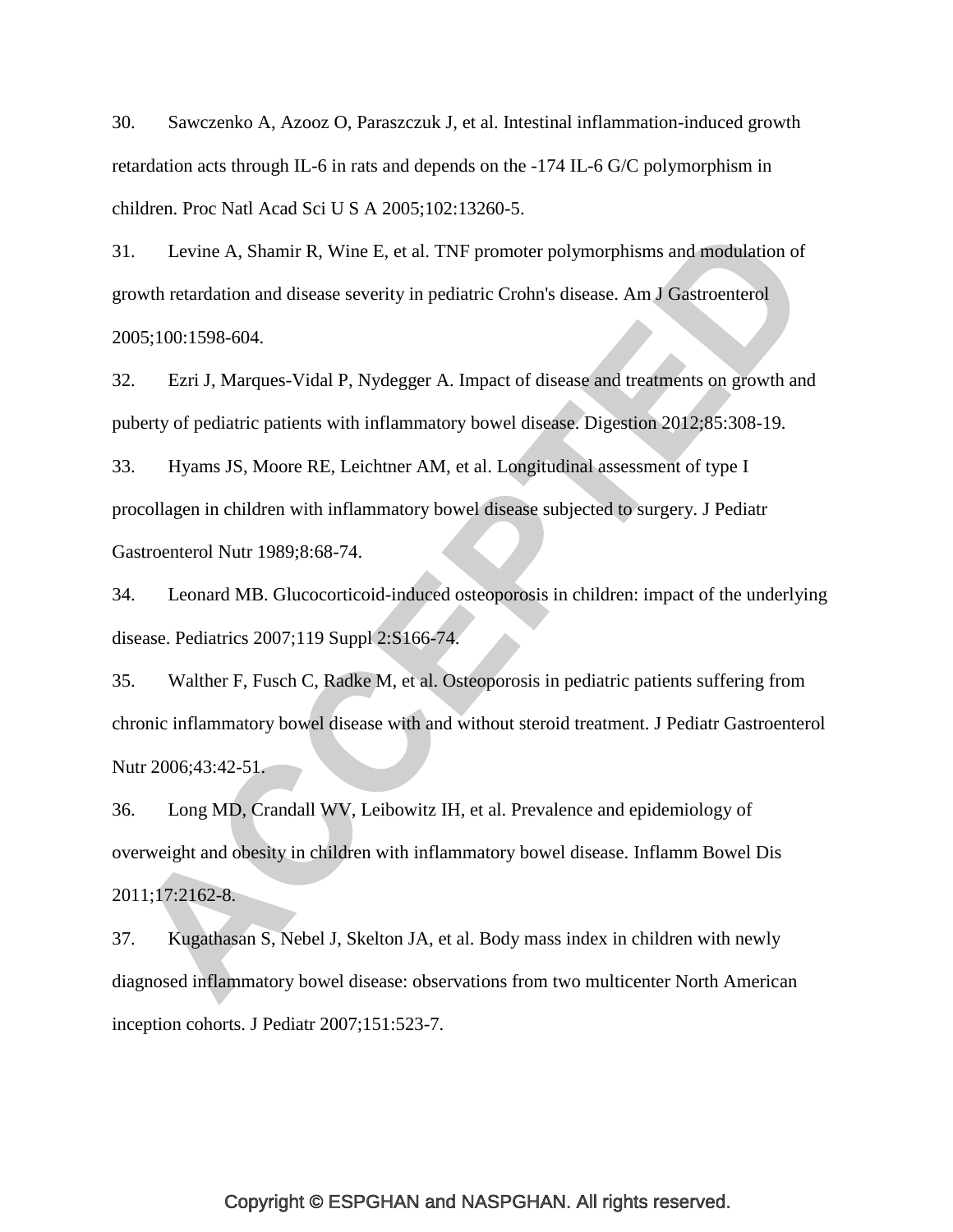38. Poon SS, Asher R, Jackson R, et al. Body Mass Index and Smoking Affect Thioguanine Nucleotide Levels in Inflammatory Bowel Disease. J Crohns Colitis 2015;9:640-6.

39. Thangarajah D, Hyde MJ, Konteti VK, et al. Systematic review: Body composition in children with inflammatory bowel disease. Aliment Pharmacol Ther 2015;42:142-57.

40. Thayu M, Denson LA, Shults J, et al. Determinants of changes in linear growth and body composition in incident pediatric Crohn's disease. Gastroenterology 2010;139:430-8.

41. Ballinger AB, Savage MO, Sanderson IR. Delayed puberty associated with inflammatory bowel disease. Pediatr Res 2003;53:205-10.

42. DeBoer MD, Denson LA. Delays in puberty, growth, and accrual of bone mineral density in pediatric Crohn's disease: despite temporal changes in disease severity, the need for monitoring remains. J Pediatr 2013;163:17-22.

43. Mason A, Malik S, McMillan M, et al. A prospective longitudinal study of growth and pubertal progress in adolescents with inflammatory bowel disease. Horm Res Paediatr 2015;83:45-54.

44. Hill RJ. Update on nutritional status, body composition and growth in paediatric inflammatory bowel disease. World J Gastroenterol 2014;20:3191-7.

<span id="page-34-0"></span>45. Ruemmele FM, Veres G, Kolho KL, et al. Consensus guidelines of ECCO/ESPGHAN on the medical management of pediatric Crohn's disease. J Crohns Colitis 2014;8:1179-207.

46. Barot LR, Rombeau JL, Feurer ID, et al. Caloric requirements in patients with inflammatory bowel disease. Ann Surg 1982;195:214-8.

47. Sasaki M, Johtatsu T, Kurihara M, et al. Energy metabolism in Japanese patients with Crohn's disease. J Clin Biochem Nutr 2010;46:68-72.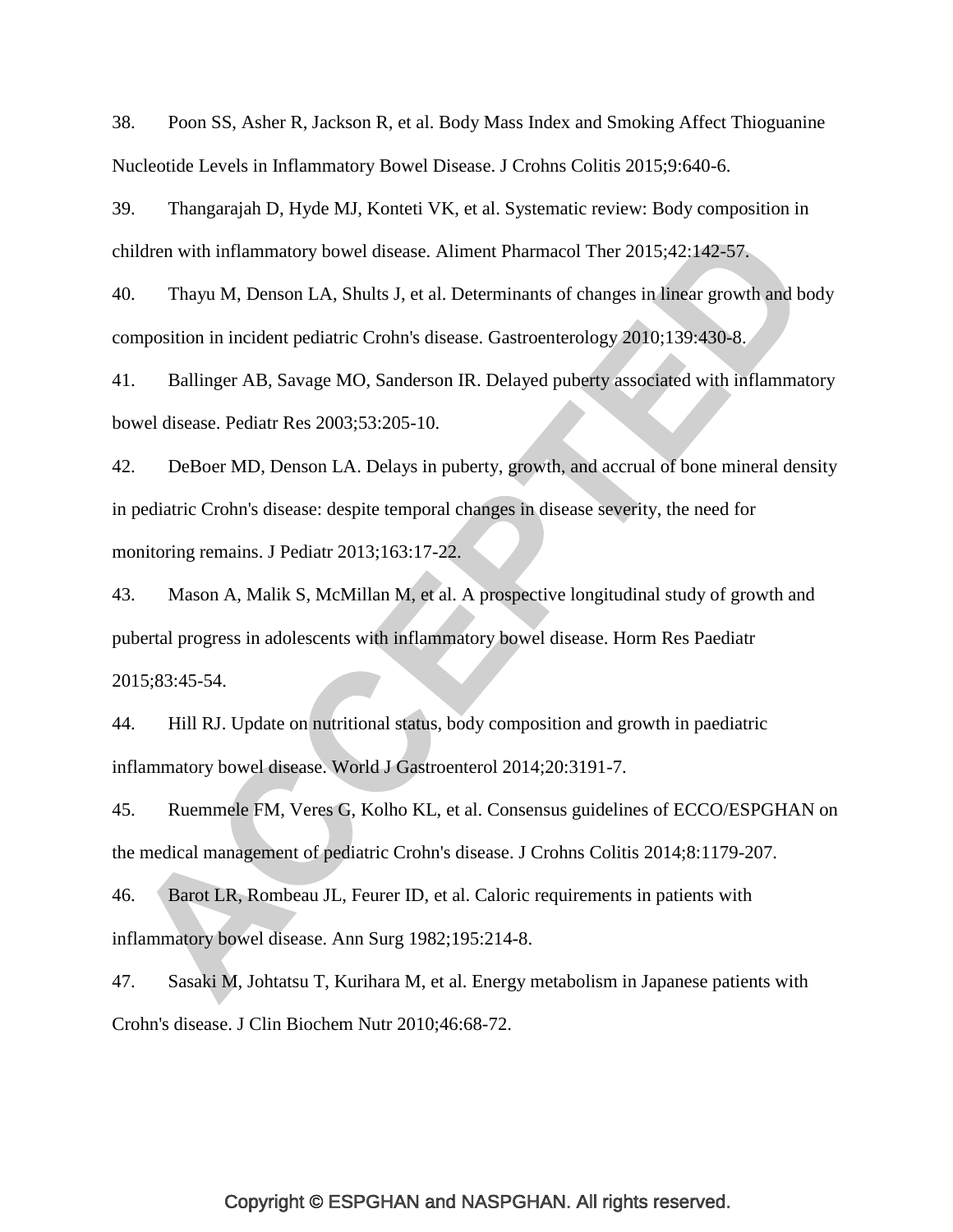48. Kushner RF, Schoeller DA. Resting and total energy expenditure in patients with inflammatory bowel disease. Am J Clin Nutr 1991;53:161-5.

49. Varille V, Cezard JP, de Lagausie P, et al. Resting energy expenditure before and after surgical resection of gut lesions in pediatric Crohn's disease. J Pediatr Gastroenterol Nutr 1996;23:13-9.

50. Zoli G, Katelaris PH, Garrow J, et al. Increased energy expenditure in growing adolescents with Crohn's disease. Dig Dis Sci 1996;41:1754-9.

51. Al-Jaouni R, Hebuterne X, Pouget I,et al. Energy metabolism and substrate oxidation in patients with Crohn's disease. Nutrition (Burbank, Los Angeles County, Calif). 2000;16:173-8.

52. Schneeweiss B, Lochs H, Zauner C, et al. Energy and substrate metabolism in patients with active Crohn's disease. J Nutr 1999;129:844-8.

<span id="page-35-0"></span>53. Azcue M, Rashid M, Griffiths A, et al. Energy expenditure and body composition in children with Crohn's disease: effect of enteral nutrition and treatment with prednisolone. Gut 1997;41:203-8.

54. Wiskin AE, Wootton SA, Culliford DJ, et al. Impact of disease activity on resting energy expenditure in children with inflammatory bowel disease. Clin Nutr 2009;28:652-6.

55. Steiner SJ, Pfefferkorn MD, Fitzgerald JF, et al. Protein and energy metabolism response to the initial dose of infliximab in children with Crohn's disease. Inflamm Bowel Dis 2007;13:737-44.

56. Hill RJ, Lewindon PJ, Withers GD, et al. Ability of commonly used prediction equations to predict resting energy expenditure in children with inflammatory bowel disease. Inflamm Bowel Dis 2011;17:1587-93.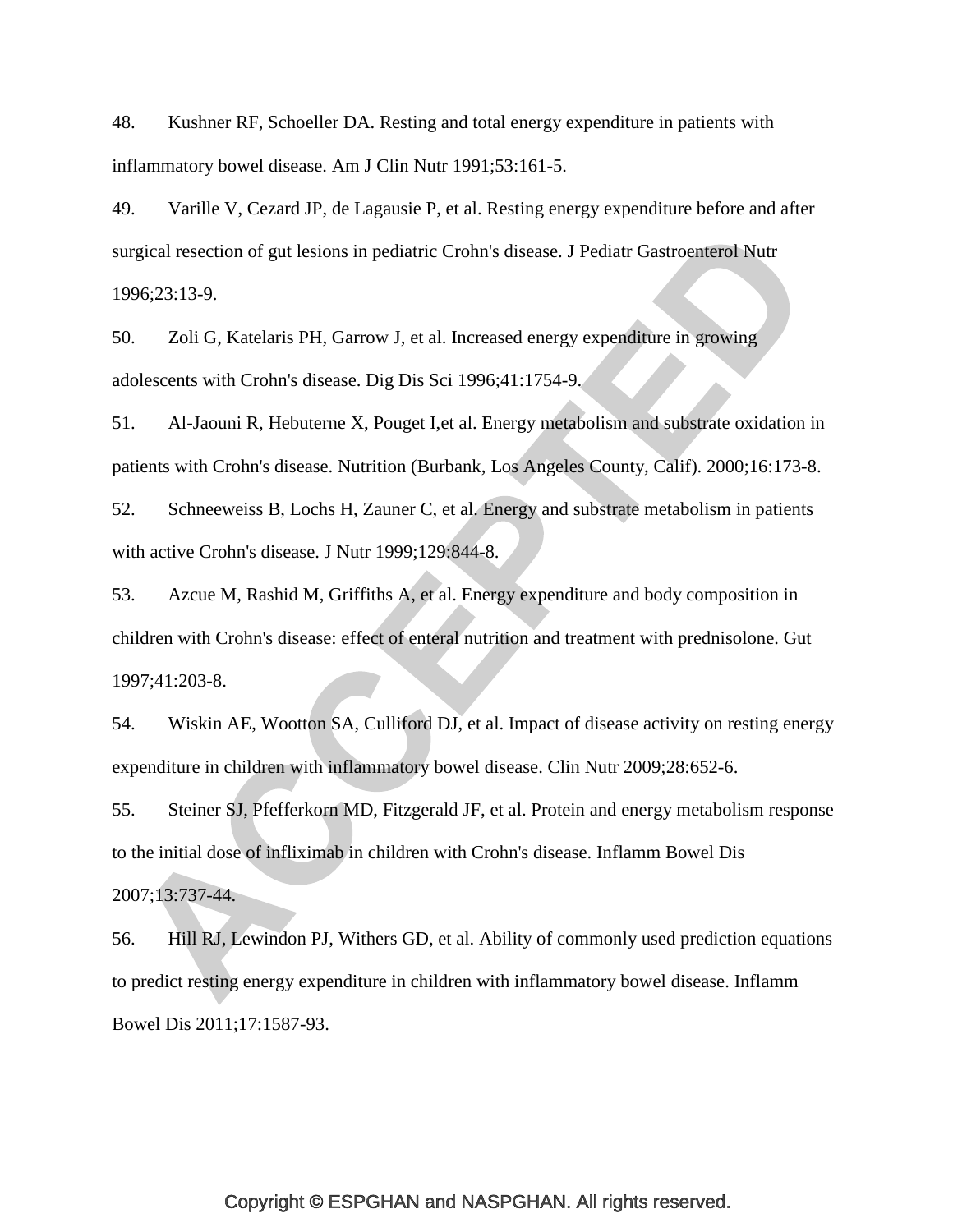57. Cormier K, Mager D, Bannister L, et al. Resting energy expenditure in the parenterally fed pediatric population with Crohn's disease. JPEN J Parenter Enteral Nutr 2005;29:102-7.

58. Hart JW, Bremner AR, Wootton SA, et al. Measured versus predicted energy expenditure in children with inactive Crohn's disease. Clin Nutr 2005;24:1047-55.

59. Wiskin AE, Wootton SA, Cornelius VR, et al. No relation between disease activity measured by multiple methods and REE in childhood Crohn disease. J Pediatr Gastroenterol Nutr 2012;54:271-6.

60. Steiner SJ, Pfefferkorn MD, Fitzgerald JF, et al. Carbohydrate and lipid metabolism following infliximab therapy in pediatric Crohn's disease. Pediatr Res 2008;64:673-6.

61. Diamanti A, Basso MS, Gambarara M, et al. Positive impact of blocking tumor necrosis factor alpha on the nutritional status in pediatric Crohn's disease patients. Int J Colorectal Dis 2009;24:19-25.

62. Thomas AG, Miller V, Taylor F, et al. Whole body protein turnover in childhood Crohn's disease. Gut 1992;33:675-7.

63. Steiner SJ, Noe JD, Denne SC. Corticosteroids increase protein breakdown and loss in newly diagnosed pediatric Crohn disease. Pediatr Res 2011;70:484-8.

64. Motil KJ, Grand RJ, Maletskos CJ, et al. The effect of disease, drug, and diet on whole body protein metabolism in adolescents with Crohn disease and growth failure. J Pediatr 1982;101:345-51.

65. Martinez-Medina M, Denizot J, Dreux N, et al. Western diet induces dysbiosis with increased E coli in CEABAC10 mice, alters host barrier function favouring AIEC colonisation. Gut 2014;63:116-24.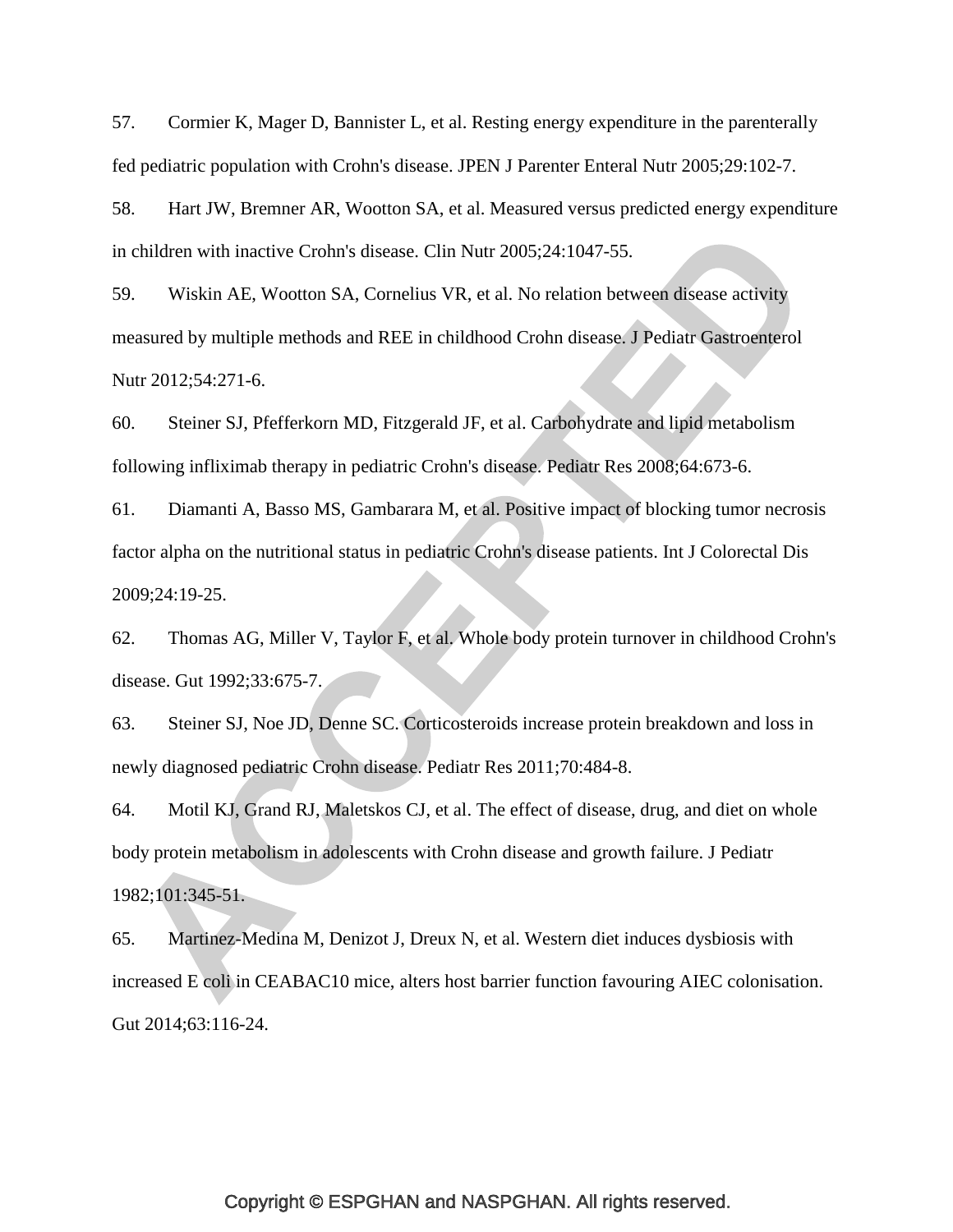66. Suzuki T, Hara H. Dietary fat and bile juice, but not obesity, are responsible for the increase in small intestinal permeability induced through the suppression of tight junction protein expression in LETO and OLETF rats. Nutr Metab (Lond) 2010;7:19.

67. Lev-Tzion R, Griffiths AM, Leder O, et al. Omega 3 fatty acids (fish oil) for maintenance of remission in Crohn's disease. Cochrane Database Syst Rev 2014:CD006320.

68. Turner D, Steinhart AH, Griffiths AM. Omega 3 fatty acids (fish oil) for maintenance of remission in ulcerative colitis. Cochrane Database Syst Rev 2007:CD006443.

69. Saltik-Temizel IN, Eren M, Demir H, et al. Bone mineralization in children with inflammatory bowel disease: what is the role of zinc? Turk J Gastroenterol 2008;19:234-8.

70. Alkhouri RH, Hashmi H, Baker RD, et al. Vitamin and mineral status in patients with inflammatory bowel disease. J Pediatr Gastroenterol Nutr 2013;56:89-92.

71. Santucci NR, Alkhouri RH, Baker RD, et al. Vitamin and zinc status pretreatment and posttreatment in patients with inflammatory bowel disease. J Pediatr Gastroenterol Nutr 2014;59:455-7.

72. Sikora SK, Spady D, Prosser C, El-et al. Trace elements and vitamins at diagnosis in pediatric-onset inflammatory bowel disease. Clin Pediatr (Phila) 2011;50:488-92.

73. Vagianos K, Bector S, McConnell J, et al. Nutrition assessment of patients with inflammatory bowel disease. JPEN J Parenter Enteral Nutr 2007;31:311-9.

74. Lansdown AB, Mirastschijski U, Stubbs N, et al. S. Zinc in wound healing: theoretical, experimental, and clinical aspects. Wound Repair Regen 2007;15:2-16.

75. Geerling BJ, Badart-Smook A, Stockbrugger RW, et al. Comprehensive nutritional status in recently diagnosed patients with inflammatory bowel disease compared with population controls. Eur J Clin Nutr 2000;54:514-21.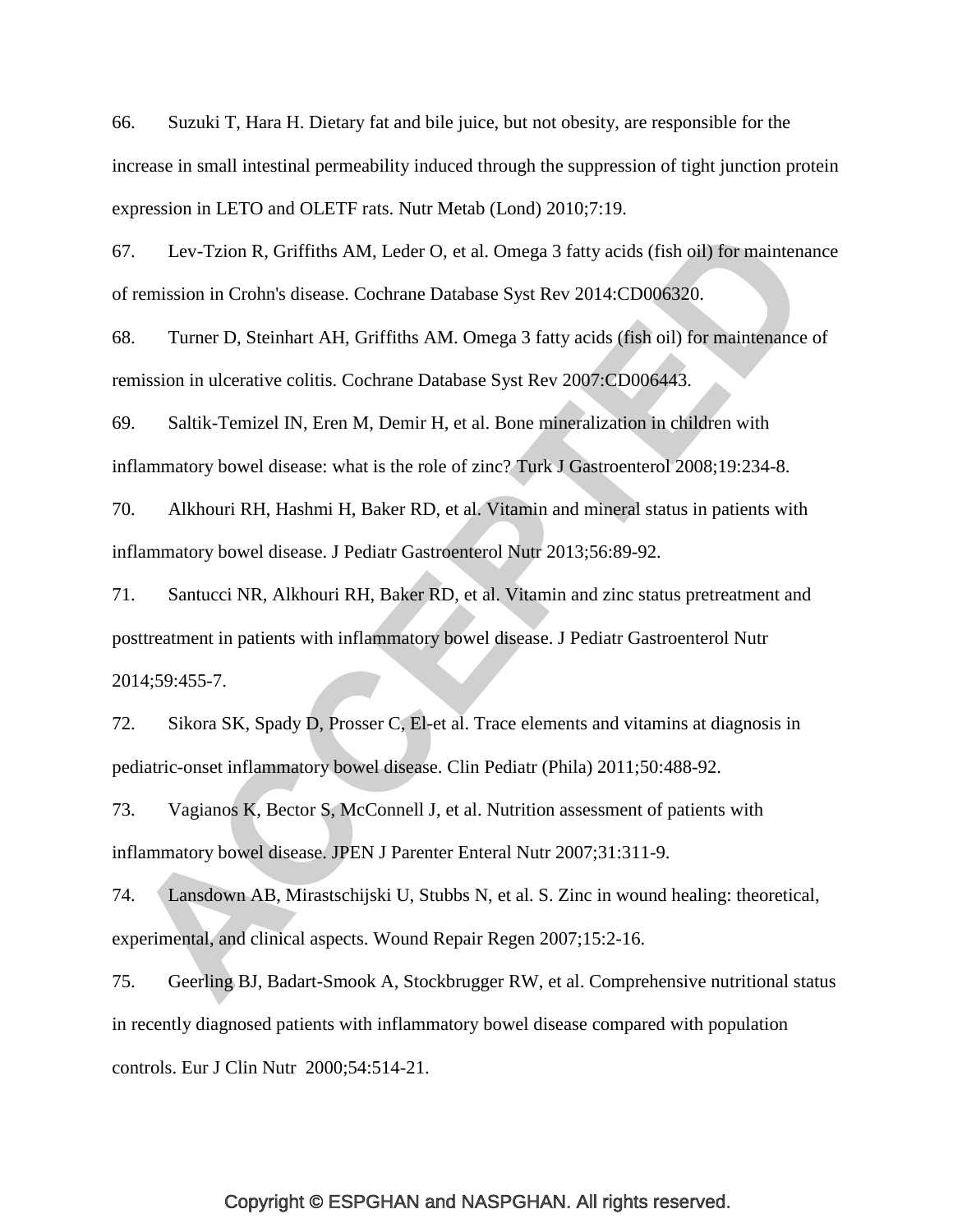76. Sturniolo GC, Mestriner C, Lecis PE, et al. Altered plasma and mucosal concentrations of trace elements and antioxidants in active ulcerative colitis. Scand J Gastroenterol 1998;33:644-9.

77. Ringstad J, Kildebo S, Thomassen Y. Serum selenium, copper, and zinc concentrations in Crohn's disease and ulcerative colitis. Scand J Gastroenterol 1993;28:605-8.

78. Fernandez-Banares F, Mingorance MD, Esteve M, et al. Serum zinc, copper, and selenium levels in inflammatory bowel disease: effect of total enteral nutrition on trace element status. Am J Gastroenterol 1990;85:1584-9.

79. Gentschew L, Bishop KS, Han DY, et al. Selenium, selenoprotein genes and Crohn's disease in a case-control population from Auckland, New Zealand. Nutrients 2012;4:1247-59.

80. Ojuawo A, Keith L. The serum concentrations of zinc, copper and selenium in children with inflammatory bowel disease. Cent Afr J Med 2002;48:116-9.

81. Wiskin AE, Fleming BJ, Wootton SA, et al. Anaemia and iron deficiency in children with inflammatory bowel disease. J Crohns Colitis 2012;6:687-91.

82. Goodhand JR, Kamperidis N, Rao A, et al. Prevalence and management of anemia in children, adolescents, and adults with inflammatory bowel disease. Inflamm Bowel Dis 2012;18:513-9.

83. Dignass AU, Gasche C, Bettenworth D, et al. European consensus on the diagnosis and management of iron deficiency and anaemia in inflammatory bowel diseases. J Crohns Colitis 2015;9:211-22.

84. Pels LP, Van de Vijver E, Waalkens HJ, et al. Slow hematological recovery in children with IBD-associated anemia in cases of "expectant management". J Pediatr Gastroenterol Nutr 2010;51:708-13.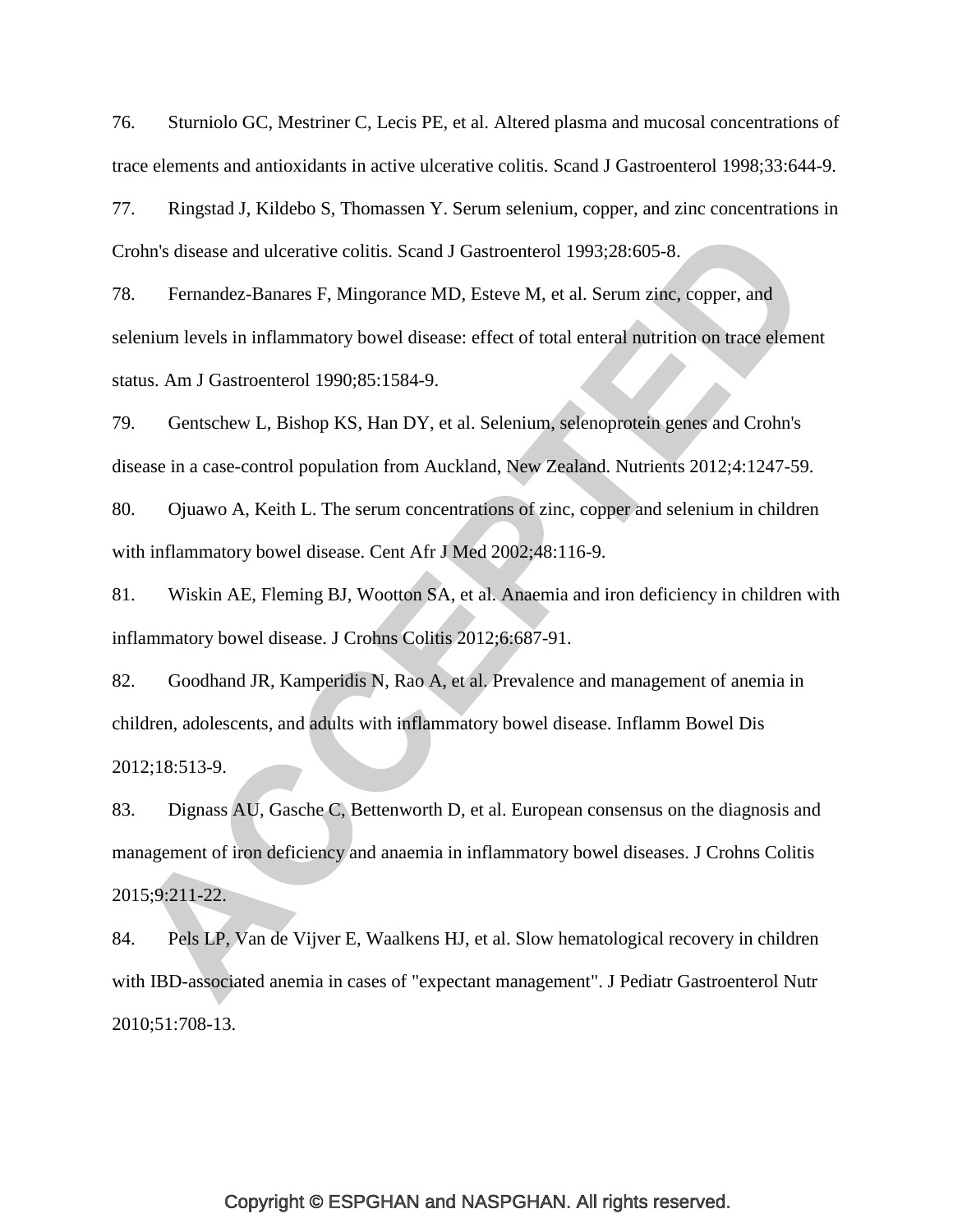85. Lugg S, Beal F, Nightingale P, et al. Iron treatment and inflammatory bowel disease: What happens in real practice? J Crohns Colitis. 2014;8:876-80.

86. Bruner AB, Joffe A, Duggan AK, et al. Randomised study of cognitive effects of iron supplementation in non-anaemic iron-deficient adolescent girls. Lancet 1996;348:992-6.

87. Krayenbuehl PA, Battegay E, Breymann C, et al. Intravenous iron for the treatment of fatigue in nonanemic, premenopausal women with low serum ferritin concentration. Blood 2011;118:3222-7.

88. Semrin G, Fishman DS, Bousvaros A, et al. Impaired intestinal iron absorption in Crohn's disease correlates with disease activity and markers of inflammation. Inflamm Bowel Dis 2006;12:1101-6.

89. Bregman DB, Morris D, Koch TA, et al. Hepcidin levels predict nonresponsiveness to oral iron therapy in patients with iron deficiency anemia. Am J Hematol 2013;88:97-101.

90. Weiss G, Goodnough LT. Anemia of chronic disease. N Engl J Med 2005;352:1011-23.

91. Sankaran VG, Weiss MJ. Anemia: progress in molecular mechanisms and therapies. Nat Med 2015;21:221-30.

92. Martinelli M, Strisciuglio C, Alessandrella A, et al. Serum Hepcidin and Iron Absorption in Paediatric Inflammatory Bowel Disease. J Crohns Colitis 2016;10:566-74.

93. Mantadakis E. Advances in Pediatric Intravenous Iron Therapy. Pediatr Blood Cancer 2016;63:11-6.

94. Lee TW, Kolber MR, Fedorak RN, et al. Iron replacement therapy in inflammatory bowel disease patients with iron deficiency anemia: A systematic review and meta-analysis. J Crohns Colitis 2012;6:267-75.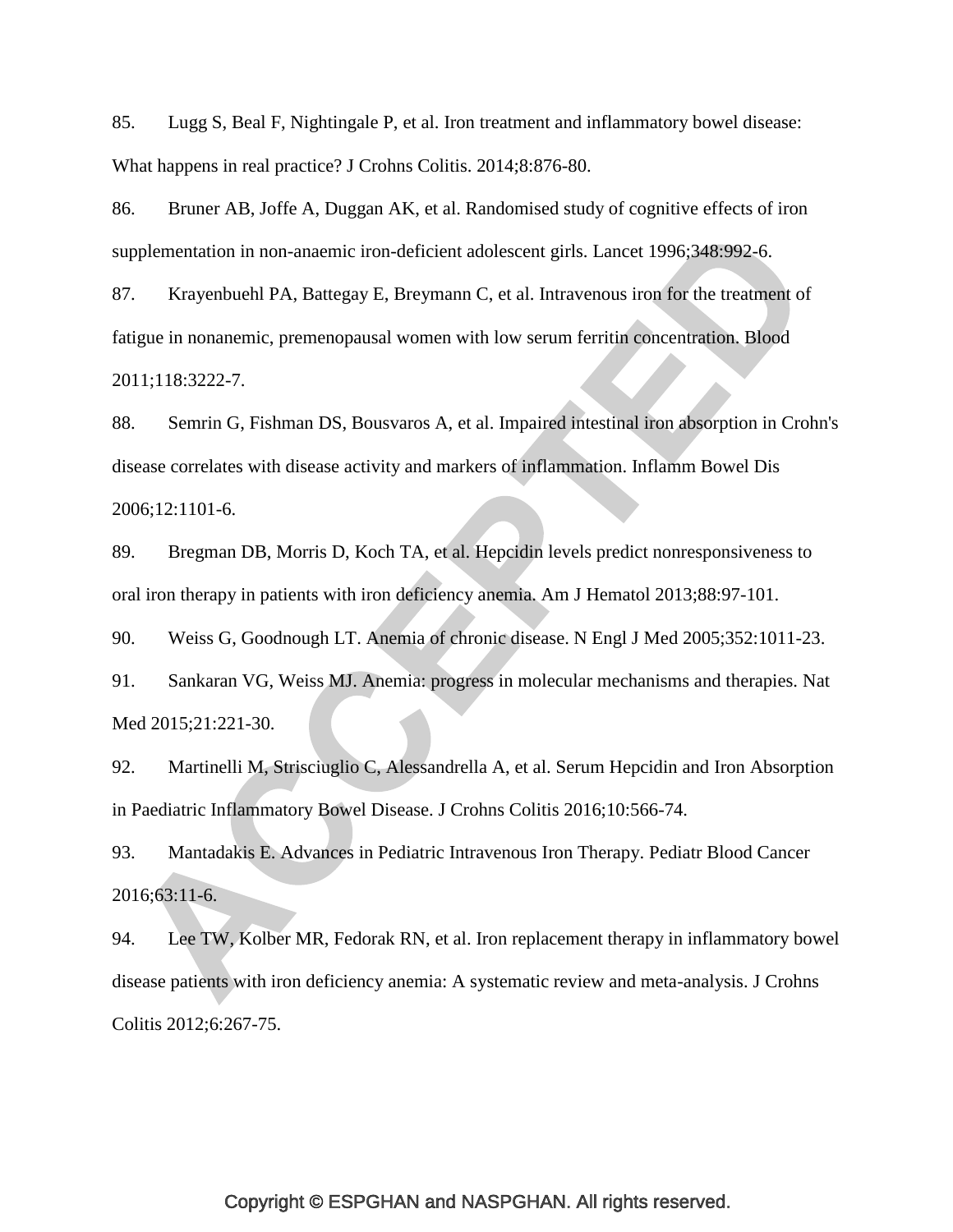95. Schroder O, Mickisch O, Seidler U, et al. Intravenous iron sucrose versus oral iron supplementation for the treatment of iron deficiency anemia in patients with inflammatory bowel disease--a randomized, controlled, open-label, multicenter study. Am J Gastroenterol 2005;100:2503-9.

96. Jaeggi T, Kortman GAM, Moretti D, et al. Iron fortification adversely affects the gut microbiome, increases pathogen abundance and induces intestinal inflammation in Kenyan infants. Gut 2015;64:731-42.

97. Lee T, Clavel T, Smirnov K, et al. Oral versus intravenous iron replacement therapy distinctly alters the gut microbiota and metabolome in patients with IBD. Gut 2017;66:863-71.

98. Weiss G. Dietary iron supplementation: a proinflammatory attack on the intestine? Gut 2015;64:696-7.

99. Rampton DS, Goodhand JR, Joshi NM, et al. Oral Iron Treatment Response and Predictors in Anaemic Adolescents and Adults with IBD: A Prospective Controlled Open-Label Trial. J Crohns Colitis 2017 Jun 1;11(6):706-15.

100. Halpin TC, Jr., Bertino JS, Rothstein FC, Kurczynski EM, Reed MD. Iron-deficiency anemia in childhood inflammatory bowel disease: treatment with intravenous iron-dextran. JPEN J Parenter Enteral Nutr 1982;6:9-11.

101. Mamula P, Piccoli DA, Peck SN, et al. Total Dose Intravenous Infusion of Iron Dextran for Iron-Deficiency Anemia in Children With Inflammatory Bowel Disease. J Pediatr Gastroenterol Nutr 2002;34:286-90.

102. Laass MW, Straub S, Chainey S, et al. Effectiveness and safety of ferric carboxymaltose treatment in children and adolescents with inflammatory bowel disease and other gastrointestinal diseases. BMC Gastroenterol 2014;14:184.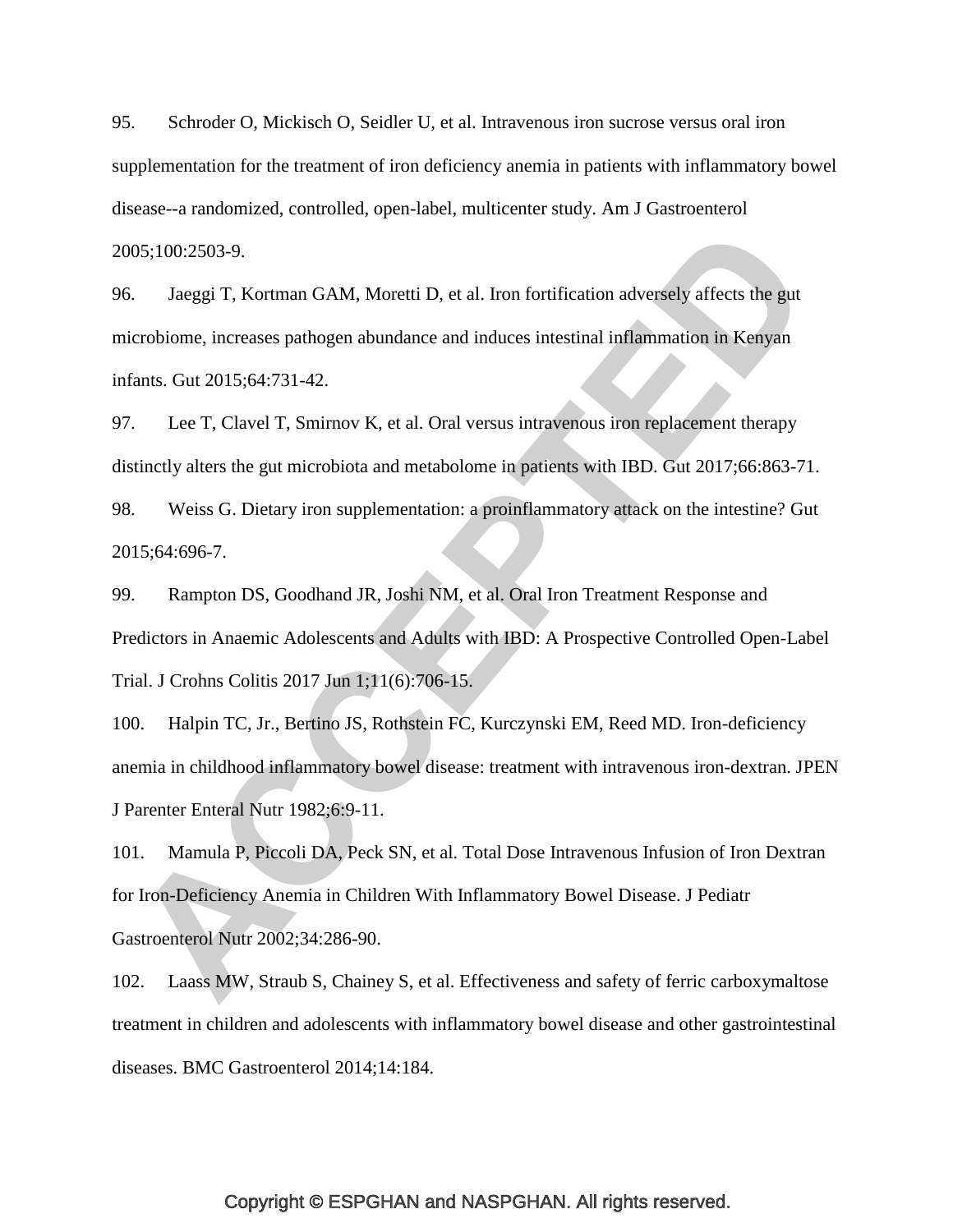103. Kulnigg S, Stoinov S, Simanenkov V, et al. A novel intravenous iron formulation for treatment of anemia in inflammatory bowel disease: the ferric carboxymaltose (FERINJECT) randomized controlled trial. Am J Gastroenterol 2008;103:1182-92.

104. Evstatiev R, Alexeeva O, Bokemeyer B, et al. Ferric carboxymaltose prevents recurrence of anemia in patients with inflammatory bowel disease. Clin Gastroenterol Hepatol. 2013;11:269-77.

105. Evstatiev R, Marteau P, Iqbal T, et al. FERGIcor, a randomized controlled trial on ferric carboxymaltose for iron deficiency anemia in inflammatory bowel disease. Gastroenterology 2011;141:846-53.e1-2.

106. Beigel F, Lohr B, Laubender RP, et al. Iron status and analysis of efficacy and safety of ferric carboxymaltose treatment in patients with inflammatory bowel disease. Digestion 2012;85:47-54.

107. Plantz K, Maxwell E, Mamula P, et al. O-022 Intravenous Iron Sucrose for Treatment of Iron Deficiency Anemia in Pediatric Inflammatory Bowel Disease. Inflamm Bowel Dis 2016;22 Suppl 1:S8.

108. Lindgren S, Wikman O, Befrits R, et al. Intravenous iron sucrose is superior to oral iron sulphate for correcting anaemia and restoring iron stores in IBD patients: A randomized, controlled, evaluator-blind, multicentre study. Scand J Gastroenterol 2009;44:838-45.

109. Hessov I. Magnesium deficiency in Crohn's disease. Clin Nutr. 1990;9:297-8.

110. Galland L. Magnesium and inflammatory bowel disease. Magnesium. 1988;7:78-83.

111. Hartman C, Marderfeld L, Davidson K, M, et al. Food Intake Adequacy in Children and Adolescents with Inflammatory Bowel Disease. J Pediatr Gastroenterol Nutr 2016;63:437-44.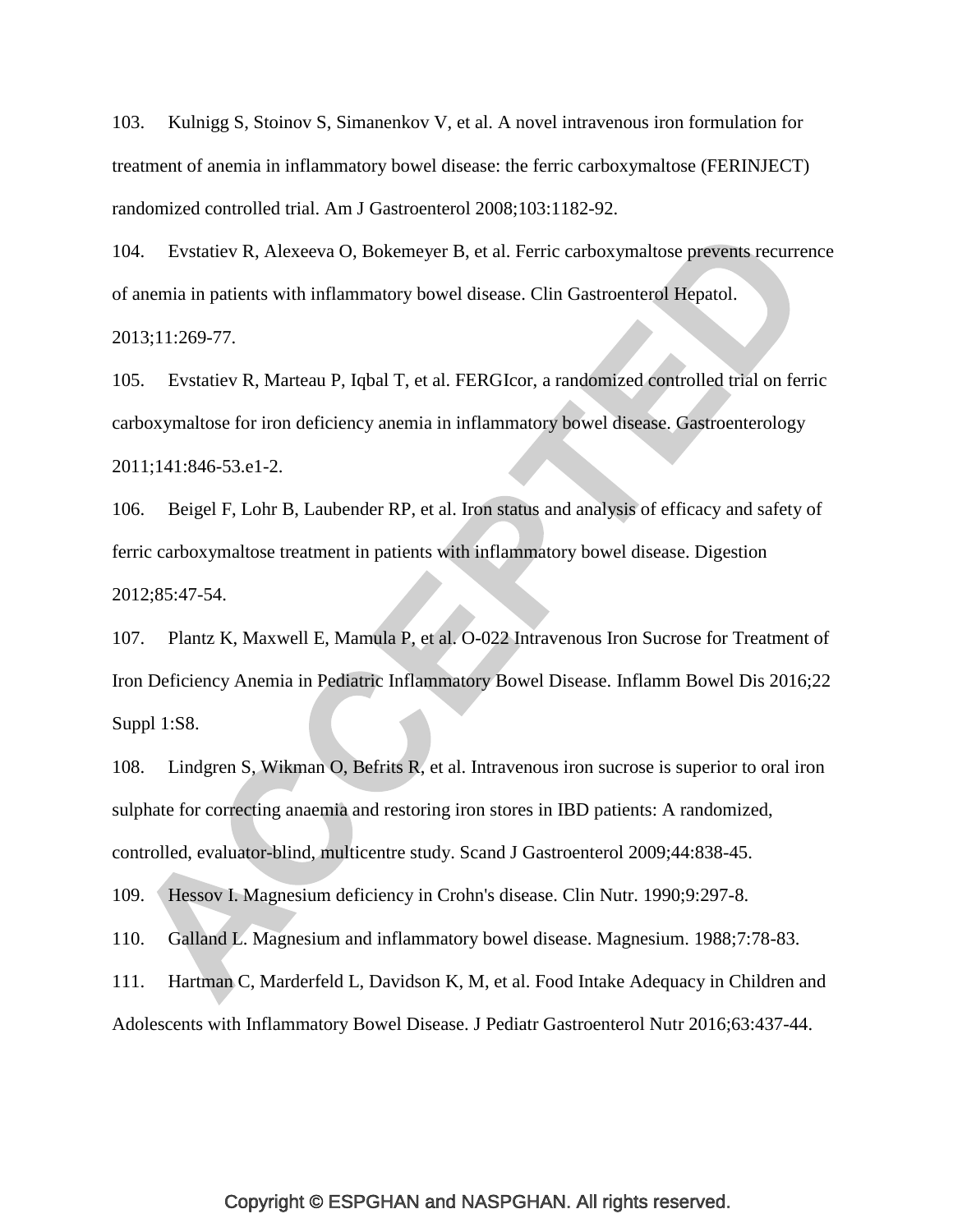112. Filippi J, Al-Jaouni R, Wiroth JB, et al. Nutritional deficiencies in patients with Crohn's disease in remission. Inflamm Bowel Dis 2006;12:185-91.

113. Bernstein CN, Seeger LL, Anton PA, et al. A randomized, placebo-controlled trial of calcium supplementation for decreased bone density in corticosteroid-using patients with inflammatory bowel disease: a pilot study. Aliment Pharmacol Ther 1996;10:777-86.

114. Benchimol EI, Ward LM, Gallagher JC, et al. Effect of calcium and vitamin D supplementation on bone mineral density in children with inflammatory bowel disease. J Pediatr Gastroenterol Nutr 2007;45:538-45.

115. Schmidt S, Mellstrom D, Norjavaara E, et al. Low bone mineral density in children and adolescents with inflammatory bowel disease: a population-based study from Western Sweden. Inflamm Bowel Dis 2009;15:1844-50.

116. Schmidt S, Mellstrom D, Norjavaara E, et al. Longitudinal assessment of bone mineral density in children and adolescents with inflammatory bowel disease. J Pediatr Gastroenterol Nutr 2012;55:511-8.

117. Sylvester FA, Wyzga N, Hyams JS, et al. Natural history of bone metabolism and bone mineral density in children with inflammatory bowel disease. Inflamm Bowel Dis 2007;13:42- 50.

118. Laakso S, Valta H, Verkasalo M, et al. Impaired bone health in inflammatory bowel disease: a case-control study in 80 pediatric patients. Calcif Tissue Int. 2012;91:121-30.

119. Gokhale R, Favus MJ, Karrison T, et al Bone mineral density assessment in children with inflammatory bowel disease. Gastroenterology 1998;114:902-11.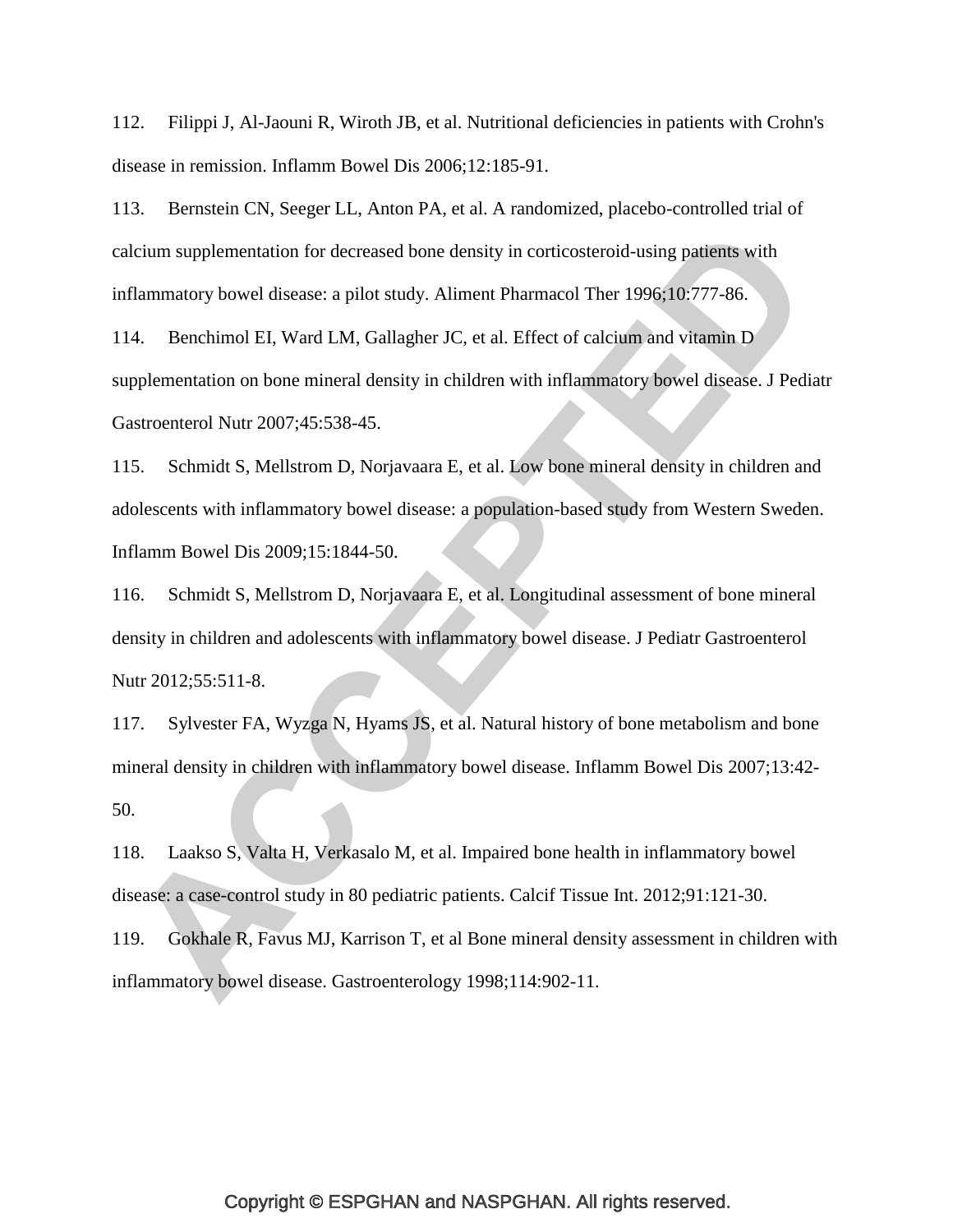120. Paganelli M, Albanese C, Borrelli O, et al. Inflammation is the main determinant of low bone mineral density in pediatric inflammatory bowel disease. Inflamm Bowel Dis 2007;13:416- 23.

121. Lopes LH, Sdepanian VL, Szejnfeld VL, et al. Risk factors for low bone mineral density in children and adolescents with inflammatory bowel disease. Dig Dis Sci 2008;53:2746-53.

122. Kanis JA. Assessment of fracture risk and its application to screening for postmenopausal osteoporosis: synopsis of a WHO report. WHO Study Group. Osteoporos Int 1994;4:368-81.

123. Cosman F, de Beur SJ, LeBoff MS, et al. Clinician's Guide to Prevention and Treatment of Osteoporosis. Osteoporos Int 2014;25:2359-81.

124. Braegger C, Campoy C, Colomb V, et al. Vitamin D in the healthy European paediatric population. J Pediatr Gastroenterol Nutr 2013;56:692-701.

125. Wagner CL, Greer FR. Prevention of rickets and vitamin D deficiency in infants, children, and adolescents. Pediatrics 2008;122:1142-52.

126. Sadeghian M, Saneei P, Siassi F, et al. Vitamin D status in relation to Crohn's disease: Meta-analysis of observational studies. Nutrition Nutrition. 2016;32:505-14

127. Torki M, Gholamrezaei A, Mirbagher L, et al. Vitamin D Deficiency Associated with Disease Activity in Patients with Inflammatory Bowel Diseases. Dig Dis Sci 2015;60:3085-91.

128. Kabbani TA, Koutroubakis IE, Schoen RE, et al. Association of Vitamin D Level With Clinical Status in Inflammatory Bowel Disease: A 5-Year Longitudinal Study. Am J Gastroenterol 2016;111:712-9.

129. Castro FD, Magalhaes J, Carvalho PB, et al. LOWER LEVELS OF VITAMIN D CORRELATE WITH CLINICAL DISEASE ACTIVITY AND QUALITY OF LIFE IN INFLAMMATORY BOWEL DISEASE. Arq Gastroenterol 2015;52:260-5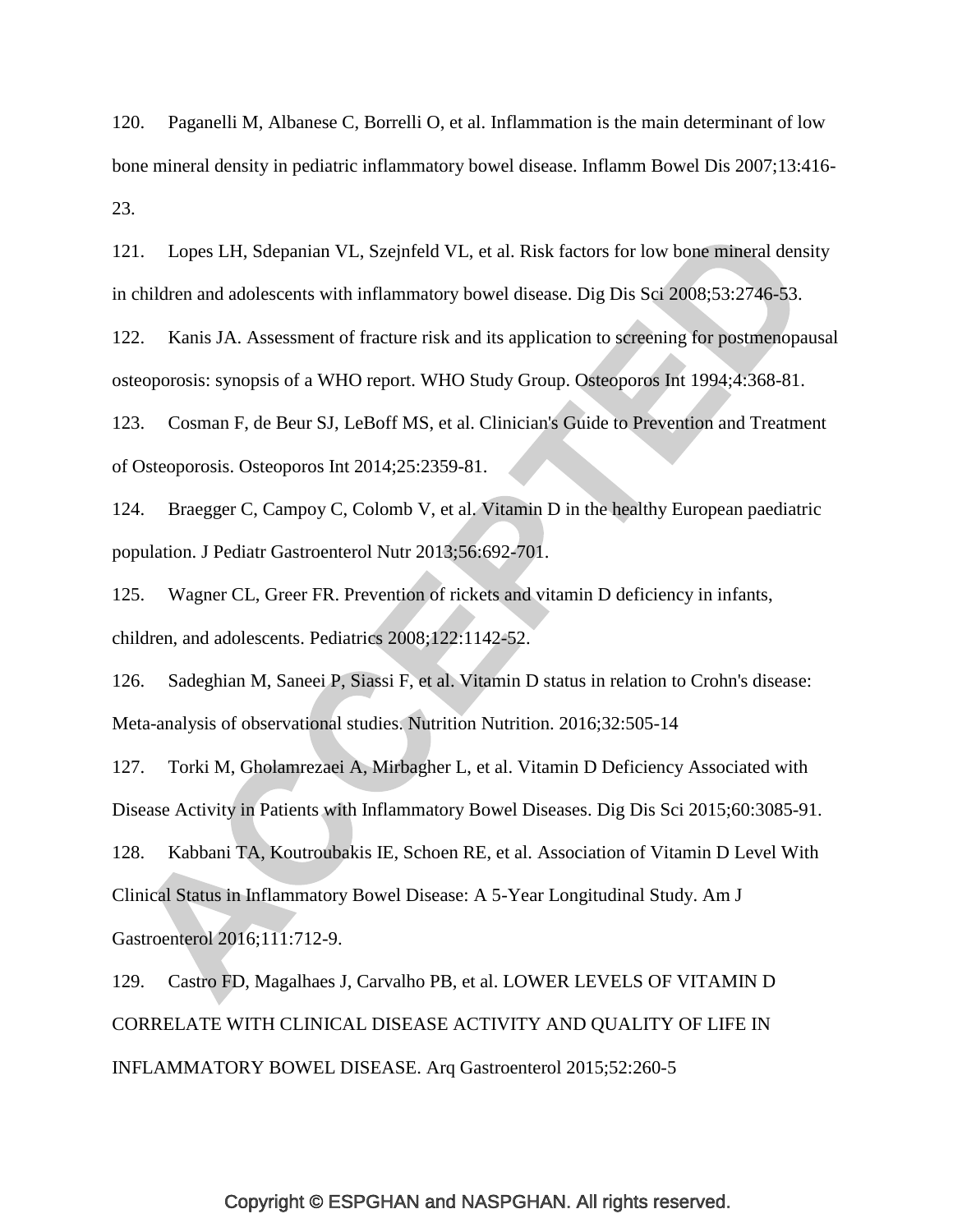130. Veit LE, Maranda L, Fong J, et al. The vitamin D status in inflammatory bowel disease. PloS One 2014;9:e101583.

131. Pappa HM, Gordon CM, Saslowsky TM, et al. Vitamin D status in children and young adults with inflammatory bowel disease. Pediatrics 2006;118:1950-61.

132. El-Matary W, Sikora S, Spady D. Bone mineral density, vitamin D, and disease activity in children newly diagnosed with inflammatory bowel disease. Dig Dis Sci 2011;56:825-9.

133. Levin AD, Wadhera V, Leach ST, et al. Vitamin D deficiency in children with inflammatory bowel disease. Dig Dis Sci 2011;56:830-6.

134. Wingate KE, Jacobson K, Issenman R, et al. 25-Hydroxyvitamin D concentrations in children with Crohn's disease supplemented with either 2000 or 400 IU daily for 6 months: a randomized controlled study. J Pediatr 2014;164:860-5.

135. Pappa HM, Mitchell PD, Jiang H, et al. Maintenance of optimal vitamin D status in children and adolescents with inflammatory bowel disease: a randomized clinical trial comparing two regimens. J Clin Endocrinol Metab 2014;99:3408-17.

136. Pappa HM, Mitchell PD, Jiang H, et al. Treatment of vitamin D insufficiency in children and adolescents with inflammatory bowel disease: a randomized clinical trial comparing three regimens. J Clin Endocrinol Metab 2012;97:2134-42.

137. Simek RZ, Prince J, Syed S, et al. Pilot Study Evaluating Efficacy of 2 Regimens for Hypovitaminosis D Repletion in Pediatric Inflammatory Bowel Disease J Pediatr Gastroenterol Nutr 2016;62:252-8.

138. Shepherd D, Day AS, Leach ST, et al. Single High-Dose Oral Vitamin D3 Therapy (Stoss): A Solution to Vitamin D Deficiency in Children With Inflammatory Bowel Disease? J Pediatr Gastroenterol Nutr 2015;61:411-4.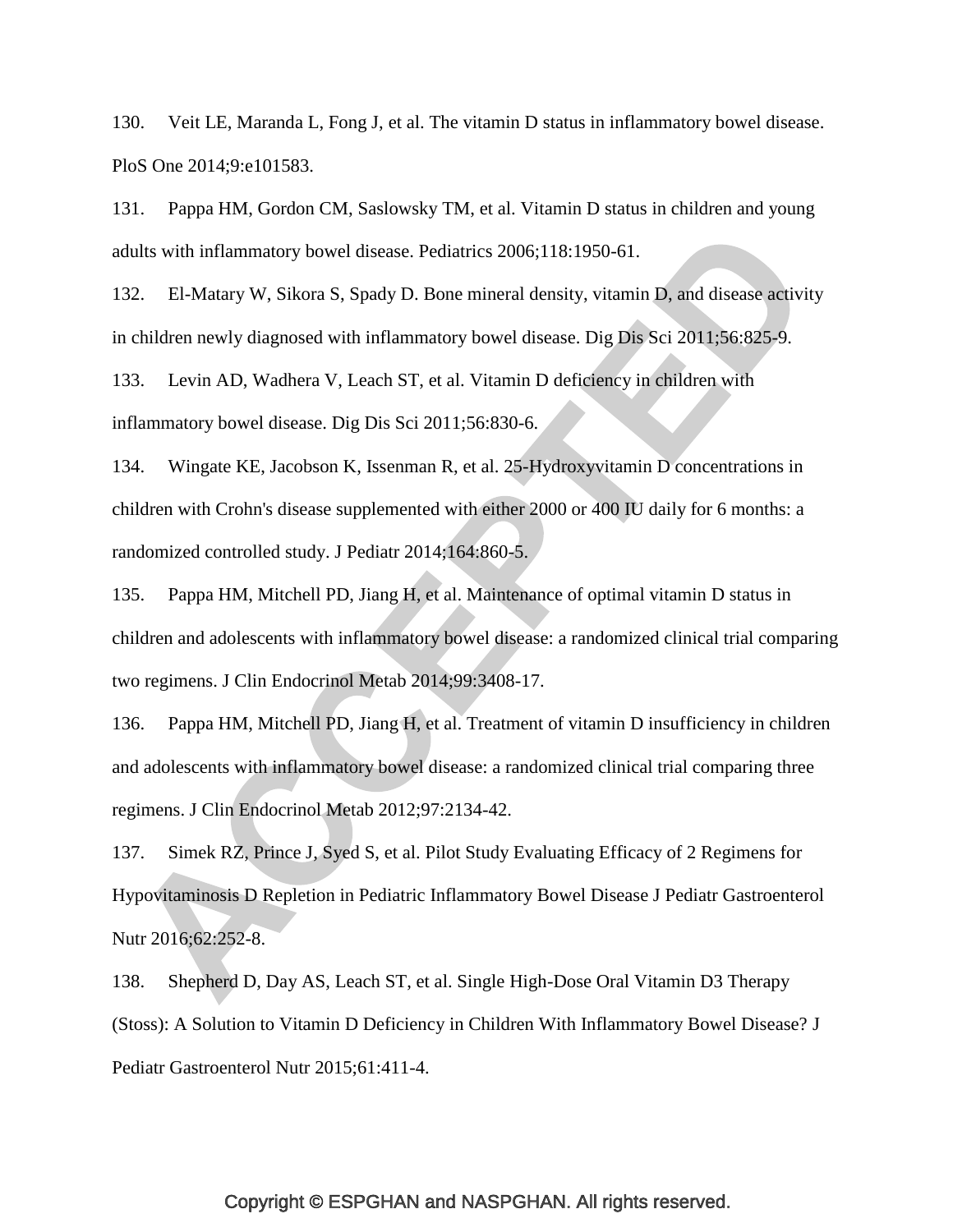139. Siffledeen JS, Fedorak RN, Siminoski K, et al. Randomized trial of etidronate plus calcium and vitamin D for treatment of low bone mineral density in Crohn's disease. Clin Gastroenterol Hepatol 2005;3:122-32.

140. D'Odorico A, Bortolan S, Cardin R, et al. Reduced plasma antioxidant concentrations and increased oxidative DNA damage in inflammatory bowel disease. Scand J Gastroenterol 2001;36:1289-94.

141. Hengstermann S, Valentini L, Schaper L, et al. Altered status of antioxidant vitamins and fatty acids in patients with inactive inflammatory bowel disease. Clin Nutr 2008;27:571-8.

142. Hashemi J, Asadi J, Amiriani T, et al. Serum vitamins A and E deficiencies in patients with inflammatory bowel disease. Saud Med J. 2013;34:432-4.

143. Bousvaros A, Zurakowski D, Duggan C, et al. Vitamins A and E serum levels in children and young adults with inflammatory bowel disease: effect of disease activity. J Pediatr Gastroenterol Nutr 1998;26:129-35.

144. Debier C. Vitamin E during pre- and postnatal periods. Vitam Horm 2007;76:357-73.

145. Kuroki F, Iida M, Tominaga M, et al. Multiple vitamin status in Crohn's disease. Correlation with disease activity. Dig Dis Sci 1993;38:1614-8.

146. Krasinski SD, Russell RM, Furie BC,et al. The prevalence of vitamin K deficiency in chronic gastrointestinal disorders. Am J Clin Nutr 1985;41:639-43.

147. Schoon EJ, Muller MC, Vermeer C, et al. Low serum and bone vitamin K status in patients with longstanding Crohn's disease: another pathogenetic factor of osteoporosis in Crohn's disease? Gut 2001;48:473-7.

148. Duggan P, O'Brien M, Kiely M, et al. Vitamin K status in patients with Crohn's disease and relationship to bone turnover. Am J Gastroenterol 2004;99:2178-85.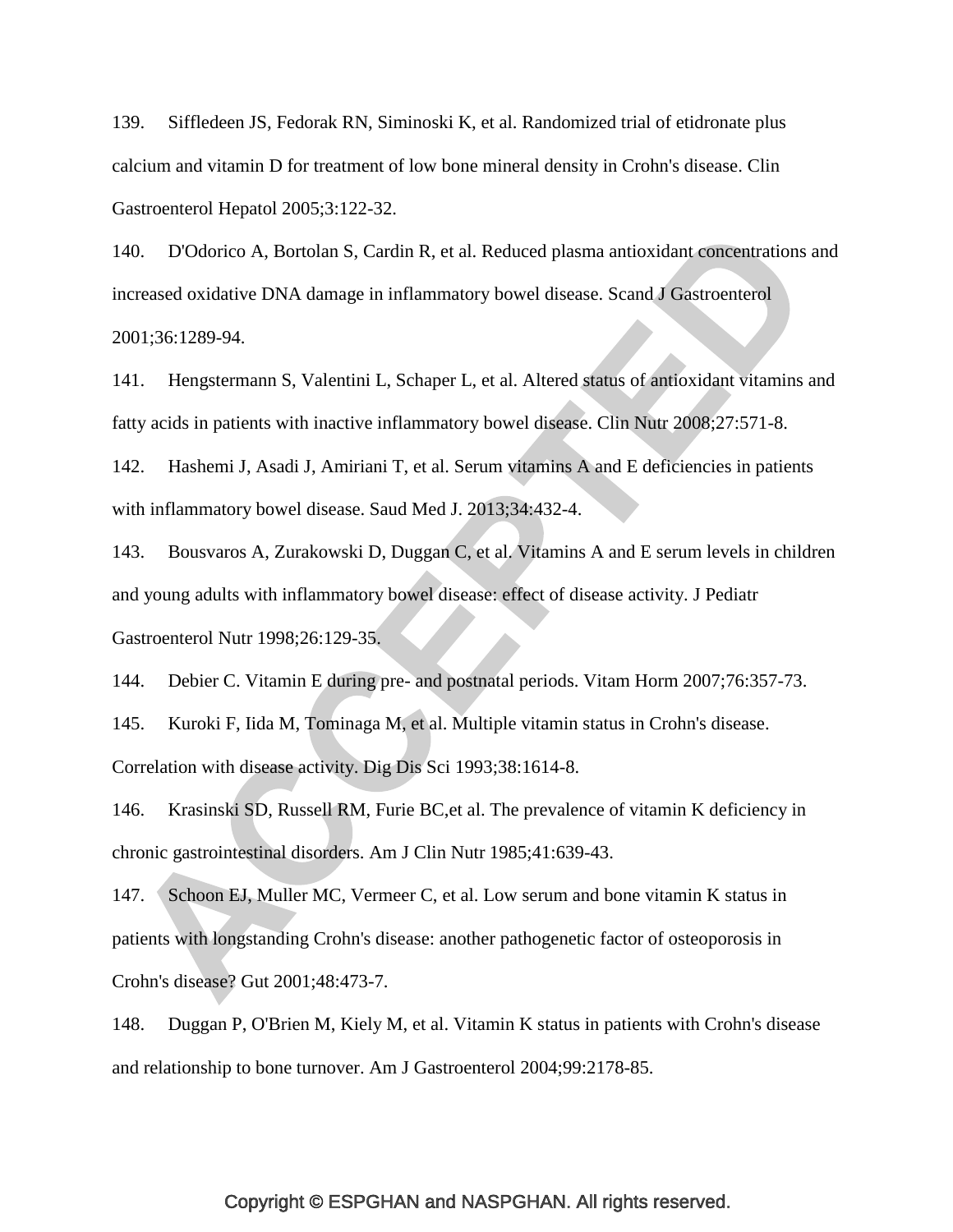149. Nowak JK, Grzybowska-Chlebowczyk U, Landowski P, et al. Prevalence and correlates of vitamin K deficiency in children with inflammatory bowel disease. Sci Rep 2014;4:4768.

150. Fernandez-Banares F, Abad-Lacruz A, Xiol X, et al. Vitamin status in patients with inflammatory bowel disease. Am J Gastroenterol 1989;84:744-8.

151. Hodges P, Gee M, Grace M, et al. Vitamin and iron intake in patients with Crohn's disease. J Am Diet Assoc 1984;84:52-8.

152. Urbano AP, Sassaki LY, Dorna MS, et al. Nutritional intake according to injury extent in ulcerative colitis patients.J Hum Nutr Diet 2013;26:445-51.

153. Tsiountsioura M, Wong JE, Upton J, et al. Detailed assessment of nutritional status and eating patterns in children with gastrointestinal diseases attending an outpatients clinic and contemporary healthy controls. Eur J Clin Nutr 2014;68:700-6.

154. Saibeni S, Cattaneo M, Vecchi M, et al. Low vitamin B(6) plasma levels, a risk factor for thrombosis, in inflammatory bowel disease: role of inflammation and correlation with acute phase reactants. Am J Gastroenterol 2003;98:112-7.

155. Yakut M, Ustun Y, Kabacam G, et al. Serum vitamin B12 and folate status in patients with inflammatory bowel diseases. Eur J Intern Med. 2010;21:320-3.

156. Vagianos K, Bernstein CN. Homocysteinemia and B vitamin status among adult patients with inflammatory bowel disease: a one-year prospective follow-up study. Inflam Bowel Dis 2012;18:718-24.

157. Bermejo F, Algaba A, Guerra I, et al. Should we monitor vitamin B12 and folate levels in Crohn's disease patients? Scand J Gastroenterol 2013;48:1272-7.

158. Nakano E, Taylor CJ, Chada L, McGaw J, Powers HJ. Hyperhomocystinemia in children with inflammatory bowel disease. J Pediatr Gastroenterol Nutr 2003;37:586-90.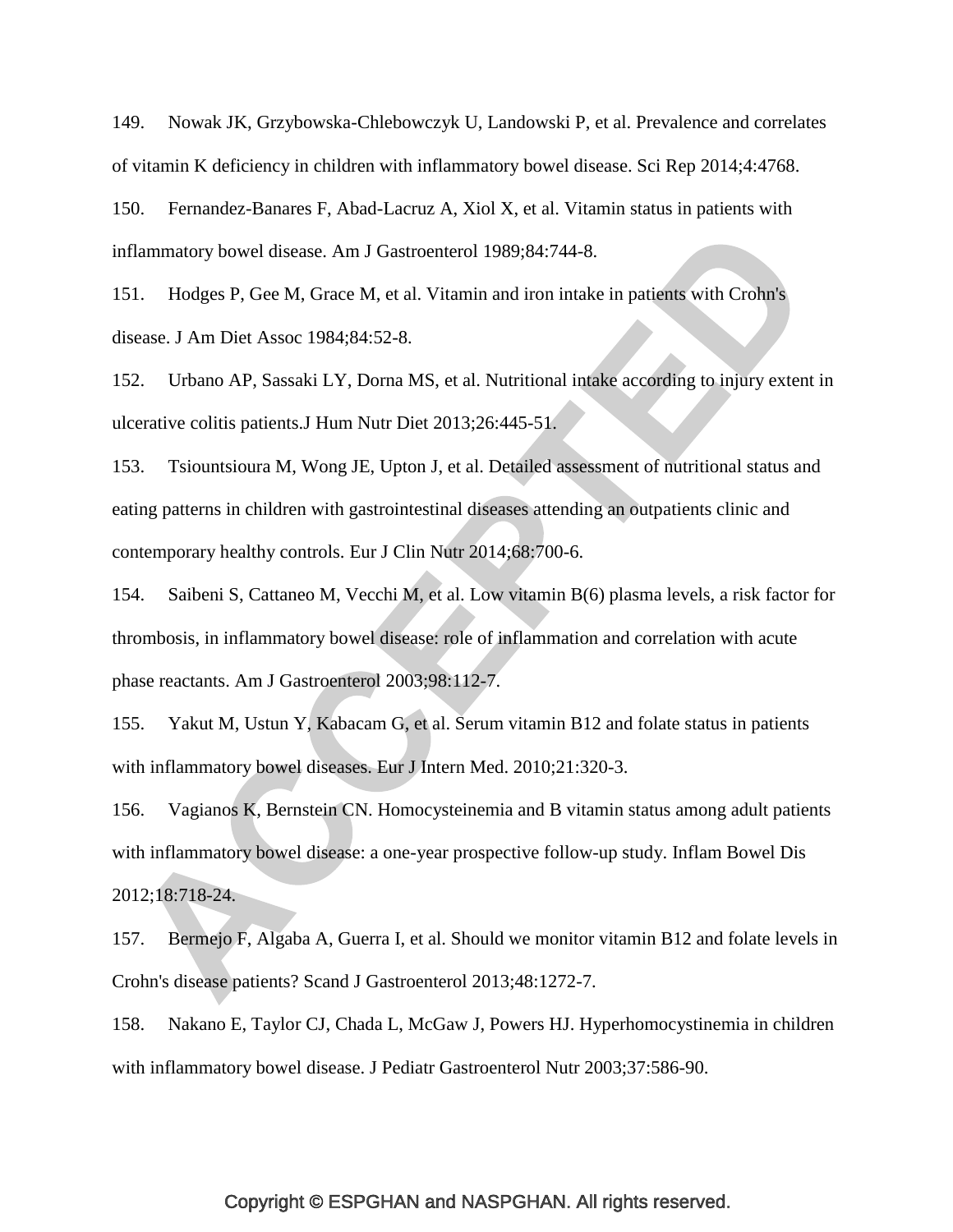159. Heyman MB, Garnett EA, Shaikh N, et al. Folate concentrations in pediatric patients with newly diagnosed inflammatory bowel disease. Am J Clin Nutr 2009;89:545-50.

160. Phelip JM, Ducros V, Faucheron JL, et al Association of hyperhomocysteinemia and folate deficiency with colon tumors in patients with inflammatory bowel disease. Inflamm Bowel Dis 2008;14:242-8.

161. Lindenbaum J. Drugs and vitamin B12 and folate metabolism. Curr Concepts Nutr 1983;12:73-87.

162. Shea B, Swinden MV, Tanjong Ghogomu E, et al. Folic acid and folinic acid for reducing side effects in patients receiving methotrexate for rheumatoid arthritis. Cochrane Database Syst Rev. 2013;(5):CD000951.

163. Saibeni S, Bollani S, Losco A, et al. The use of methotrexate for treatment of inflammatory bowel disease in clinical practice. Dig Liv Dis 2012;44:123-7.

164. McNulty H, Scott JM. Intake and status of folate and related B-vitamins: considerations and challenges in achieving optimal status. B J Nutr 2008;99 Suppl 3:S48-54.

165. Savage DG, Lindenbaum J, Stabler SP, et al. Sensitivity of serum methylmalonic acid and total homocysteine determinations for diagnosing cobalamin and folate deficiencies. Am J Med 1994;96:239-46.

166. Battat R, Kopylov U, Szilagyi A, S et al. Vitamin B12 deficiency in inflammatory bowel disease: prevalence, risk factors, evaluation, and management. Inflamm Bowel Dis 2014;20:1120-8.

167. Headstrom PD, Rulyak SJ, Lee SD. Prevalence of and risk factors for vitamin B(12) deficiency in patients with Crohn's disease. Inflamm Bowel Dis 2008;14:217-23.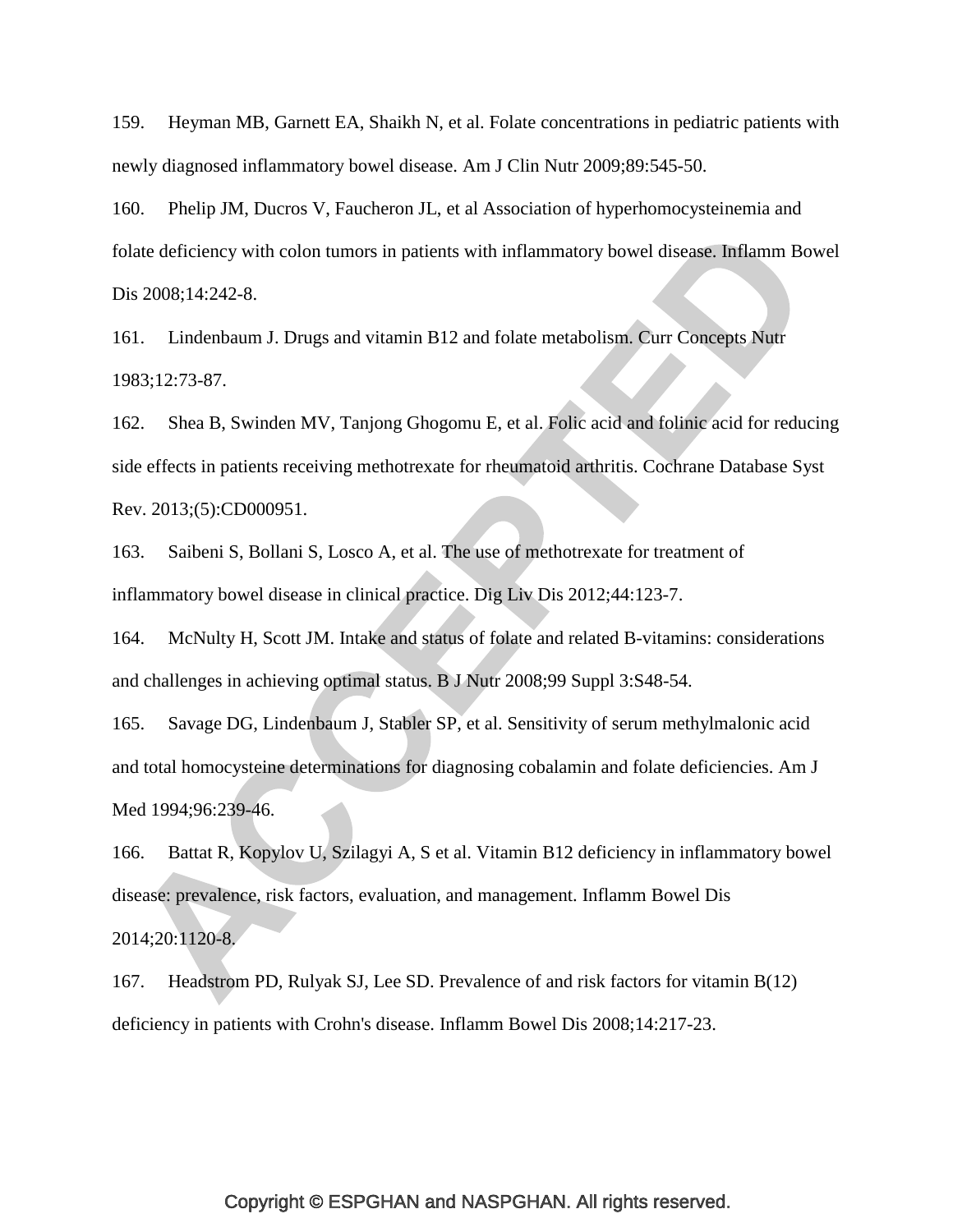168. Ward MG, Kariyawasam VC, Mogan SB, Patel KV, Pantelidou M, Sobczynska-Malefora A, et al. Prevalence and Risk Factors for Functional Vitamin B12 Deficiency in Patients with Crohn's Disease. I Inflamm Bowel Dis 2015;21:2839-47.

169. Coull DB, Tait RC, Anderson JH, et al. Vitamin B12 deficiency following restorative proctocolectomy. Colorectal Dis 2007;9:562-6.

170. Thompson WG, Wrathell E. The relation between ileal resection and vitamin B12 absorption. Can J Surg 1977;20:461-4.

171. Duerksen DR, Fallows G, Bernstein CN. Vitamin B12 malabsorption in patients with limited ileal resection. Nutrition 2006;22:1210-3.

172. Stabler SP. Vitamin B12 deficiency. N Engl J Med 2013;368:2041-2.

173. Elriz K, Palascak-Juif V, Joly F, et al. Crohn's disease patients with chronic intestinal failure receiving long-term parenteral nutrition: a cross-national adult study. Aliment Pharmacol Ther 2011;34:931-40.

174. Abi Nader E, Lambe C, Talbotec C, et al. Outcome of home parenteral nutrition in 251 children over a 14-y period: report of a single center. Am J Clin Nutr 2016;103:1327-36.

175. Greenberg GR, Fleming CR, Jeejeebhoy KN, Ret al. Controlled trial of bowel rest and nutritional support in the management of Crohn's disease. Gut 1988;29:1309-15.

176. Jones VA. Comparison of total parenteral nutrition and elemental diet in induction of remission of Crohn's disease. Long-term maintenance of remission by personalized food exclusion diets. Dig Dis Sci 1987;32(12 Suppl):100S-7S.

<span id="page-48-0"></span>177. Zachos M, Tondeur M, Griffiths AM. Enteral nutritional therapy for induction of remission in Crohn's disease. Cochrane Database Syst Rev. 2007:Cd000542.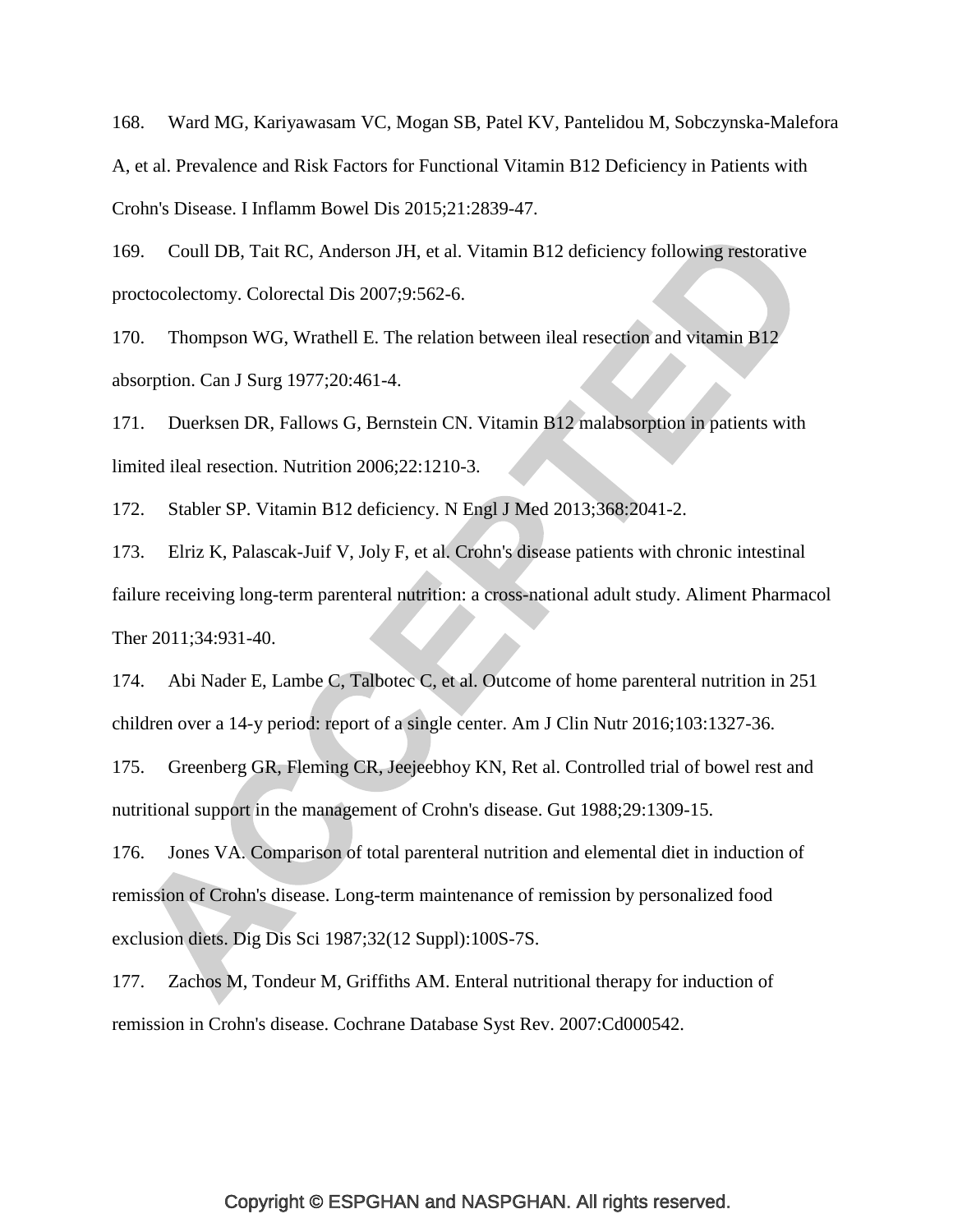<span id="page-49-0"></span>178. Heuschkel RB, Menache CC, Megerian JT, et al. Enteral nutrition and corticosteroids in the treatment of acute Crohn's disease in children. J Pediatr Gastroenterol Nutr 2000;31:8-15.

<span id="page-49-1"></span>179. Dziechciarz P, Horvath A, Shamir R, et al. Meta-analysis: enteral nutrition in active Crohn's disease in children. Aliment Pharmacol Ther 2007;26:795-806.

<span id="page-49-2"></span>180. Grogan JL, Casson DH, Terry A, et al. Enteral feeding therapy for newly diagnosed pediatric Crohn's disease: a double-blind randomized controlled trial with two years follow-up. Inflamm Bowel Dis 2012;18:246-53.

<span id="page-49-6"></span>181. Buchanan E, Gaunt WW, Cardigan T, et al. The use of exclusive enteral nutrition for induction of remission in children with Crohn's disease demonstrates that disease phenotype does not influence clinical remission. Aliment Pharmacol Ther 2009;30:501-7.

<span id="page-49-5"></span>182. Rubio A, Pigneur B, Garnier-Lengline H, et al. The efficacy of exclusive nutritional therapy in paediatric Crohn's disease, comparing fractionated oral vs. continuous enteral feeding. Aliment Pharmacol Ther 2011;33:1332-9.

183. Levine A, Turner D, Pfeffer Gik T, et al. Comparison of outcomes parameters for induction of remission in new onset pediatric Crohn's disease: evaluation of the porto IBD group "growth relapse and outcomes with therapy" (GROWTH CD) study. Inflamm Bowel Dis 2014;20:278-85.

<span id="page-49-3"></span>184. Lee D, Baldassano RN, Otley AR, et al. Comparative Effectiveness of Nutritional and Biological Therapy in North American Children with Active Crohn's Disease. Inflamm Bowel Dis 2015;21:1786-93.

<span id="page-49-4"></span>185. Day AS, Whitten KE, Lemberg DA, et al. Exclusive enteral feeding as primary therapy for Crohn's disease in Australian children and adolescents: a feasible and effective approach. J Gastroenterol Hepatol 2006;21:1609-14.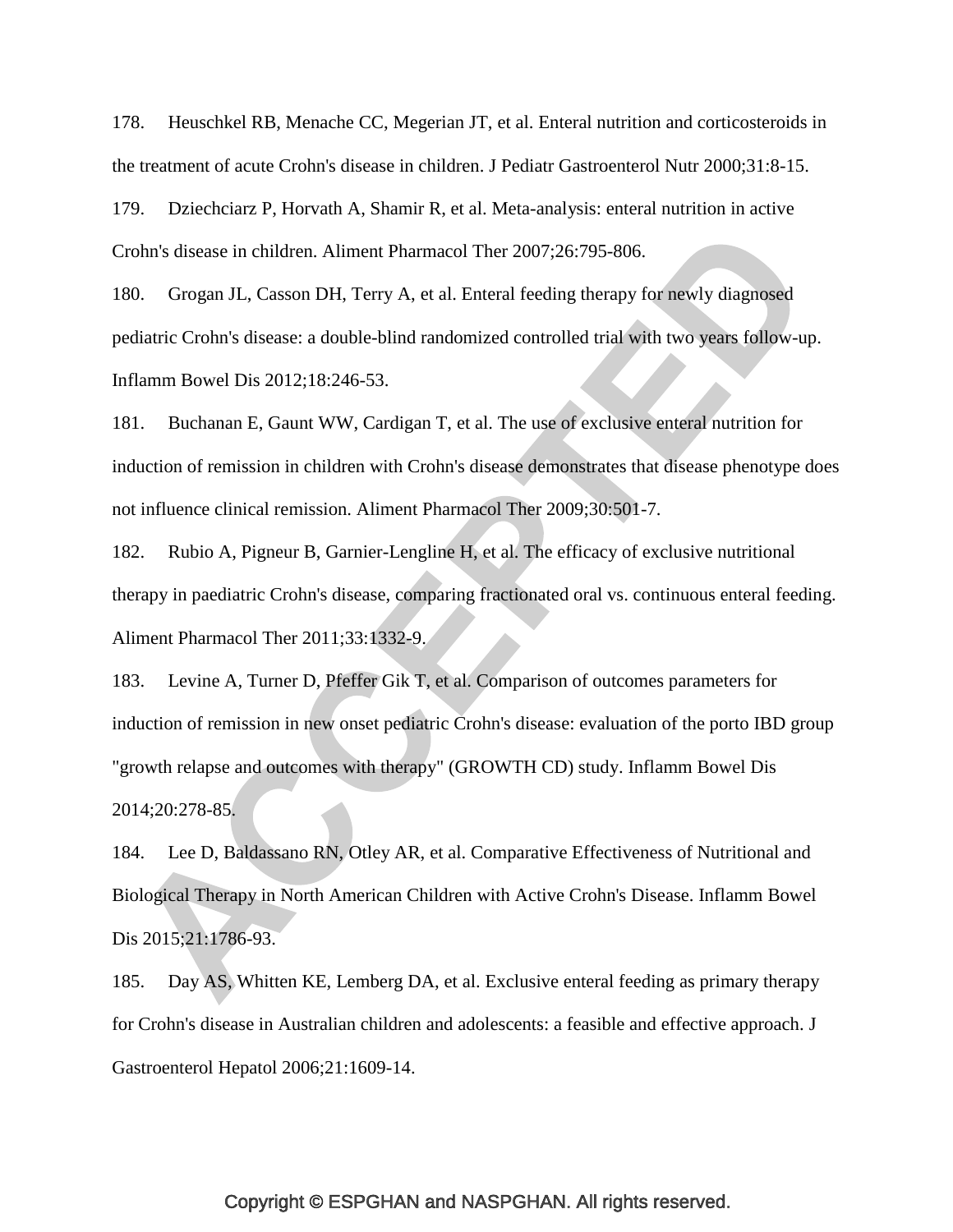<span id="page-50-4"></span>186. Knight C, El-Matary W, Spray C, et al. Long-term outcome of nutritional therapy in paediatric Crohn's disease. Clin Nutr 2005;24:775-9.

<span id="page-50-5"></span>187. Cameron FL, Gerasimidis K, Papangelou A, et al. Clinical progress in the two years following a course of exclusive enteral nutrition in 109 paediatric patients with Crohn's disease. Aliment Pharmacol Ther 2013;37:622-9.

<span id="page-50-0"></span>188. Frivolt K, Schwerd T, Werkstetter KJ, et al. Repeated exclusive enteral nutrition in the treatment of paediatric Crohn's disease: predictors of efficacy and outcome. Aliment Pharmacol Ther 2014;39:1398-407.

<span id="page-50-1"></span>189. Akobeng AK, Miller V, Stanton J, et al. Double-blind randomized controlled trial of glutamine-enriched polymeric diet in the treatment of active Crohn's disease. J Pediatr Gastroenterol Nutr 2000;30:78-84.

190. Ludvigsson JF, Krantz M, Bodin L, Set al. Elemental versus polymeric enteral nutrition in paediatric Crohn's disease: a multicentre randomized controlled trial. Acta Paediatrica 2004;93:327-35.

191. Verma S, Brown S, Kirkwood B, et al. Polymeric versus elemental diet as primary treatment in active Crohn's disease: a randomized, double-blind trial. Am J Gastroenterol 2000;95:735-9.

<span id="page-50-2"></span>192. Akobeng AK, Thomas AG. Enteral nutrition for maintenance of remission in Crohn's disease. Cochrane Database Syst Rev 2007:CD005984.

<span id="page-50-3"></span>193. Rodrigues AF, Johnson T, Davies P, et al. Does polymeric formula improve adherence to liquid diet therapy in children with active Crohn's disease? Arch Dis Child 2007;92:767-70.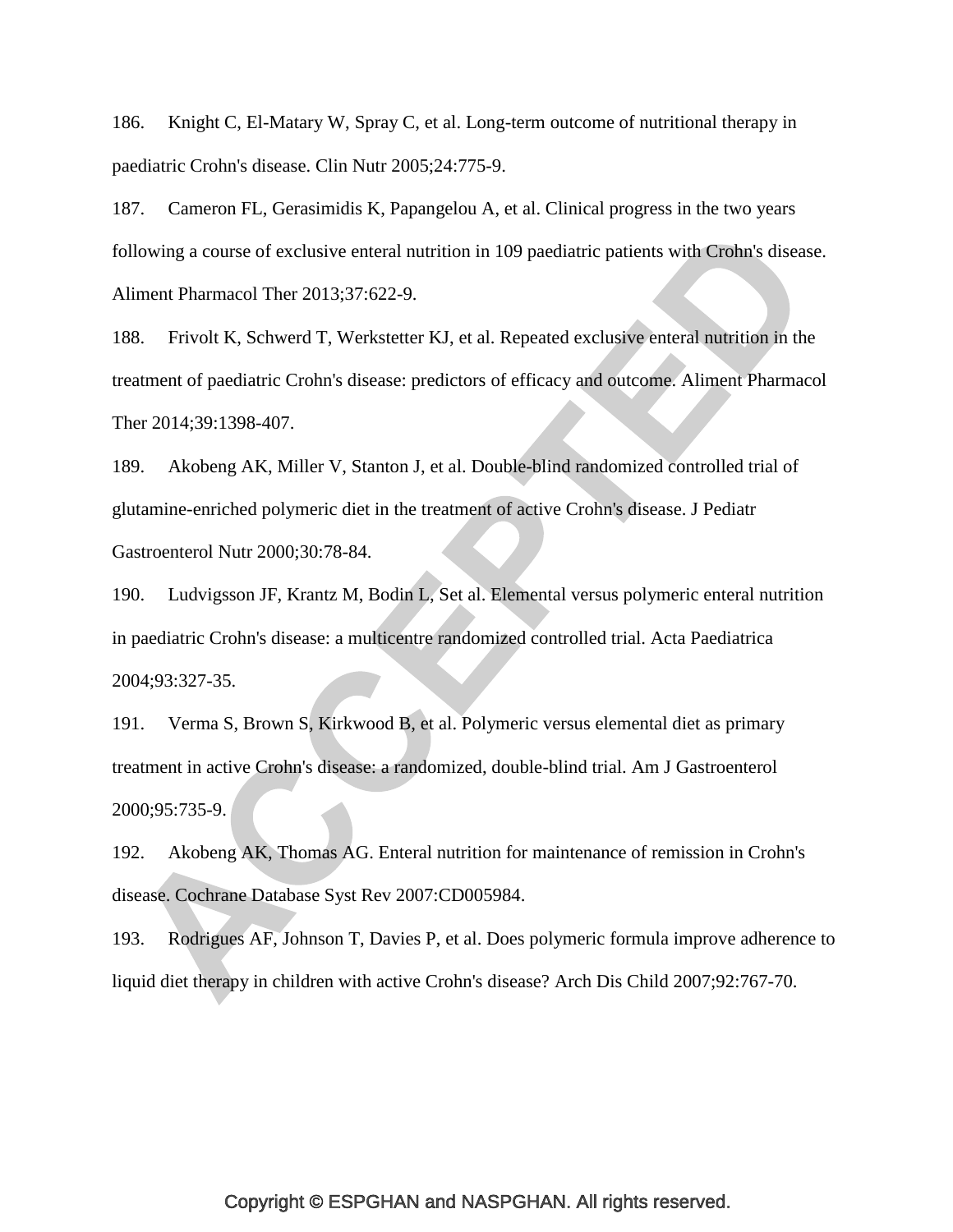<span id="page-51-0"></span>194. Sakurai T, Matsui T, Yao T, et al. Short-term efficacy of enteral nutrition in the treatment of active Crohn's disease: a randomized, controlled trial comparing nutrient formulas. JPEN J Parenter Enteral Nutr 2002;26:98-103.

<span id="page-51-1"></span>195. Gassull MA, Fernandez-Banares F, Cabre E, et al. Fat composition may be a clue to explain the primary therapeutic effect of enteral nutrition in Crohn's disease: results of a double blind randomised multicentre European trial. Gut 2002;51:164-8.

<span id="page-51-2"></span>196. Afzal NA, Van Der Zaag-Loonen HJ, Arnaud-Battandier F, et al. Improvement in quality of life of children with acute Crohn's disease does not parallel mucosal healing after treatment with exclusive enteral nutrition. Aliment Pharmacol Ther 2004;20:167-72.

<span id="page-51-3"></span>197. Whitten KE, Rogers P, Ooi CY, et al. International survey of enteral nutrition protocols used in children with Crohn's disease. J Dig Dis 2012;13:107-12.

<span id="page-51-4"></span>198. Fell JM, Paintin M, Arnaud-Battandier F, et al. Mucosal healing and a fall in mucosal pro-inflammatory cytokine mRNA induced by a specific oral polymeric diet in paediatric Crohn's disease. Aliment Pharmacol Ther 2000;14:281-9.

<span id="page-51-5"></span>199. Faiman A, Mutalib M, Moylan A, et al. Standard versus rapid food reintroduction after exclusive enteral nutritional therapy in paediatric Crohn's disease. Eur J Gastroenterol Hepatol 2014;26:276-81.

<span id="page-51-6"></span>200. Afzal NA, Davies S, Paintin M, et al. Colonic Crohn's disease in children does not respond well to treatment with enteral nutrition if the ileum is not involved. Dig Dis Sci 2005;50:1471-5.

<span id="page-51-7"></span>201. Wong S, Lemberg DA, Day AS. Exclusive enteral nutrition in the management of perianal Crohn's disease in children. J Dig Dis 2010;11:185-8.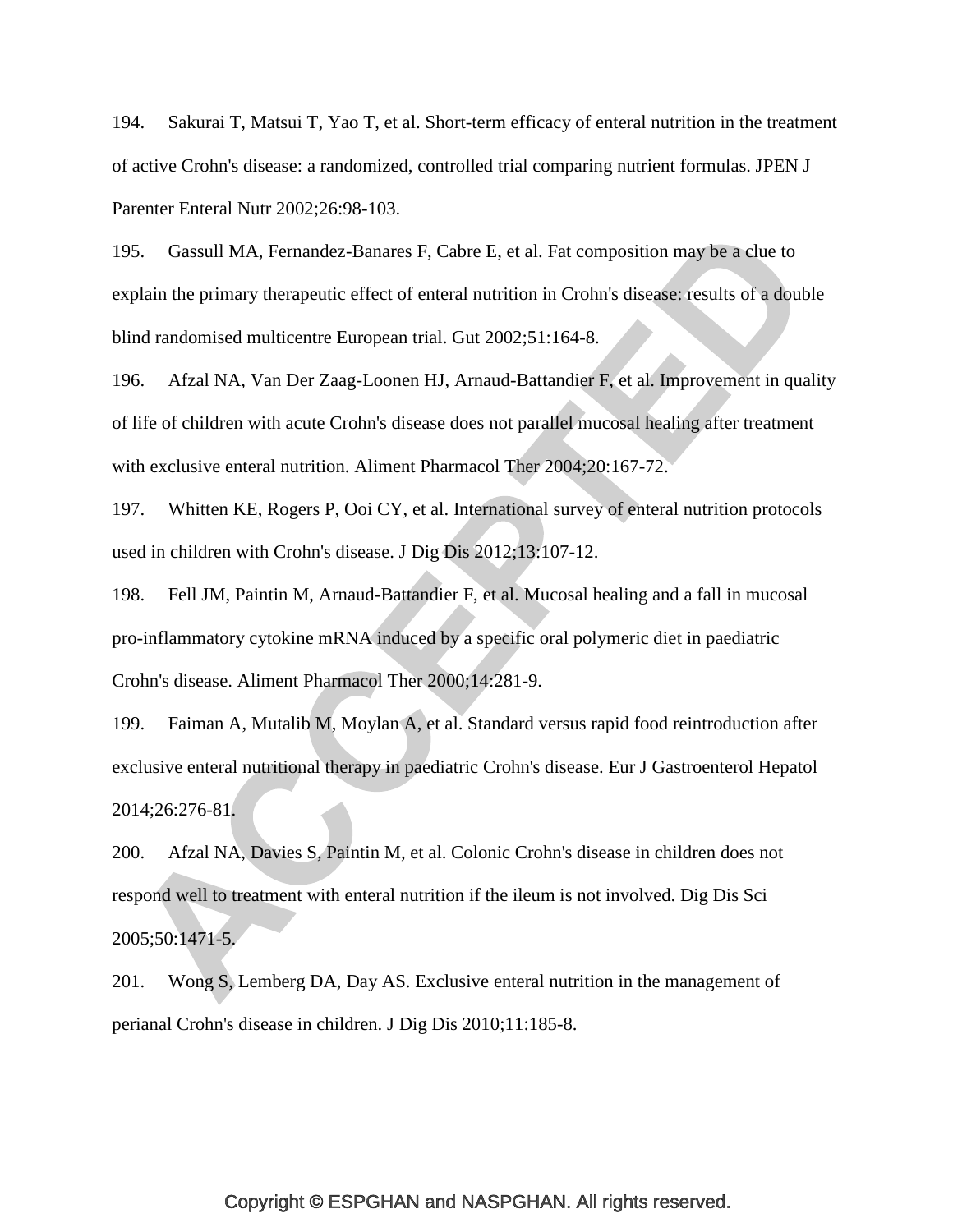<span id="page-52-0"></span>202. Day AS, Whitten KE, Sidler M, et al. Systematic review: nutritional therapy in paediatric Crohn's disease. Aliment Pharmacol Ther 2008;27:293-307.

<span id="page-52-1"></span>203. Borrelli O, Cordischi L, Cirulli M, et al. Polymeric diet alone versus corticosteroids in the treatment of active pediatric Crohn's disease: a randomized controlled open-label trial. Clin Gastroenterol Hepatol 2006;4:744-53.

<span id="page-52-2"></span>204. Mehanna HM, Moledina J, Travis J. Refeeding syndrome: what it is, and how to prevent and treat it. BMJ 2008;336:1495-8.

<span id="page-52-3"></span>205. Afzal NA, Addai S, Fagbemi A, et al. Refeeding syndrome with enteral nutrition in children: a case report, literature review and clinical guidelines. Clin Nutr 2002;21:515-20.

<span id="page-52-4"></span>206. Akobeng AK, Thomas AG. Refeeding syndrome following exclusive enteral nutritional treatment in Crohn disease. J Pediatr Gastroenterol Nutr 2010;51:364-6.

<span id="page-52-5"></span>207. Beattie RM, Schiffrin EJ, Donnet-Hughes A, et al. Polymeric nutrition as the primary therapy in children with small bowel Crohn's disease. Aliment Pharmacol Ther 1994;8:609-15.

<span id="page-52-7"></span>208. Grover Z, Muir R, Lewindon P. Exclusive enteral nutrition induces early clinical,

mucosal and transmural remission in paediatric Crohn's disease. J Gastroenterol 2014;49:638-45.

<span id="page-52-6"></span>209. Berni Canani R, Terrin G, Borrelli O, et al. Short- and long-term therapeutic efficacy of

nutritional therapy and corticosteroids in paediatric Crohn's disease.Dig Liv Dis 2006;38:381-7.

<span id="page-52-8"></span>210. Hojsak I, Pavic AM, Misak Z, et al. Risk factors for relapse and surgery rate in children with Crohn's disease. European journal of pediatrics. 2014;173(5):617-21.

<span id="page-52-10"></span>211. Thomas AG, Taylor F, Miller V. Dietary intake and nutritional treatment in childhood Crohn's disease. J Pediatr Gastroenterol Nutr 1993;17(1):75-81.

<span id="page-52-9"></span>212. Lambert B, Lemberg DA, Leach ST, et al. Longer-term outcomes of nutritional management of Crohn's disease in children. Dig Dis Sci 2012;57:2171-7.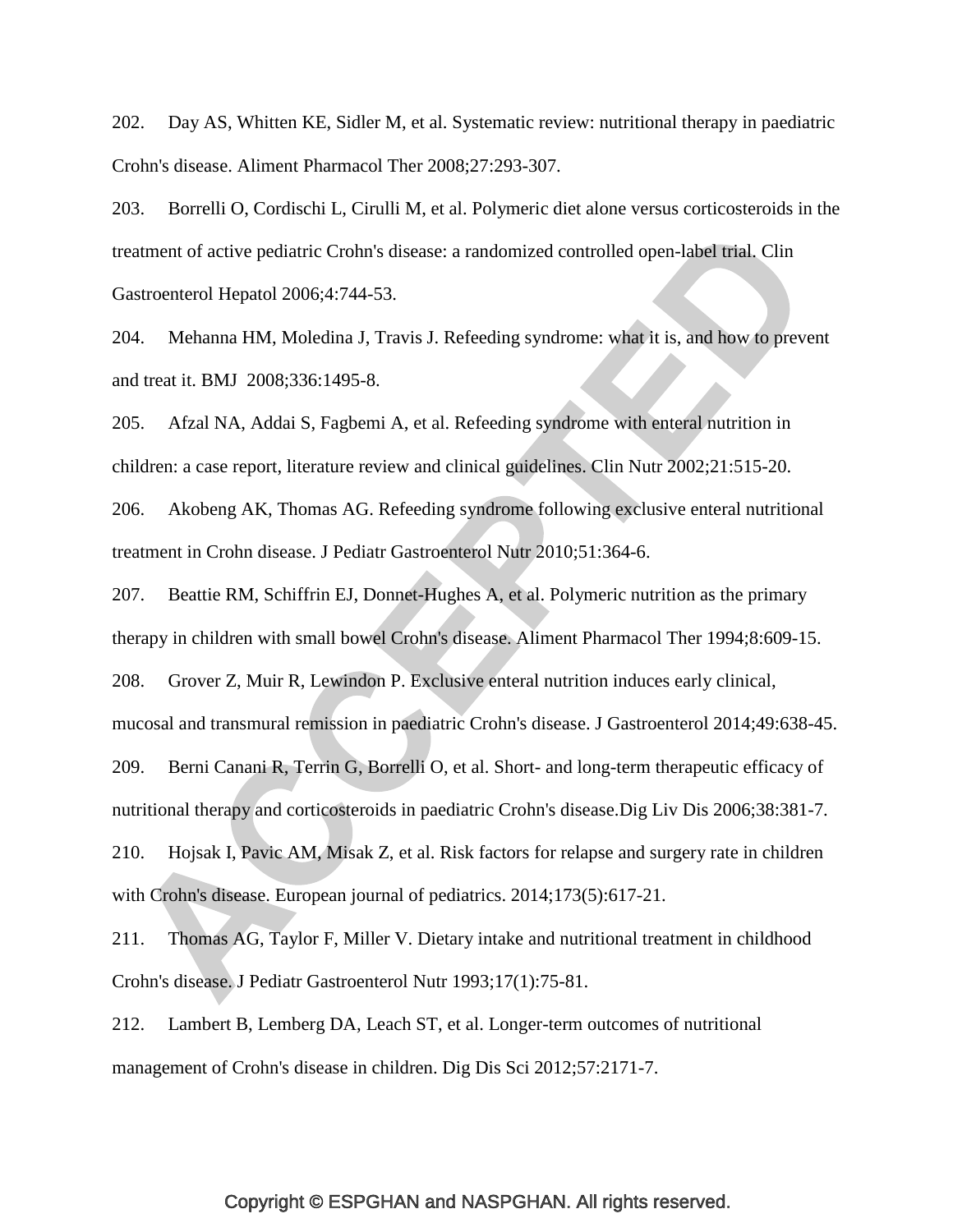<span id="page-53-0"></span>213. Gerasimidis K, Talwar D, Duncan A, et al. Impact of exclusive enteral nutrition on body composition and circulating micronutrients in plasma and erythrocytes of children with active Crohn's disease. Inflamm Bowel Dis 2012;18:1672-81.

<span id="page-53-1"></span>214. Werkstetter KJ, Schatz SB, Alberer M, et al Influence of exclusive enteral nutrition therapy on bone density and geometry in newly diagnosed pediatric Crohn's disease patients. Annals of nutrition & metabolism. 2013;63:10-6.

<span id="page-53-2"></span>215. de Bie C, Kindermann A, Escher J. Use of exclusive enteral nutrition in paediatric Crohn's disease in The Netherlands. J Crohns Colitis 2013;7:263-70.

<span id="page-53-3"></span>216. Grover Z, Lewindon P. Two-Year Outcomes After Exclusive Enteral Nutrition Induction Are Superior to Corticosteroids in Pediatric Crohn's Disease Treated Early with Thiopurines. Dig Dis Sci 2015;60:3069-74.

<span id="page-53-4"></span>217. Soo J, Malik BA, Turner JM, et al. Use of exclusive enteral nutrition is just as effective as corticosteroids in newly diagnosed pediatric Crohn's disease. Dig Dis Sci. 2013;58:3584-91.

<span id="page-53-5"></span>218. Whitten KE, Leach ST, Bohane TD, et al. Effect of exclusive enteral nutrition on bone turnover in children with Crohn's disease. J Gastroenterol 2010;45:399-405.

<span id="page-53-6"></span>219. Johnson T, Macdonald S, Hill SM, et al. Treatment of active Crohn's disease in children using partial enteral nutrition with liquid formula: a randomised controlled trial. Gut 2006;55:356-61.

<span id="page-53-7"></span>220. Hartman C, Berkowitz D, Weiss B, et al. Nutritional supplementation with polymeric diet enriched with transforming growth factor-beta 2 for children with Crohn's disease. Isr Med Assoc J 2008;10:503-7.

<span id="page-53-8"></span>221. Gupta K, Noble A, Kachelries KE, et al. A novel enteral nutrition protocol for the treatment of pediatric Crohn's disease. Inflamm Bowel Dis 2013;19:1374-8.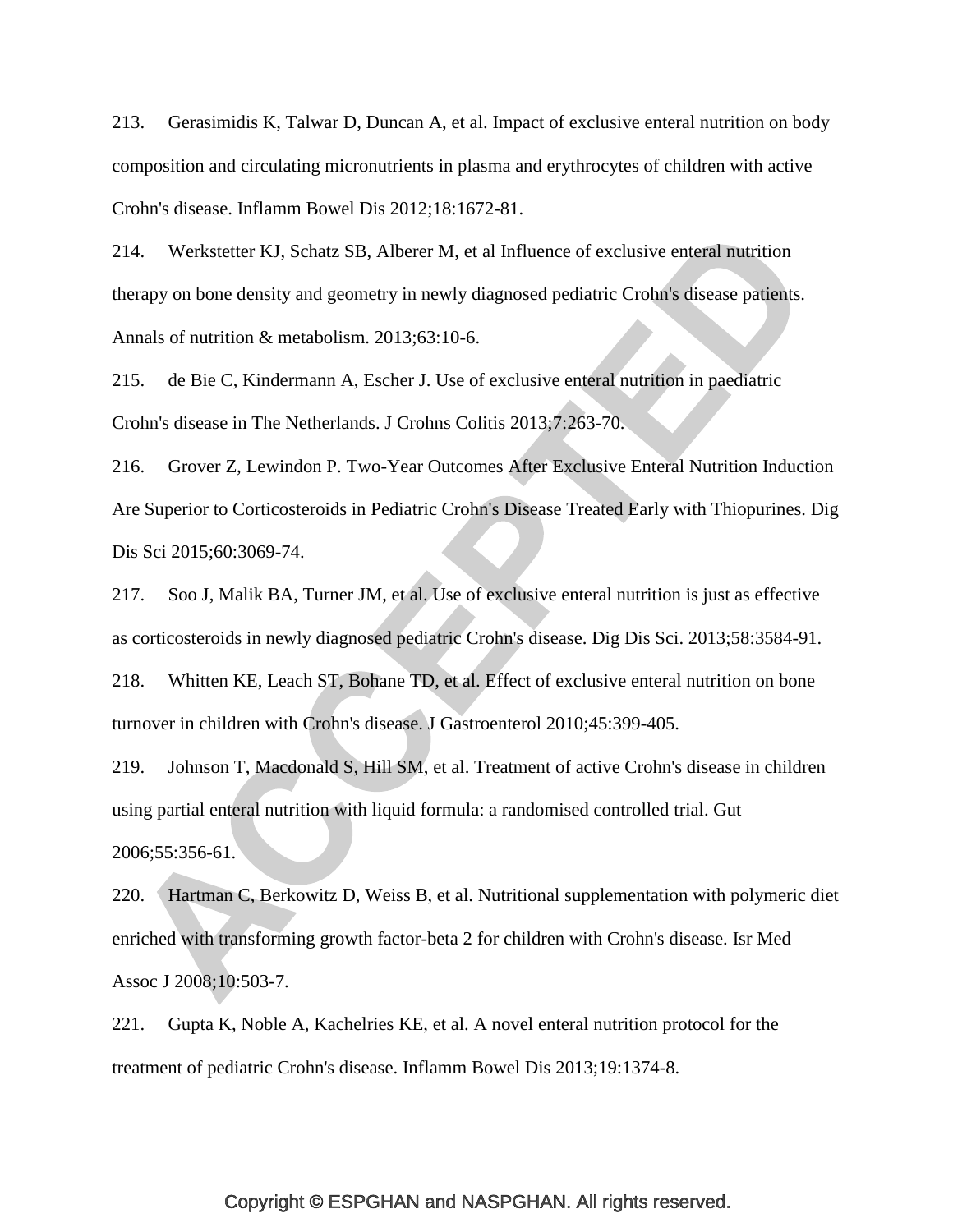<span id="page-54-0"></span>222. Sigall-Boneh R, Pfeffer-Gik T, Segal I, et al. Partial enteral nutrition with a Crohn's disease exclusion diet is effective for induction of remission in children and young adults with Crohn's disease. Inflamm Bowel Dis 2014;20:1353-60.

<span id="page-54-1"></span>223. Yamamoto T, Nakahigashi M, Umegae S, et al. Enteral nutrition for the maintenance of remission in Crohn's disease: a systematic review. Eur J Gastroenterol Hepatol 2010;22:1-8.

<span id="page-54-2"></span>224. Wilschanski M, Sherman P, Pencharz P, et al. Supplementary enteral nutrition maintains remission in paediatric Crohn's disease. Gut 1996;38:543-8.

<span id="page-54-3"></span>225. Duncan H, Buchanan E, Cardigan T, et al. A retrospective study showing maintenance treatment options for paediatric CD in the first year following diagnosis after induction of remission with EEN: supplemental enteral nutrition is better than nothing! BMC Gastroenterol 2014;14:50.

<span id="page-54-4"></span>226. Takagi S, Utsunomiya K, Kuriyama S, et al. Effectiveness of an 'half elemental diet' as maintenance therapy for Crohn's disease: A randomized-controlled trial. Aliment Pharmacol Ther 2006;24:1333-40.

<span id="page-54-5"></span>227. Verma S, Kirkwood B, Brown S,et al. Oral nutritional supplementation is effective in the maintenance of remission in Crohn's disease. Dig Liv Dis 2000;32:769-74.

<span id="page-54-6"></span>228. Miele E, Pascarella F, Giannetti E, et al. Effect of a probiotic preparation (VSL#3) on induction and maintenance of remission in children with ulcerative colitis. Am J Gastroenterol 2009;104:437-43.

<span id="page-54-7"></span>229. Oliva S, Di Nardo G, Ferrari F, et al. Randomised clinical trial: the effectiveness of Lactobacillus reuteri ATCC 55730 rectal enema in children with active distal ulcerative colitis. Aliment Pharmacol Ther 2012;35:327-34.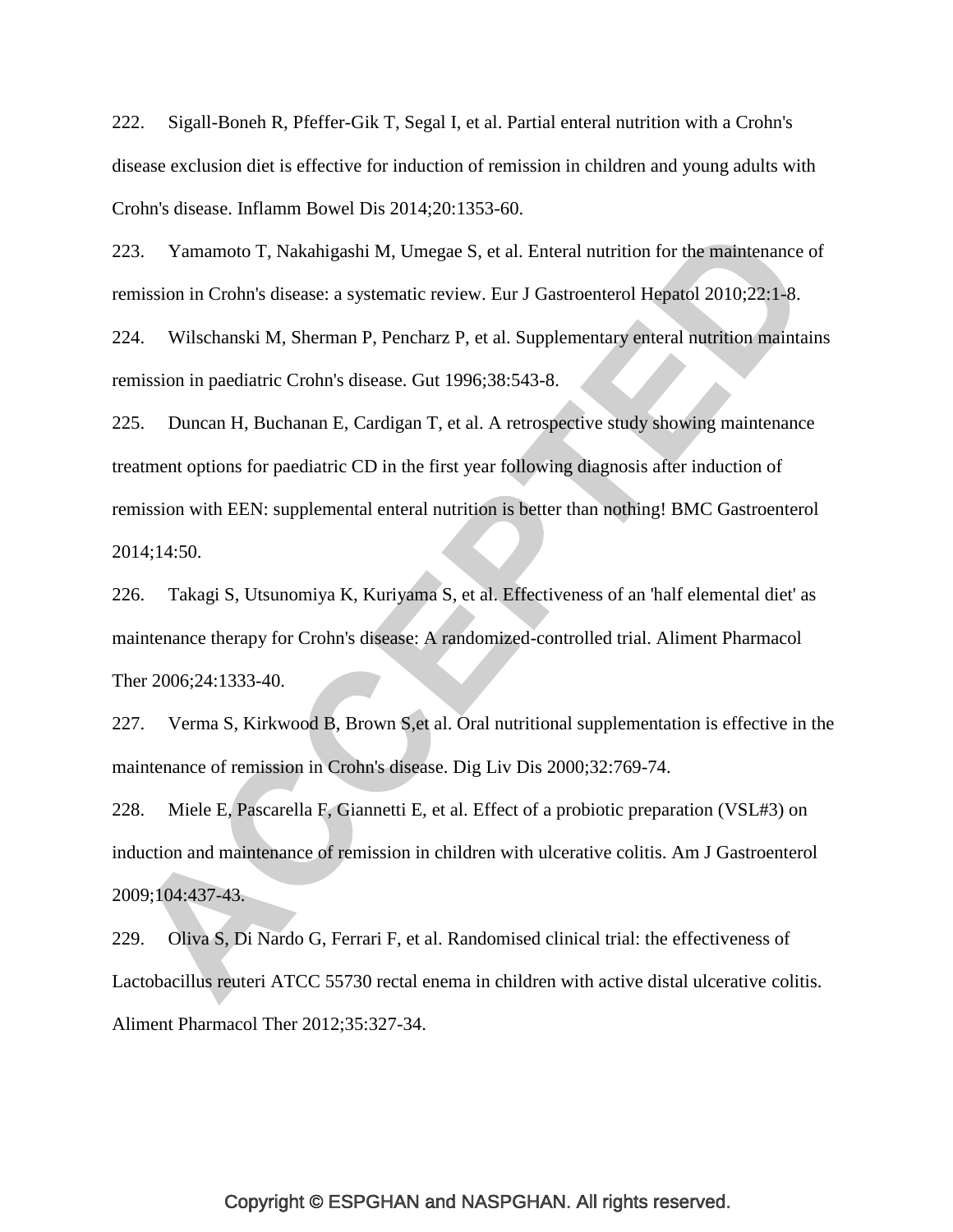<span id="page-55-0"></span>230. Bousvaros A, Guandalini S, Baldassano RN, et al. A randomized, double-blind trial of Lactobacillus GG versus placebo in addition to standard maintenance therapy for children with Crohn's disease. Inflamm Bowel Dis 2005;11:833-9.

<span id="page-55-1"></span>231. Butterworth AD, Thomas AG, Akobeng AK. Probiotics for induction of remission in Crohn's disease. Cochrane Database Syst Rev 2008:CD006634.

<span id="page-55-2"></span>232. Dignass A, Lindsay JO, Sturm A, et al. Second European evidence-based consensus on the diagnosis and management of ulcerative colitis part 2: current management. J Crohns Colitis 2012;6:991-1030.

<span id="page-55-7"></span>233. Dignass A, Van Assche G, Lindsay JO, et al. The second European evidence-based Consensus on the diagnosis and management of Crohn's disease: Current management. J Crohns Colitis 2010;4:28-62.

234. Doherty G, Bennett G, Patil S, et al. Interventions for prevention of post-operative recurrence of Crohn's disease. Cochrane Database Syst Rev 2009:CD006873.

<span id="page-55-3"></span>235. Mallon P, McKay D, Kirk S, et al. Probiotics for induction of remission in ulcerative colitis. Cochrane Database Syst Rev 2007:CD005573.

<span id="page-55-4"></span>236. Meijer BJ, Dieleman LA. Probiotics in the treatment of human inflammatory bowel diseases: update 2011. J Clin Gastroenterol 2011;45 Suppl:S139-44.

<span id="page-55-5"></span>237. Naidoo K, Gordon M, Fagbemi AO, et al. Probiotics for maintenance of remission in ulcerative colitis. Cochrane Database Syst Rev 2011:CD007443.

<span id="page-55-6"></span>238. Oresland T, Bemelman WA, Sampietro GM, et al. European evidence based consensus on surgery for ulcerative colitis. J Crohns Colitis 2015;9:4-25.

<span id="page-55-8"></span>239. Rolfe VE, Fortun PJ, Hawkey CJ, et al. Probiotics for maintenance of remission in Crohn's disease. Cochrane Database Syst Rev 2006:CD004826.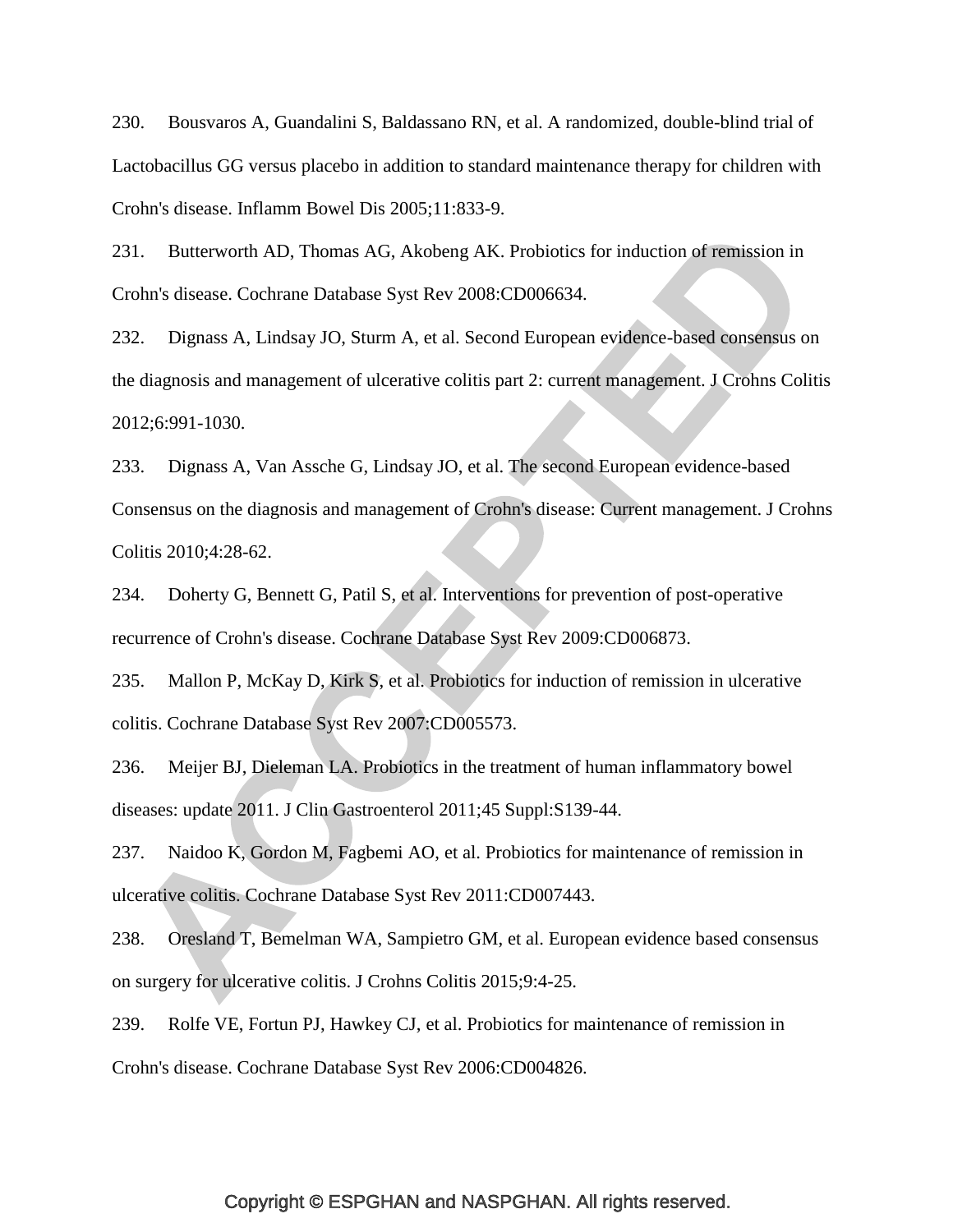<span id="page-56-3"></span>240. Singh S, Stroud AM, Holubar SD, et al Treatment and prevention of pouchitis after ileal pouch-anal anastomosis for chronic ulcerative colitis. Cochrane Database Syst Rev 2015:CD001176.

<span id="page-56-4"></span>241. Van Assche G, Dignass A, Bokemeyer B, et al. Second European evidence-based consensus on the diagnosis and management of ulcerative colitis part 3: special situations. J Crohns Colitis 2013;7:1-33.

242. Van Assche G, Dignass A, Reinisch W, et al. The second European evidence-based Consensus on the diagnosis and management of Crohn's disease: Special situations. J Crohns Colitis 2010;4:63-101.

<span id="page-56-0"></span>243. Huynh HQ, deBruyn J, Guan L, et al. Probiotic preparation VSL#3 induces remission in children with mild to moderate acute ulcerative colitis: a pilot study. Inflamm Bowel Dis 2009;15:760-8.

<span id="page-56-1"></span>244. Henker J, Muller S, Laass MW, et al. Probiotic Escherichia coli Nissle 1917 (EcN) for successful remission maintenance of ulcerative colitis in children and adolescents: an open-label pilot study. Z Gastroenterol 2008;46:874-5.

<span id="page-56-2"></span>245. Bibiloni R, Fedorak RN, Tannock GW, et al. VSL#3 probiotic-mixture induces remission in patients with active ulcerative colitis. Am J Gastroenterol 2005;100:1539-46.

246. Guandalini S. Update on the role of probiotics in the therapy of pediatric inflammatory bowel disease. Expert Rev Clin Immunol 2010;6:47-54.

247. Sood A, Midha V, Makharia GK, et al. The probiotic preparation, VSL#3 induces remission in patients with mild-to-moderately active ulcerative colitis. Clin Gastroenterol Hepatol 2009;7:1202-9, 9 e1.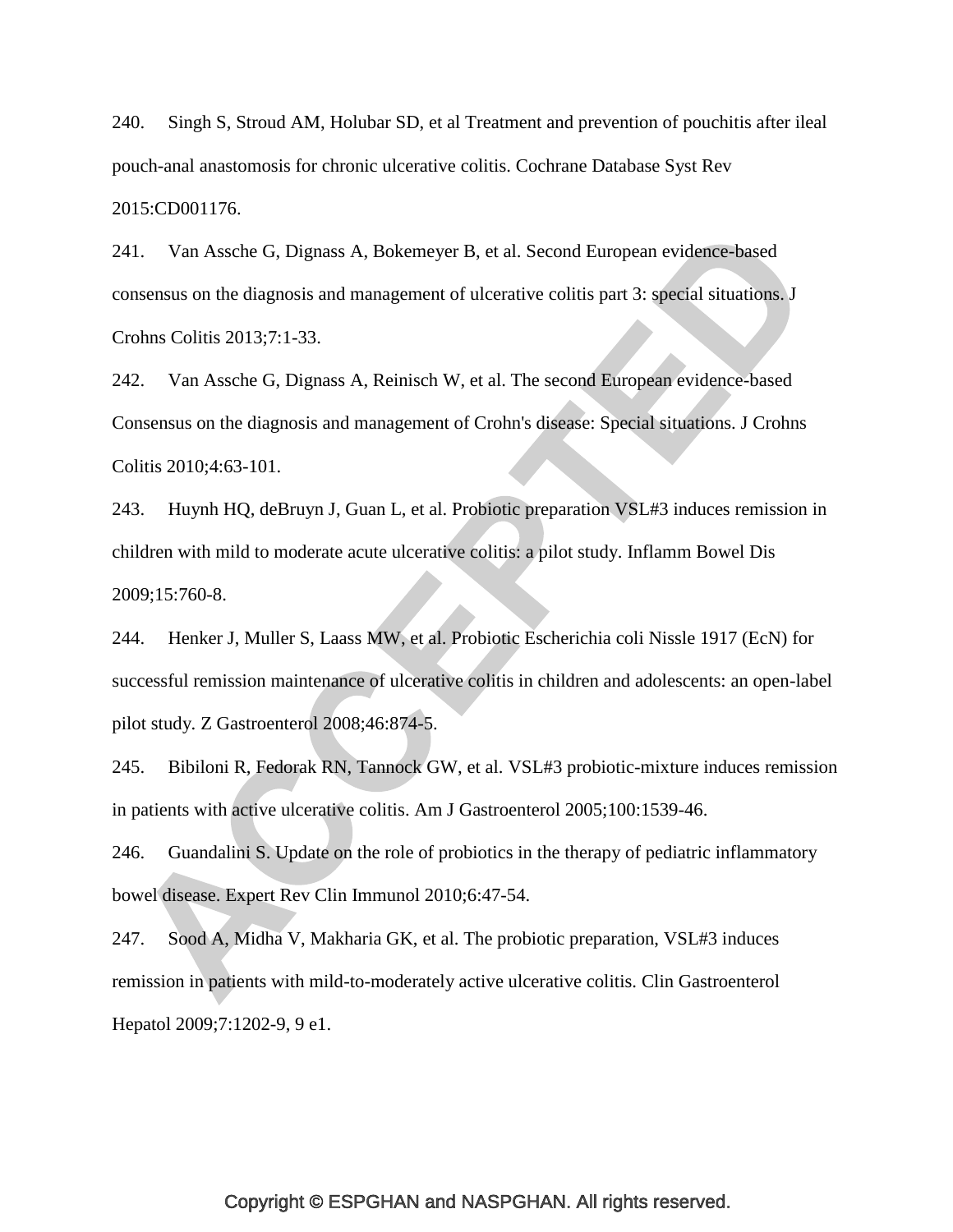248. Tursi A, Brandimarte G, Papa A, et al. Treatment of relapsing mild-to-moderate ulcerative colitis with the probiotic VSL#3 as adjunctive to a standard pharmaceutical treatment: a double-blind, randomized, placebo-controlled study. Am J Gastroenterol 2010;105:2218-27.

<span id="page-57-0"></span>249. Turner D, Travis SP, Griffiths AM, et al. Consensus for managing acute severe ulcerative colitis in children: a systematic review and joint statement from ECCO, ESPGHAN, and the Porto IBD Working Group of ESPGHAN. Am J Gastroenterol 2011;106:574-88.

<span id="page-57-1"></span>250. Michail S, Sylvester F, Fuchs G, et al. Clinical efficacy of probiotics: review of the evidence with focus on children. J Pediatr Gastroenterol Nutr 2006;43:550-7.

<span id="page-57-2"></span>251. Turner D, Levine A, Escher JC, et al. Management of pediatric ulcerative colitis: joint ECCO and ESPGHAN evidence-based consensus guidelines. J Pediatr Gastroenterol Nutr 2012;55:340-61.

<span id="page-57-3"></span>252. Shen J, Ran HZ, Yin MH,et al. Meta-analysis: the effect and adverse events of Lactobacilli versus placebo in maintenance therapy for Crohn disease. Intern Med J 2009;39:103-9.

<span id="page-57-4"></span>253. Bourreille A, Cadiot G, Le Dreau G, et al. Saccharomyces boulardii does not prevent relapse of Crohn's disease. Clin Gastroenterol Hepatol 2013;11:982-7.

<span id="page-57-5"></span>254. Faghfoori Z1, Navai L, Shakerhosseini R, et al. . Effects of an oral supplementation of germinated barley foodstuff on serum tumour necrosis factor-alpha, interleukin-6 and -8 in patients with ulcerative colitis. . Ann Clin Biochem 2011;48:233-7.

<span id="page-57-6"></span>255. Ishikawa H MS, Ohashi Y, et al. Beneficial effects of probiotic bifidobacterium and galacto-oligosaccharide in patients with ulcerative colitis: a randomized controlled study. Digestion. 2011;84:128-33.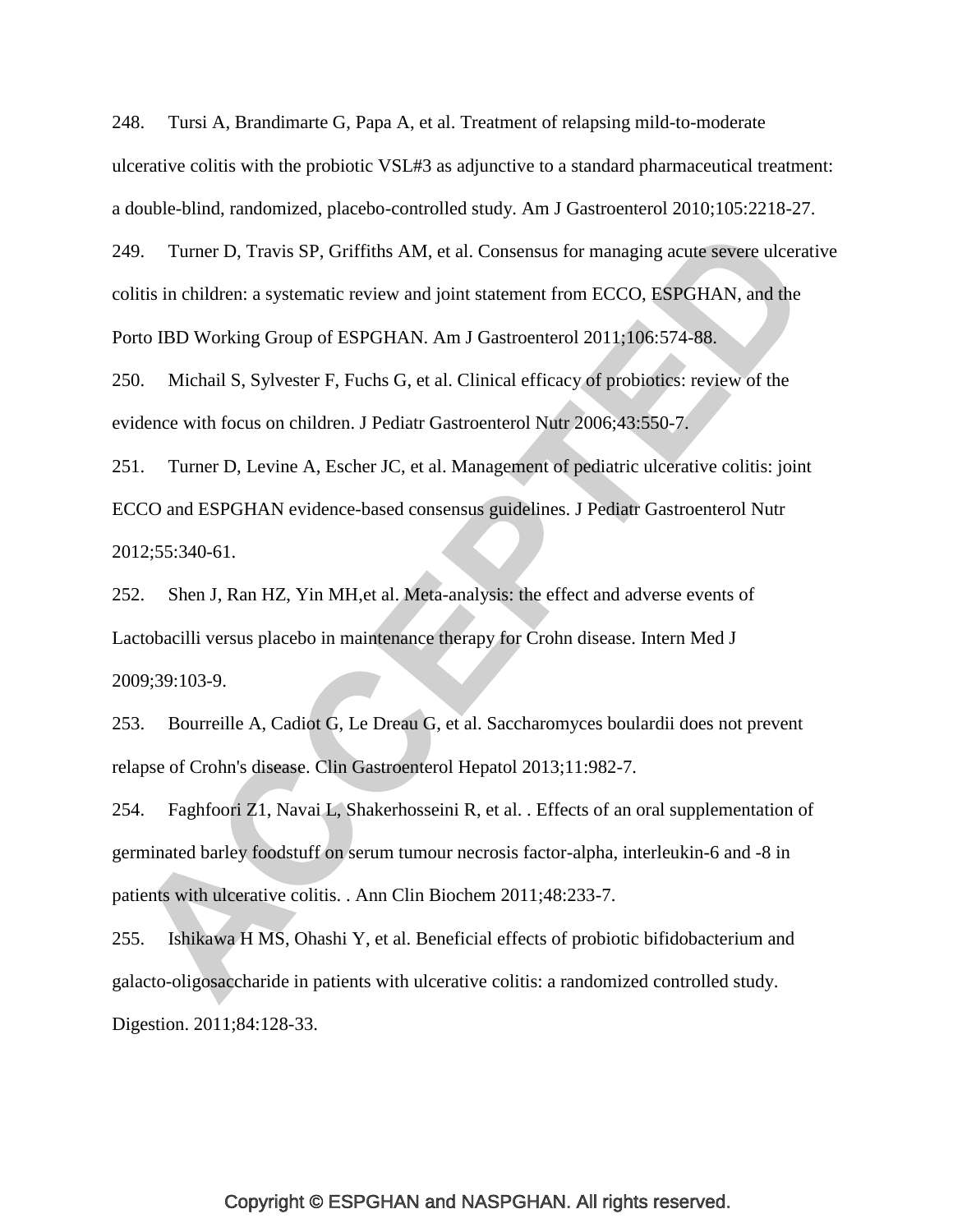256. Benjamin JL HC, Koutsoumpas A, Ng SC, et al. Randomised, double-blind, placebocontrolled trial of fructo-oligosaccharides in active Crohn's disease. Gut. 2011;60:923-9.

257. Steed H MG, Blackett KL, et al. linical trial: the microbiological and immunological effects of synbiotic consumption - a randomized double-blind placebo-controlled study in active Crohn's disease. Aliment Pharmacol Ther. 2010;32:872-83.

258. Fujimori S, Gudis K, Mitsui K, et al. A randomized controlled trial on the efficacy of synbiotic versus probiotic or prebiotic treatment to improve the quality of life in patients with ulcerative colitis. Nutrition 2009;25:520-5.

259. Chermesh I, Tamir A, Reshef R, et al. Failure of Synbiotic 2000 to prevent postoperative recurrence of Crohn's disease. Dig Dis Sci 2007;52:385-9.

260. Furrie E, Macfarlane S, Kennedy A, et al. Synbiotic therapy (Bifidobacterium longum/Synergy 1) initiates resolution of inflammation in patients with active ulcerative colitis: a randomised controlled pilot trial. Gut 2005;54:242-9.

261. Hafer A, Krämer S, Duncker S, et al. Effect of oral lactulose on clinical and immunohistochemical parameters in patients with inflammatory bowel disease. BMC Gastroenterol 2007;7:36.

<span id="page-58-0"></span>262. Ghouri YA, Richards DM, Rahimi EF, et al. Systematic review of randomized controlled trials of probiotics, prebiotics, and synbiotics in inflammatory bowel disease. Clin Exp Gastroenterol 2014;7:473-87.

<span id="page-58-1"></span>263. Wedlake L, Slack N, Andreyev HJ, et al. Fiber in the treatment and maintenance of inflammatory bowel disease: a systematic review of randomized controlled trials. Inflamm Bowel Dis 2014;20:576-87.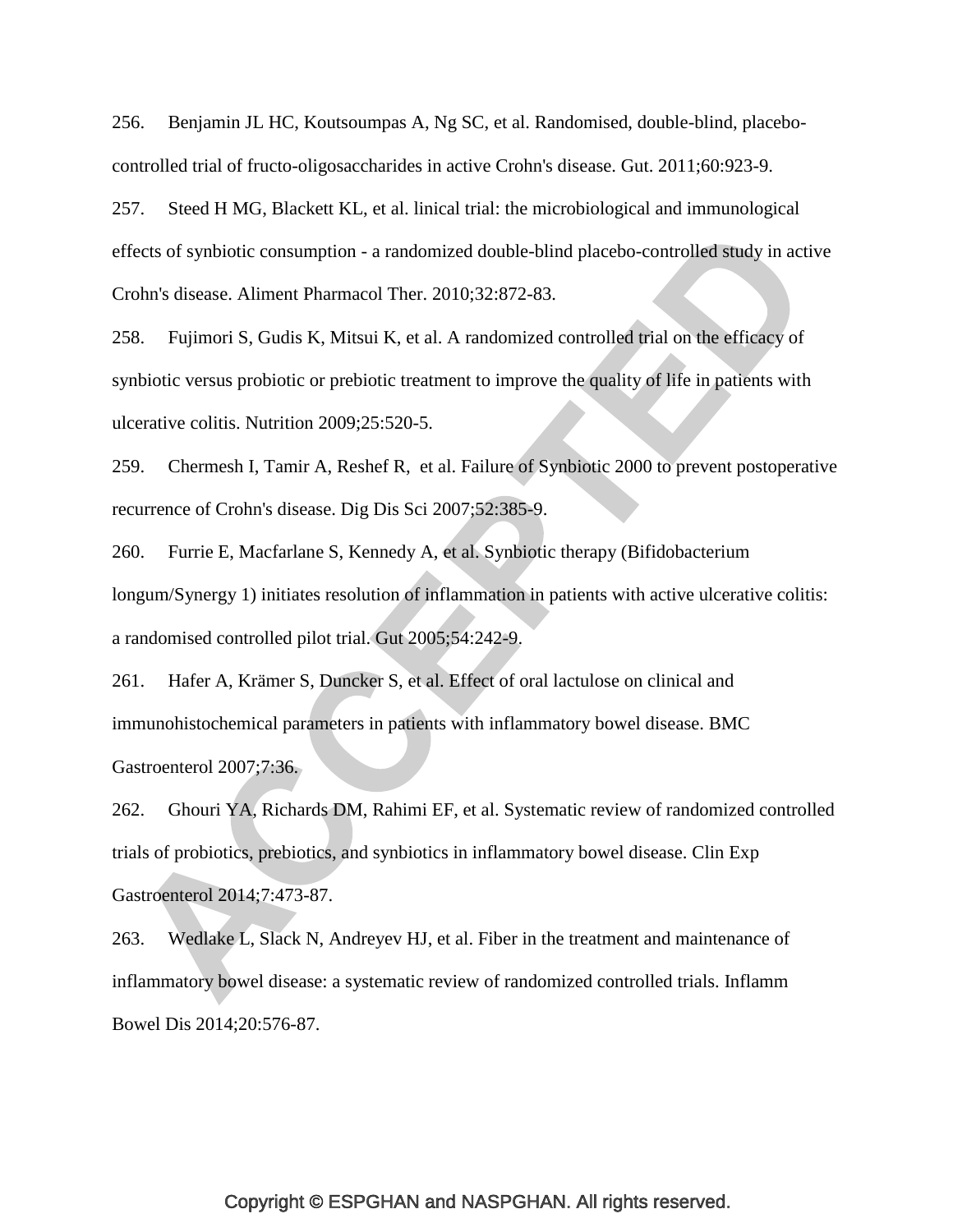<span id="page-59-0"></span>264. Brotherton CS, Taylor AG, Bourguignon C, et al. A high-fiber diet may improve bowel function and health-related quality of life in patients with Crohn disease. Gastroenterol Nurs 2014;37:2016-16.

<span id="page-59-1"></span>265. Bartel G, Weiss I, Turetschek K, et al. . Ingested matter affects intestinal lesions in Crohn's disease. Inflamm Bowel Dis 2008;14:374-82.

266. Seidner DL, Lashner BA, Brzezinski A . An oral supplement enriched with fish oil, soluble fiber, and antioxidants for corticosteroid sparing in ulcerative colitis: a randomized, controlled trial. Clin Gastroenterol Hepatol. 2005;3:358-69.

267. Kanauchi O, Suga T, Tochihara M et al. . Treatment of ulcerative colitis by feeding with germinated barley foodstuff: first report of a multicenter open control trial. J Gastroenterol 2002;37 Suppl 14:67-72.

268. Fernández-Bañares F, Hinojosa J, Sánchez-Lombraña JL, et al. Randomized clinical trial of Plantago ovata seeds (dietary fiber) as compared with mesalamine in maintaining remission in ulcerative colitis. Am J Gastroenterol 1999;94:427-33.

269. Ejderhamn J, Hedenborg G, Strandvik B. Long-term double-blind study on the influence of dietary fibres on faecal bile acid excretion in juvenile ulcerative colitis. Scand J Clin Lab Invest 1992;52:697-706.

<span id="page-59-2"></span>270. Ritchie JK, Wadsworth J, Lennard-Jones J, et al. Controlled multicentre therapeutic trial of an unrefined carbohydrate, fibre rich diet in Crohn's disease. Br Med J (Clin Res Ed). 1987;295:517-20

271. Levenstein S PC, Luzi C, D'Ubaldi A. Low residue or normal diet in Crohn's disease: a prospective controlled study in Italian patients. Gut 1985;26:989-93.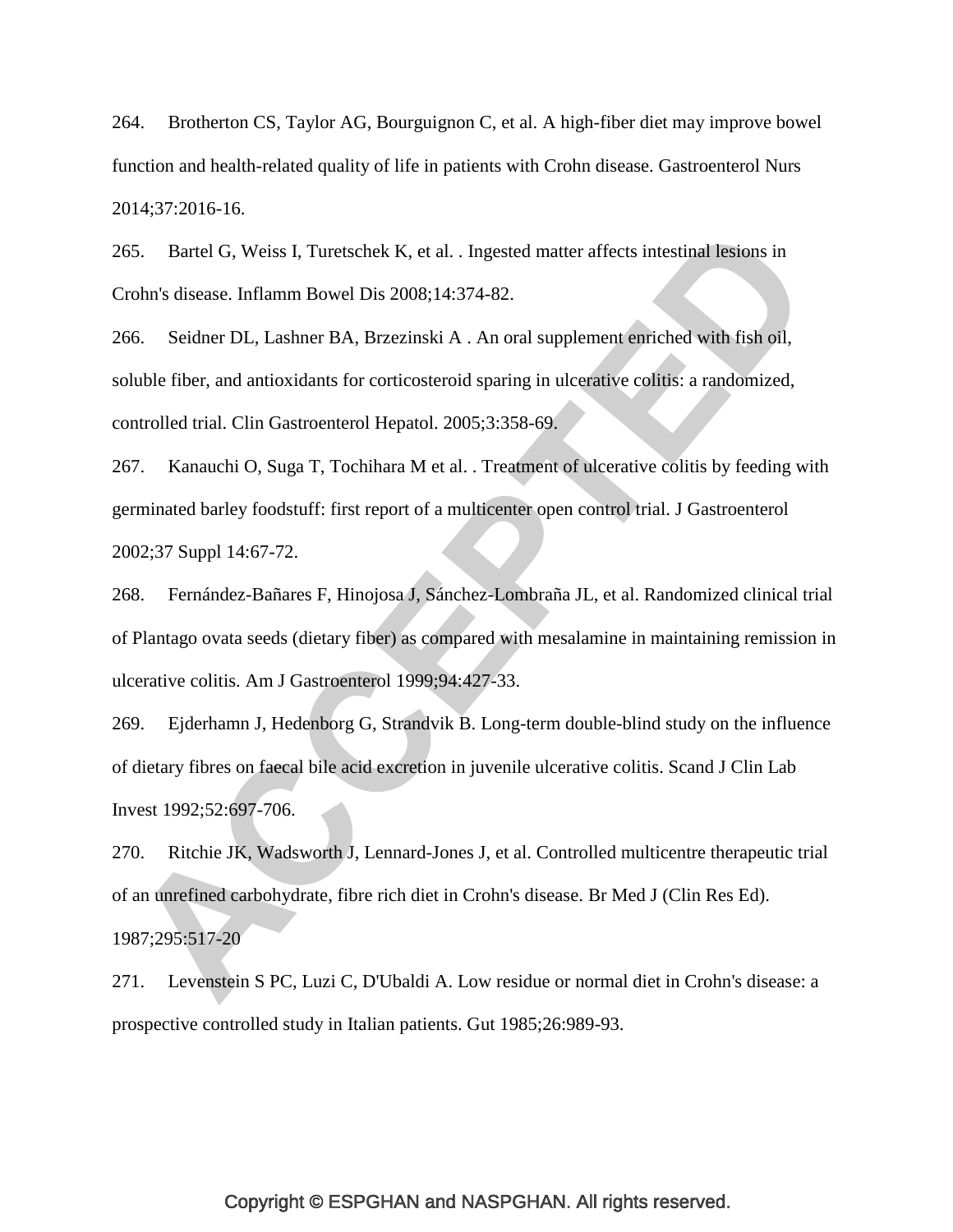272. Jones VA, Dickinson RJ, Workman E,, et al. Crohn's disease: maintenance of remission by diet. Lancet 1985;2:177-80.

273. Liu X, Wu Y, Li F, et al. Dietary fiber intake reduces risk of inflammatory bowel disease: result from a meta-analysis. Nutr Res 2015;35:753-8.

<span id="page-60-0"></span>274. Charlebois A RG, Bressler B. The Impact of Dietary Interventions on the Symptoms of Inflammatory Bowel Disease: A Systematic Review. Crit Rev Food Sci Nutr 2016;56:1370-8.

275. Thies F, Masson LF, Boffetta P, et al. Oats and bowel disease: a systematic literature review. Br J Nutr 2014;112:31-43.

<span id="page-60-1"></span>276. Penagini F, Dilillo D, Borsani B, et al. Nutrition in Pediatric Inflammatory Bowel Disease: From Etiology to Treatment. A Systematic Review. Nutrients 2016;8.

277. Durchschein F, Petritsch W, Hammer HF. Diet therapy for inflammatory bowel diseases: The established and the new. World J Gastroenterol 2016;22:2179-94.

<span id="page-60-5"></span>278. Hou JK, Lee D, Lewis J. Diet and inflammatory bowel disease: review of patient-targeted recommendations. Clin Gastroenterol Hepatol 2014;12:1592-600.

279. Ruemmele FM. Role of Diet in Inflammatory Bowel Disease. Ann Nutr Metab 2016;68 Suppl 1:33-41.

<span id="page-60-2"></span>280. Suskind DL, Wahbeh G, Cohen SA, et al. Patients Perceive Clinical Benefit with the Specific Carbohydrate Diet for Inflammatory Bowel Disease. Dig Dis Sci 2016;61:3255-60.

<span id="page-60-3"></span>281. Obih C, Wahbeh G, Lee D, et al. Specific carbohydrate diet for pediatric inflammatory bowel disease in clinical practice within an academic IBD center. Nutrition 2016;32:418-25.

<span id="page-60-4"></span>282. Cohen SA, Gold BD, Oliva S, et al. Clinical and mucosal improvement with specific carbohydrate diet in pediatric Crohn disease. J Pediatr Gastroenterol Nutr 2014;59:516-21.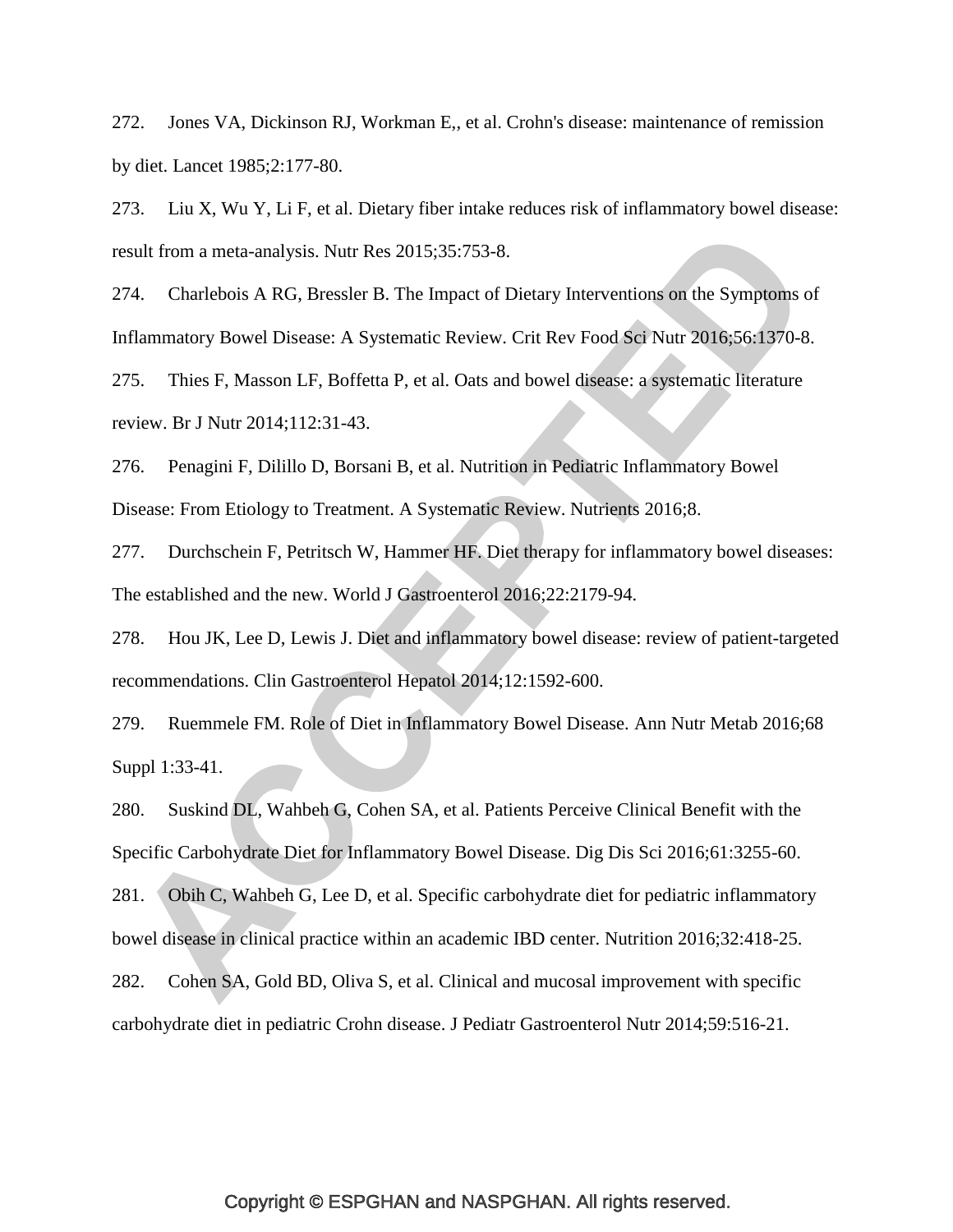<span id="page-61-0"></span>283. Vernia P, Loizos P, Di Giuseppantonio I, et al. Dietary calcium intake in patients with inflammatory bowel disease. J Crohns Colitis 2014;8:312-7.

<span id="page-61-1"></span>284. Pawlowska K, Umlawska W, Iwanczak B. Prevalence of Lactose Malabsorption and Lactose Intolerance in Pediatric Patients with Selected Gastrointestinal Diseases. Adv Clin Exp Med 2015;24:863-71.

<span id="page-61-2"></span>285. Wiecek S, Wos H, Radziewicz Winnicki I, et al. Disaccharidase activity in children with inflammatory bowel disease. Turk J Gastroenterol 2014;25:185-91.

<span id="page-61-3"></span>286. Gibson PR, Shepherd SJ. Personal view: food for thought--western lifestyle and susceptibility to Crohn's disease. The FODMAP hypothesis. Aliment Pharmacol Ther 2005;21:1399-409.

<span id="page-61-4"></span>287. Gearry RB, Irving PM, Barrett JS, et al. Reduction of dietary poorly absorbed short-chain carbohydrates (FODMAPs) improves abdominal symptoms in patients with inflammatory bowel disease-a pilot study. J Crohns Colitis 2009;3:8-14.

<span id="page-61-5"></span>288. Prince AC, Myers CE, Joyce T, et al. Fermentable Carbohydrate Restriction (Low FODMAP Diet) in Clinical Practice Improves Functional Gastrointestinal Symptoms in Patients with Inflammatory Bowel Disease. Inflamm Bowel Dis 2016;22:1129-36.

<span id="page-61-6"></span>289. Halmos EP, Christophersen CT, Bird AR, et al. Consistent Prebiotic Effect on Gut Microbiota With Altered FODMAP Intake in Patients with Crohn's Disease: A Randomised, Controlled Cross-Over Trial of Well-Defined Diets. Clin Transl Gastroenterol 2016;7:e164.

<span id="page-61-7"></span>290. Pfeffer-Gik T, Levine A. Dietary clues to the pathogenesis of Crohn's disease. Dig Dis 2014;32:389-94.

<span id="page-61-8"></span>291. Gunasekeera V, Mendall MA, Chan D, et al. Treatment of Crohn's Disease with an IgG4- Guided Exclusion Diet: A Randomized Controlled Trial. Dig Dis Sci 2016;61:1148-57.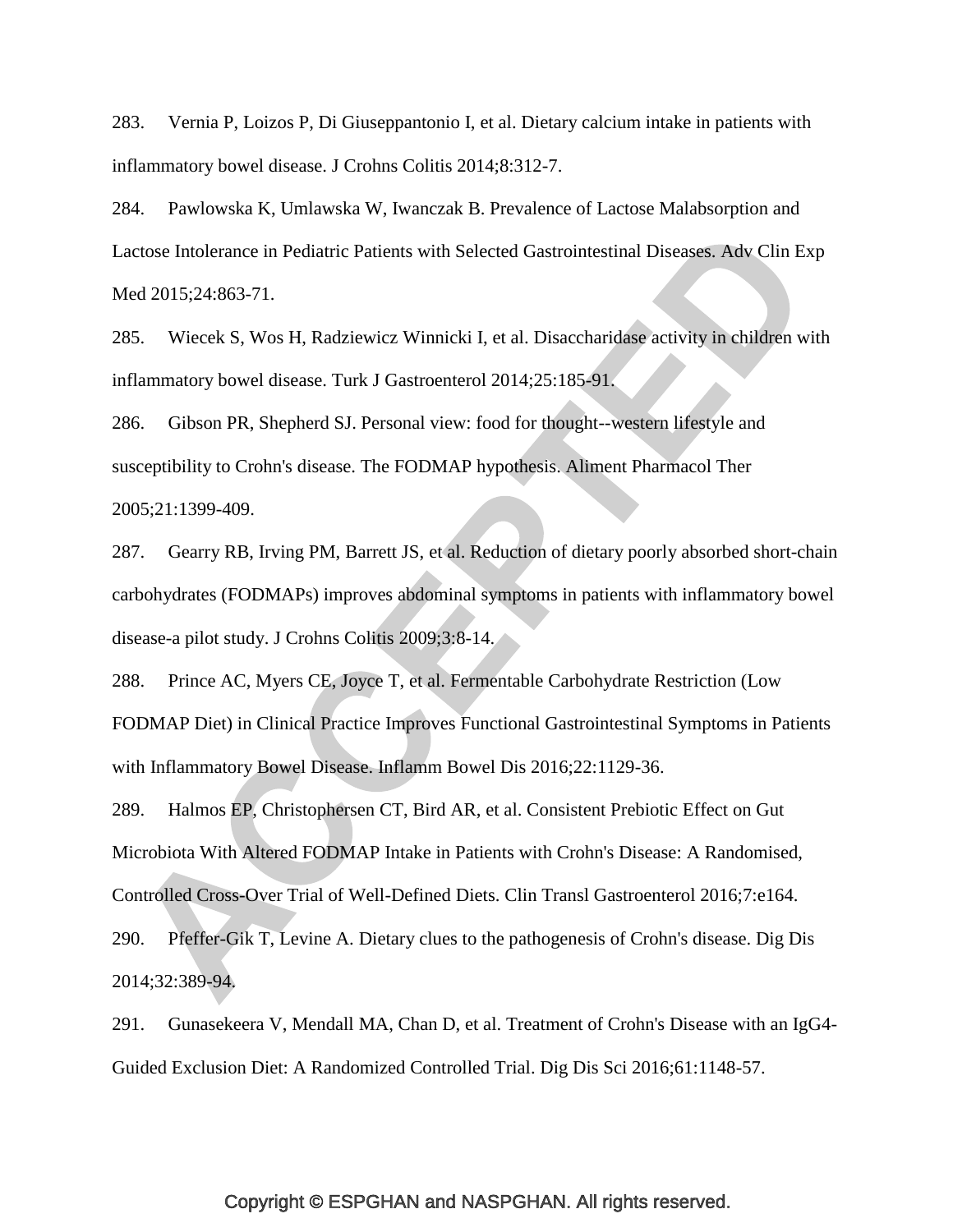<span id="page-62-0"></span>292. Hou JK, Abraham B, El-Serag H. Dietary intake and risk of developing inflammatory bowel disease: a systematic review of the literature. Am J Gastroenterol 2011;106:563-73.

<span id="page-62-2"></span><span id="page-62-1"></span>293. Persson PG, Ahlbom A, Hellers G. Diet and inflammatory bowel disease: a case-control study. Epidemiology Epidemiology 1992;3:47-52.

294. Amre DK, D'Souza S, Morgan K, et al. Imbalances in dietary consumption of fatty acids, vegetables, and fruits are associated with risk for Crohn's disease in children. Am J Gastroenterol 2007;102:2016-25.

<span id="page-62-3"></span>295. Shoda R, Matsueda K, Yamato S, et al. Epidemiologic analysis of Crohn disease in Japan: increased dietary intake of n-6 polyunsaturated fatty acids and animal protein relates to the increased incidence of Crohn disease in Japan. Am J Clin Nutr 1996;63:741-5.

<span id="page-62-4"></span>296. Sakamoto N, Kono S, Wakai K, Fet al. Dietary risk factors for inflammatory bowel disease: a multicenter case-control study in Japan. Inflamm Bowel Dis 2005;11:154-63.

<span id="page-62-5"></span>297. Ananthakrishnan AN, Khalili H, Konijeti GG, et al. Long-term intake of dietary fat and risk of ulcerative colitis and Crohn's disease. Gut 2014;63:776-84

<span id="page-62-6"></span>298. Jantchou P, Morois S, Clavel-Chapelon F, et al. Animal protein intake and risk of inflammatory bowel disease: The E3N prospective study. Am J Gastroenterol 2010;105:2195- 201.

<span id="page-62-7"></span>299. Ananthakrishnan AN, Khalili H, Konijeti GG, et al. A prospective study of long-term intake of dietary fiber and risk of Crohn's disease and ulcerative colitis. Gastroenterology 2013;145:970-7.

<span id="page-62-8"></span>300. Racine A, Carbonnel F, Chan SS, et al. Dietary Patterns and Risk of Inflammatory Bowel Disease in Europe: Results from the EPIC Study. Inflamm Bowel Dis 2016;22:345-54.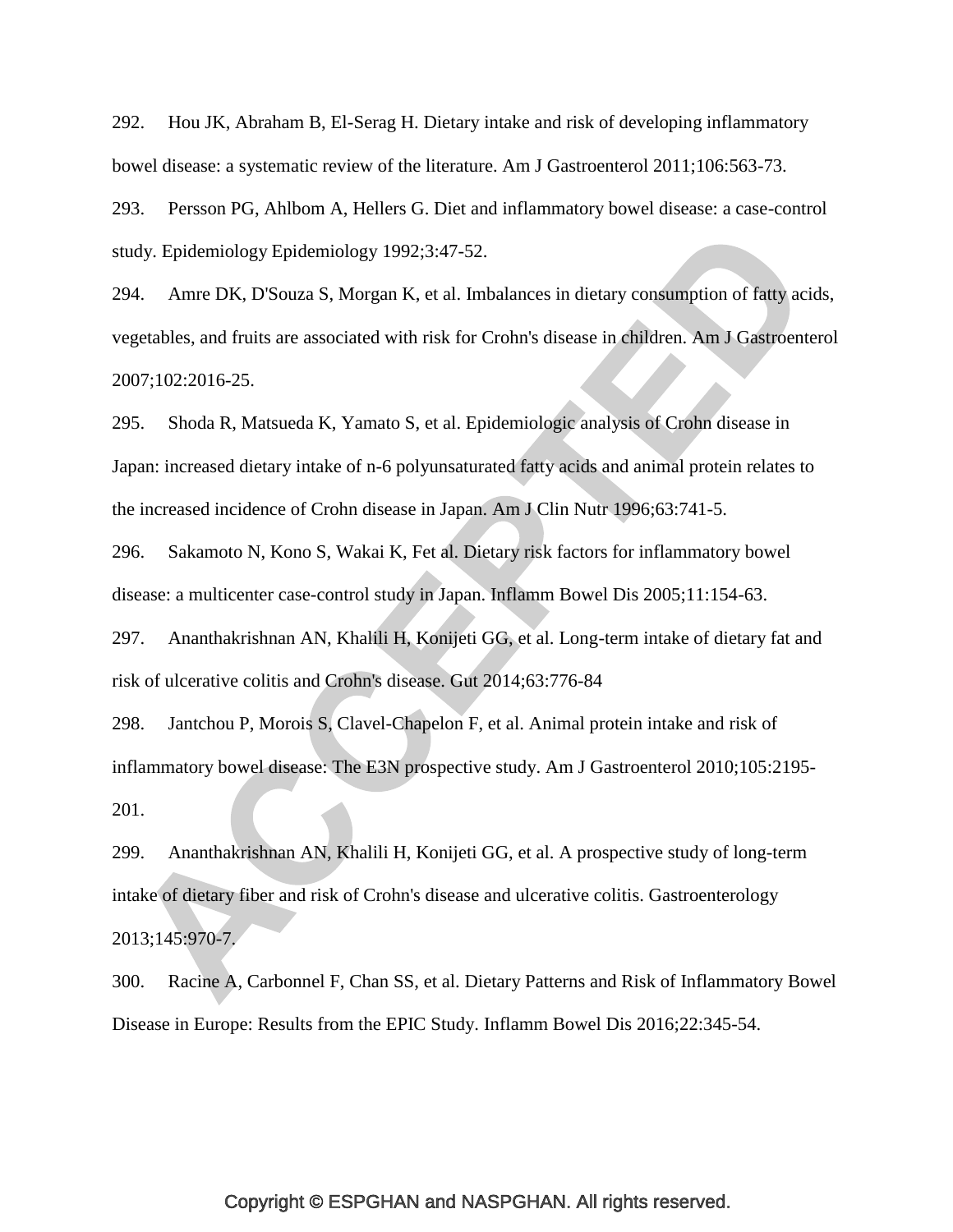<span id="page-63-0"></span>301. Chassaing B, Koren O, Goodrich JK, et al. Dietary emulsifiers impact the mouse gut microbiota promoting colitis and metabolic syndrome. Nature 2015;519:92-6.

<span id="page-63-1"></span>302. Roberts CL, Keita AV, Duncan SH, et al. Translocation of Crohn's disease Escherichia coli across M-cells: contrasting effects of soluble plant fibres and emulsifiers. Gut 2010;59:1331- 9.

<span id="page-63-3"></span><span id="page-63-2"></span>303. Nickerson KP, Homer CR, Kessler SP, et al. The dietary polysaccharide maltodextrin promotes Salmonella survival and mucosal colonization in mice. PloS one 2014;9:e101789. 304. Roberts CL, Rushworth SL, Richman E, et al. Hypothesis: Increased consumption of emulsifiers as an explanation for the rising incidence of Crohn's disease. J Crohns Colitis 2013;7:338-41.

<span id="page-63-4"></span>305. Cashman KD, Shanahan F. Is nutrition an aetiological factor for inflammatory bowel disease? Eur J Gastroenterol Hepatol 2003;15:607-13.

<span id="page-63-5"></span>306. Maconi G. Pre-illness changes in dietary habits and diet as a risk factor for inflammatory bowel disease: A case-control study. World J Gastroenterol 2010;16:4297.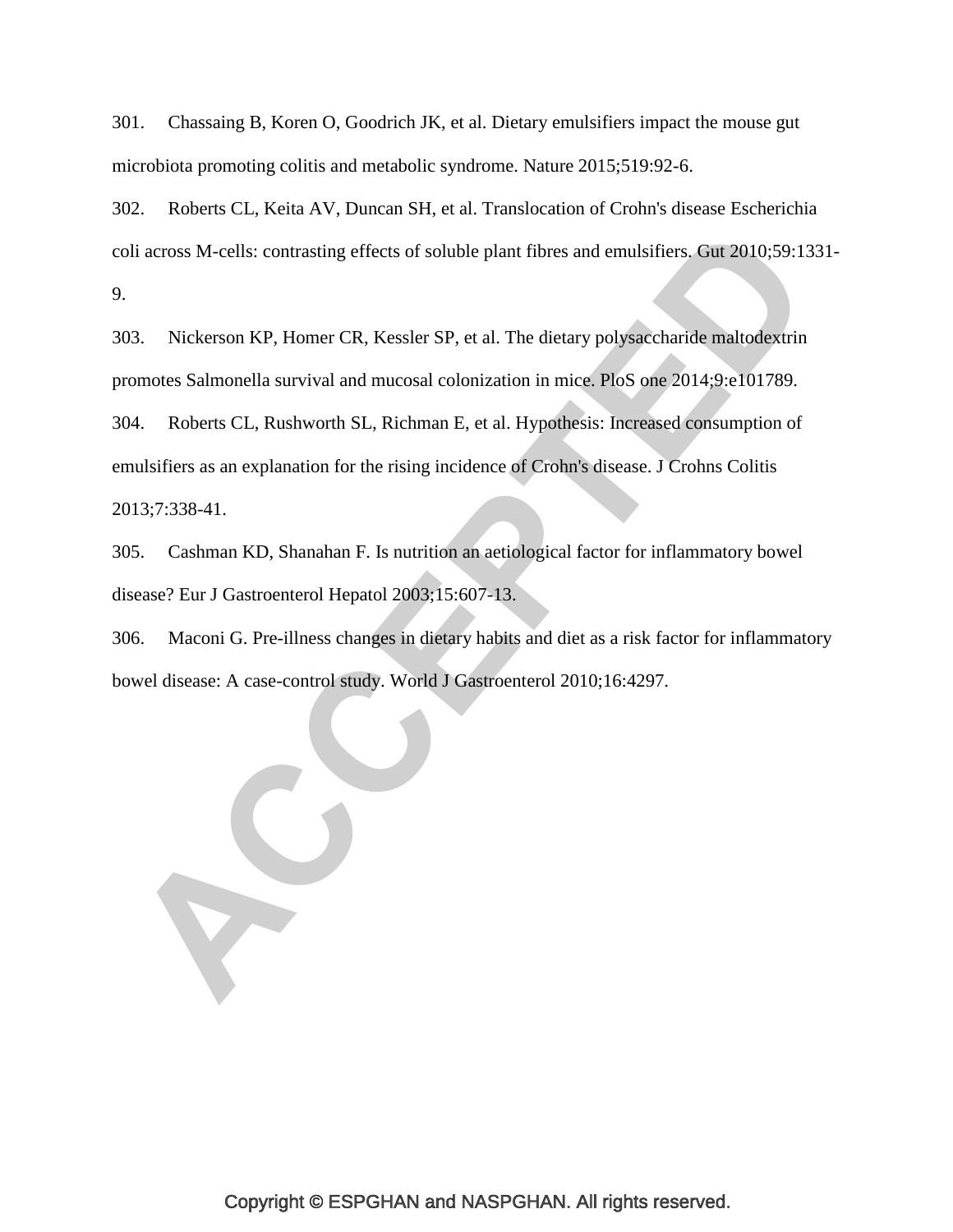# **Table 1.** Estimated Energy Requirements

| Male and female 4-18 years | % of total calories<br>per day                        | <b>RDA/AI</b>                         |
|----------------------------|-------------------------------------------------------|---------------------------------------|
| Protein                    | 10-30%                                                | Varies on the basis of age and gender |
| Carbohydrate               | 45-60%                                                | <b>ND</b>                             |
| Fat                        | 40% 6-12 months<br>35-40% 1-3 yrs<br>20-25% > 4 years | <b>ND</b>                             |

*Based on the following European Food Security authority (EFSA) recommendations:*

- *1-https://www.efsa.europa.eu/it/efsajournal/pub/2557*
- *2-https://www.efsa.europa.eu/it/efsajournal/pub/1462*
- *3-https://www.efsa.europa.eu/it/efsajournal/pub/1461*